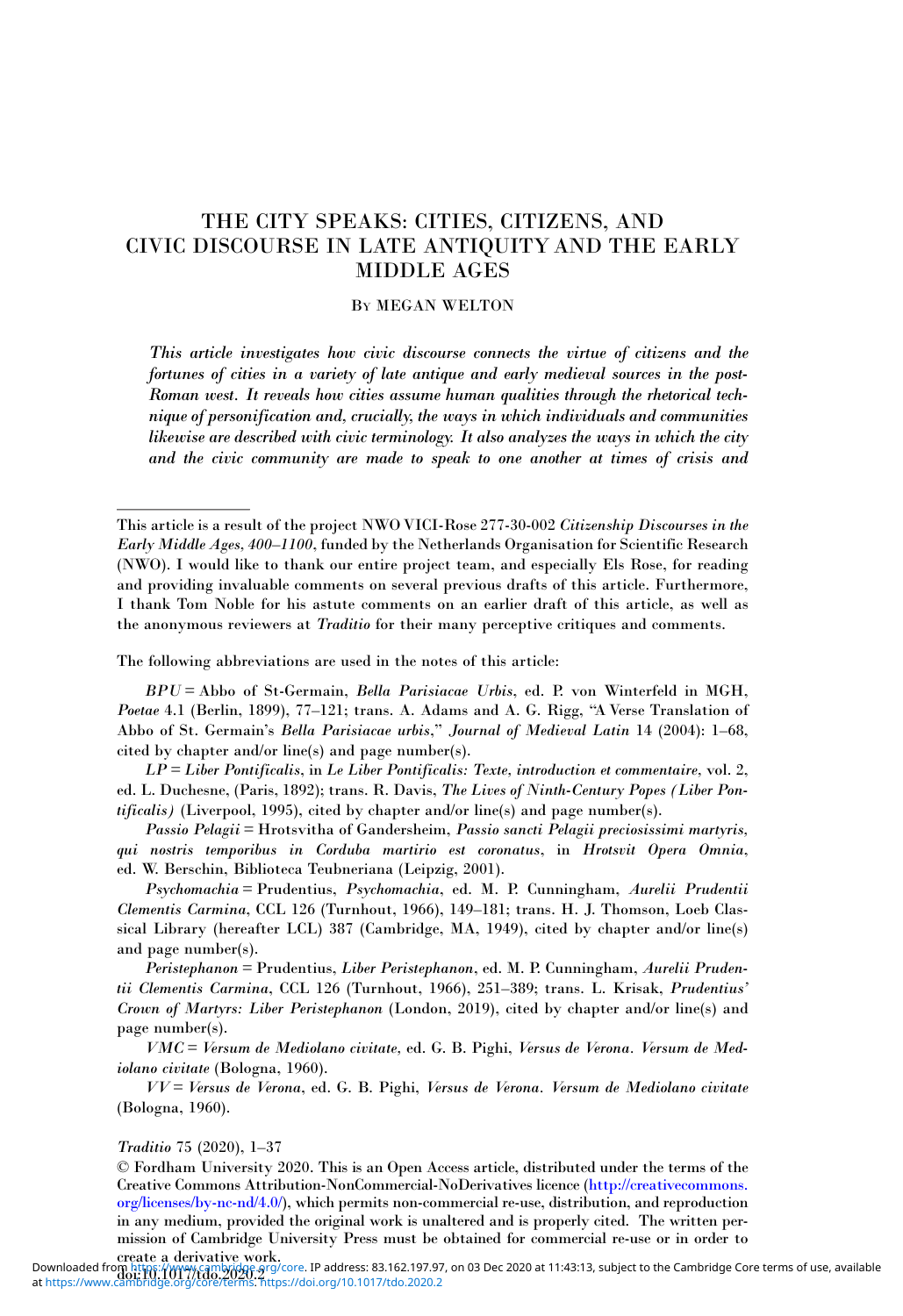celebration. By examining a diverse range of sources including epideictic poetry, chronicles, hagiographies, and epigraphic inscriptions, this article addresses multiple modes of late antique and early medieval thought that utilize civic discourse. It first explores how late antique and early medieval authors employed civic discourse in non-urban contexts, including how they conceptualized the interior construction of an individual's mind and soul as a fortified citadel, how they praised ecclesiastical and secular leaders as city structures, and how they extended civic terminology to the preeminently non-urban space of the monastery. The article then examines how personified cities spoke to their citizens and how citizens could join their cities in song through urban procession. Civic encomia and invective further illustrate how medieval authors sought to unify the virtuous conduct of citizens with the ultimate fate of the city's security. The article concludes with a historical and epigraphic case study of two programs of mural construction in ninth-century Rome. Ultimately, this article argues that the repeated and emphatic exhortations to civic virtue provide access to how late antique and early medieval authors sought to intertwine the fate of the city with the conduct of her citizens, in order to persuade their audiences to act in accordance with the precepts of virtue.

"Cities are praised in a manner similar to men."<sup>1</sup> So wrote the Roman rhetorician Quintilian in his Institutio oratoria. In Book III of that work, Quintilian surveyed the principles of epideictic rhetoric, identifying appropriate objects for praise or blame, and setting out the criteria by which such evaluative judgments should be made.<sup>2</sup> After sketching proper grounds for praising gods and men, Quintilian turned to the praise of cities. "The founder stands for the father," he wrote, "age gives authority [...] and the virtues and vices seen in actions are the same as those of individuals."<sup>3</sup> "The only particular features" of cities, he concluded, "are those which come from the site and the fortifications."<sup>4</sup> Quintilian's Institutio oratoria had a considerable impact on medieval education and rhetorical composition.5 Numerous early medieval authors produced poetic panegyrics to cities that exemplified some or all of his precepts.6While

Rylands Library 48 (1965): 308–40; C. J. Classen, Die Stadt im Spiegel der Descriptiones und

 $1$  Quintilian, Institutio oratoria 3.7: "Laudantur autem urbes similiter atque homines,"

ed. and trans. D.A. Russell, LCL 125 (Cambridge, 2002), 114–15.<br>
<sup>2</sup> Quintilian, *Institutio oratoria* 3.7, ed. and trans. Russell, 114–15.<br>
<sup>3</sup> Quintilian, *Institutio oratoria* 3.7, ed. and trans. Russell, 114–15: "Nam conditor, et multum auctoritatis adfert vetustas [. . .] et virtutes ac vitia circa res gestas eadem quae in singulis." <sup>4</sup> Quintilian, Institutio oratoria 3.7, ed. and trans. Russell, 114–15: "illa propria quae ex

loci positione ac munitione sunt" (with slight emendations to the translation). <sup>5</sup> J. Ward, "Quintilian and the Rhetorical Revolution of the Middle Ages," Rhetorica <sup>13</sup>

<sup>(1995): 231</sup>–84; N. van Deusen, "Cicero through Quintilian's Eyes in the Middle Ages," in Cicero Refused to Die: Ciceronian Influence through the Centuries, ed. eadem (Leiden, 2013), 47–63; and J. Ward, Classical Rhetoric in the Middle Ages: The Medieval Rhetors and their Art 400–1300, with Manuscript Survey to 1500 CE (Leiden, 2018). For the late antique and early medieval manuscript transmission of the Institutio oratoria, see M. Winterbottom, "Quintilian," in Texts and Transmission: A Survey of the Latin Classics, ed. L. D. Reynolds and N. G. Wilson (Oxford, 1983), 332–34.<br><sup>6</sup> See, amongst others, J. K. Hyde, "Medieval Descriptions of Cities," *Bulletin of the John*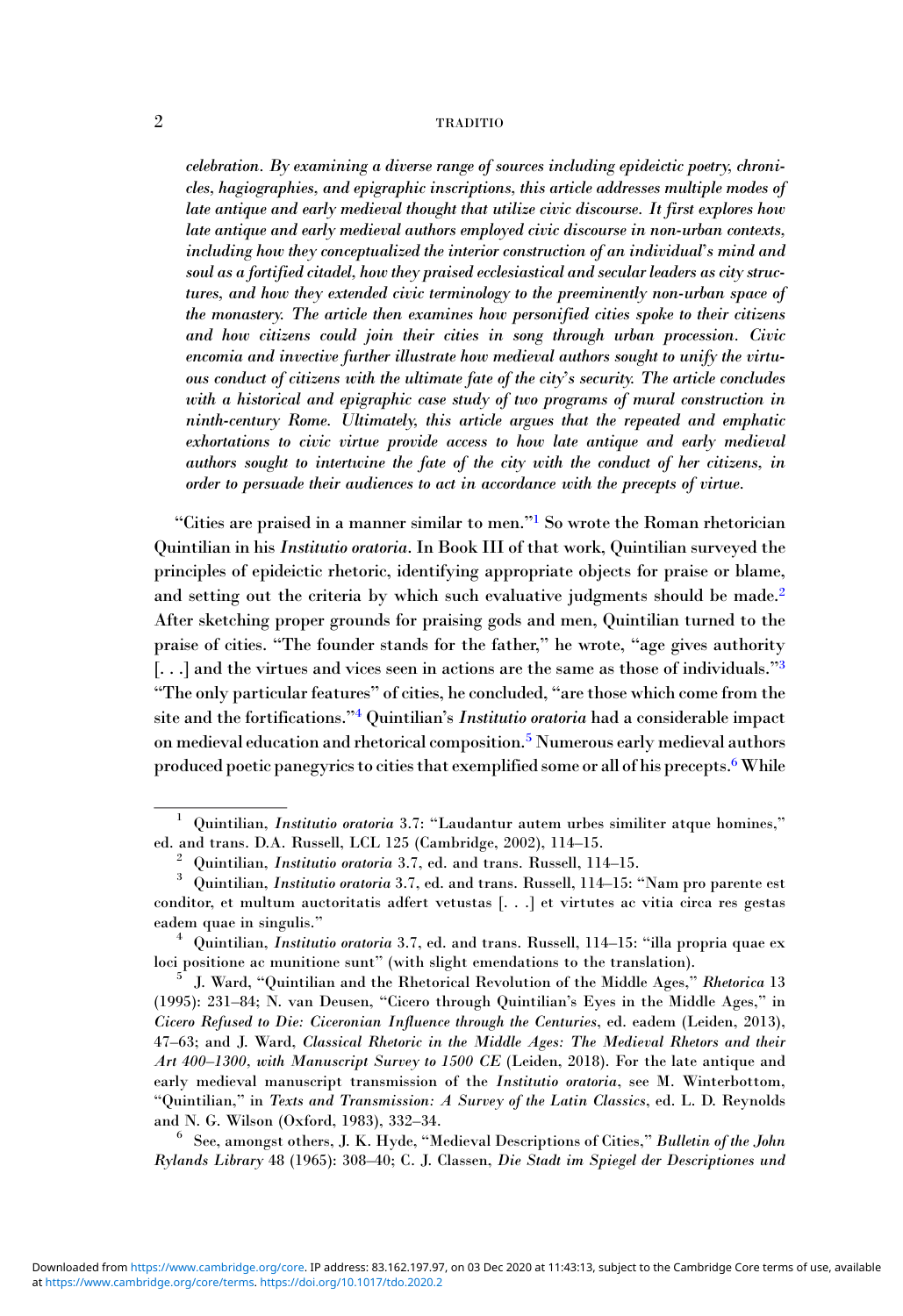many scholars have examined the classical structures and topoi comprising the genre known as laudes urbium, Quintilian's particular comparison between the praise of cities and the praise of men remains largely unexplored.7 Furthermore, the integral link between the virtues of cities and those of citizens transcends the context of late antique and early medieval rhetorical education, finding expression in a much broader range of sources including hagiographies, hymns, annals, letters, and epigraphic inscriptions.

This study uncovers the connections between the conduct of citizens and the fortunes of cities instantiated in late antique and early medieval civic discourse, with a geographic focus on the kingdoms that comprised western Europe.<sup>8</sup> The virtutes et vitia of individuals and cities were the same, as Quintilian suggests, because a virtuous citizenry was considered a necessary condition for the virtues of the city itself. Indeed, even the walls or fortifications, which Quintilian took to be peculiar to cities, develop within this discourse into physical indices of the relative virtue of citizens. As the defensive and defining structures of the early medieval civitas, walls and fortifications echoed the triumphs and tribulations of virtuous or fallen citizens.

Civic discourse appears in the first place in the classical and late antique terminology used to describe the city and its citizens.<sup>9</sup> Grounded in both the

 $9\,$  My use of civic discourse in this paper is informed by discourse analysis set out by, among others, Pierre Bourdieu and Michel Foucault, but remains closely tied to the words

Laudes Urbium in der antiken und mittelalterlichen Literatur bis zum Ende des zwölften Jahrhunderts, Beiträge zur Altertumswissenschaft 2 (Hildesheim, 1980); E. Occhipinti, "Immagini di città: Le 'laudes civitatum' e la rappresentazione dei centri urbani nell'Italia settentrionale," Societa e Storia 51 (1991): 23–52; J. Ruth, Urban Honor in Spain: The Laus Urbis from Antiquity through Humanism (Lewiston, 2011); T. Granier, "À rebours des laudes ciuitatem: Les Versus Romae et le discours sur la ville dans l'Italie du haut Moyen Âge," in Le médiéviste devant ses sources: Questions et méthodes, ed. C. Carozzi and H. Taviani-Carozzi (Aix-en-Provence, 2004), 131-54; and P. Oldfield, Urban Panegyric and the Transformation of the Medieval City, 1100-1300 (Oxford, 2019).

 $T$  For a survey and critique of the several terms denoting laudes urbium, see P. Zanna, "'Descriptiones urbium' and Elegy in Latin and Vernaculars in the Early Middle Ages: At the Crossroads Between Civic Engagement, Artistic Enthusiasm and Religious Mediation,"<br>*Studi Medievali* 32 (1991): 523–96.

 $8\sigma$  By civic discourse, I mean the terminology and iconography that late antique and early medieval authors and artists used to denote the city and the citizen. This focus on civic discourse permits this article to sidestep the much-debated question of what citizenship as a legal, political, and ethnic identity meant during Late Antiquity (particularly after the Antonine Constitution of 212) and in the Middle Ages. For recent research on these aspects of civic or urban identity and citizenship as well as relevant bibliography, see R. Mathisen, "Peregrini, Barbari, and Cives Romani: Concepts of Citizenship and the Legal Identity of Barbarians in the Later Roman Empire," American Historical Review 111 (2006): 1011–40; M. R. Prak, Citizens without Nations: Urban Citizenship in Europe and the World, c. 1000– 1789 (Cambridge, 2018); and J. Martínez Jiménez, "Urban Identity and Citizenship in the West Between the Fifth and Seventh Centuries," Al-Masaq 32 (2020): 87-108.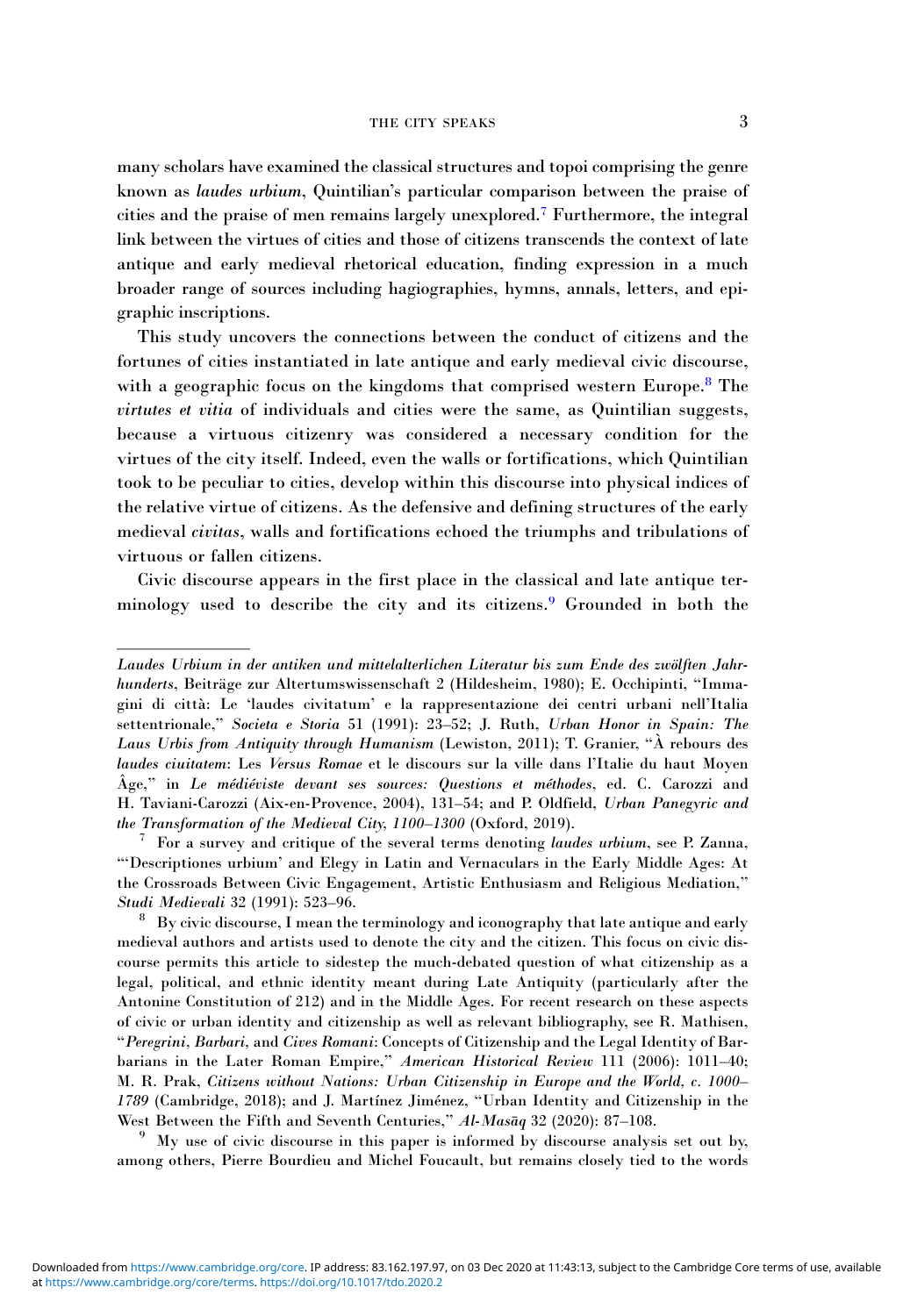Roman and biblical inheritance, key terms such as civitas, cives, urbs, murus, and moenia occur across a wide range of texts, from hagiographical narratives of saints warding off threats to their cities to laws denoting who can and cannot dwell within the city walls.<sup>10</sup> These same terms pepper panegyrics praising citizens and cities for their virtuous actions, and color invectives condemning other cities for dwelling in vice. The concepts and models central to civic discourse also surface in early medieval images, from personified civitates flanking early medieval kings and emperors to manuscript illuminations depicting the biblical cities of Jerusalem and Bethlehem.

Yet civic discourse does not only refer to the terminology and iconography transmitted from the classical and biblical past into late antique and early medieval contexts. Just as importantly, it encompasses the words and phrases, hymns and prayers ascribed to citizens and even, at times, attributed to cities themselves. In order to understand how the city speaks, we must attend to all of its voices. This study will explore how civic discourse in late antique and early medieval texts describing the city, as well as epigraphic inscriptions carved onto the fabric of the city, both incorporated an inherited language and found striking ways to convey that language into the mouths of cities and citizens.

Any discussion of the early medieval civitas, cives, and civic discourse raises fundamental questions about the nature and survival not only of these terms, but also of the physical city itself. Scholars have long debated the extent to which cities declined throughout the transformation of the western Roman Empire into early medieval kingdoms, and whether — particularly outside the Italian peninsula — civic identity or civic consciousness persisted.<sup>11</sup> One major area in

and images in extant late antique and medieval sources. The scholarship on discourse analysis and its intersection with historical inquiry is vast. Among others, see P. Bourdieu, Outline of a Theory of Practice, trans. R. Nice (Cambridge, 1977); and M. Foucault, The Order of Things: An Archaeology of the Human Sciences (New York, 1971). For recent analyses of Bourdieu and the field of history, see the collected articles in Bourdieu and Historical Analysis, ed. P. Gorski (Durham, 2013). <sup>10</sup> See, for instance, R. Flierman and E. Rose, "Banished from the Company of the Good:

Christians and Aliens in Fifth-Century Rome,"  $Al\text{-}Mas\bar a q$  32 (2020): 64–86. For saints defend-

ing the city, see n. 16. <sup>11</sup> Among the vast scholarship on this issue, see A. Verhulst, "The Origins and Early Development of Medieval Towns in Northern Europe," Economic History Review 47 (1994): 362–73; J. H. W. G. Liebeschuetz, The Decline and Fall of the Roman City (Oxford, 2001); The Idea and Ideal of the Town between Late Antiquity and the Early Middle Ages, ed. G. P. Brogiolo and B. Ward-Perkins (Leiden, 2003); and C. Wickham, Framing the Early Middle Ages: Europe and the Mediterranean, 400–800 (Oxford, 2005), 591–673. For a recent exploration and historiographical survey of civic consciousness, see Oldfield, Urban Panegyric (n. 6 above), 8–11 and 23–26. For explorations of early medieval Italian civic consciousness, see Occhipinti, "Immagini di citta" (n. 6 above), 23–52; D. Romagnoli, "La coscienza civica nella città comunale italiana: La testimonianza delle laudes civitatum e il caso di Milano," in El mercat: Un món de contactes i intercanvis, ed. F. Sabaté (Lleida, 2014), 57–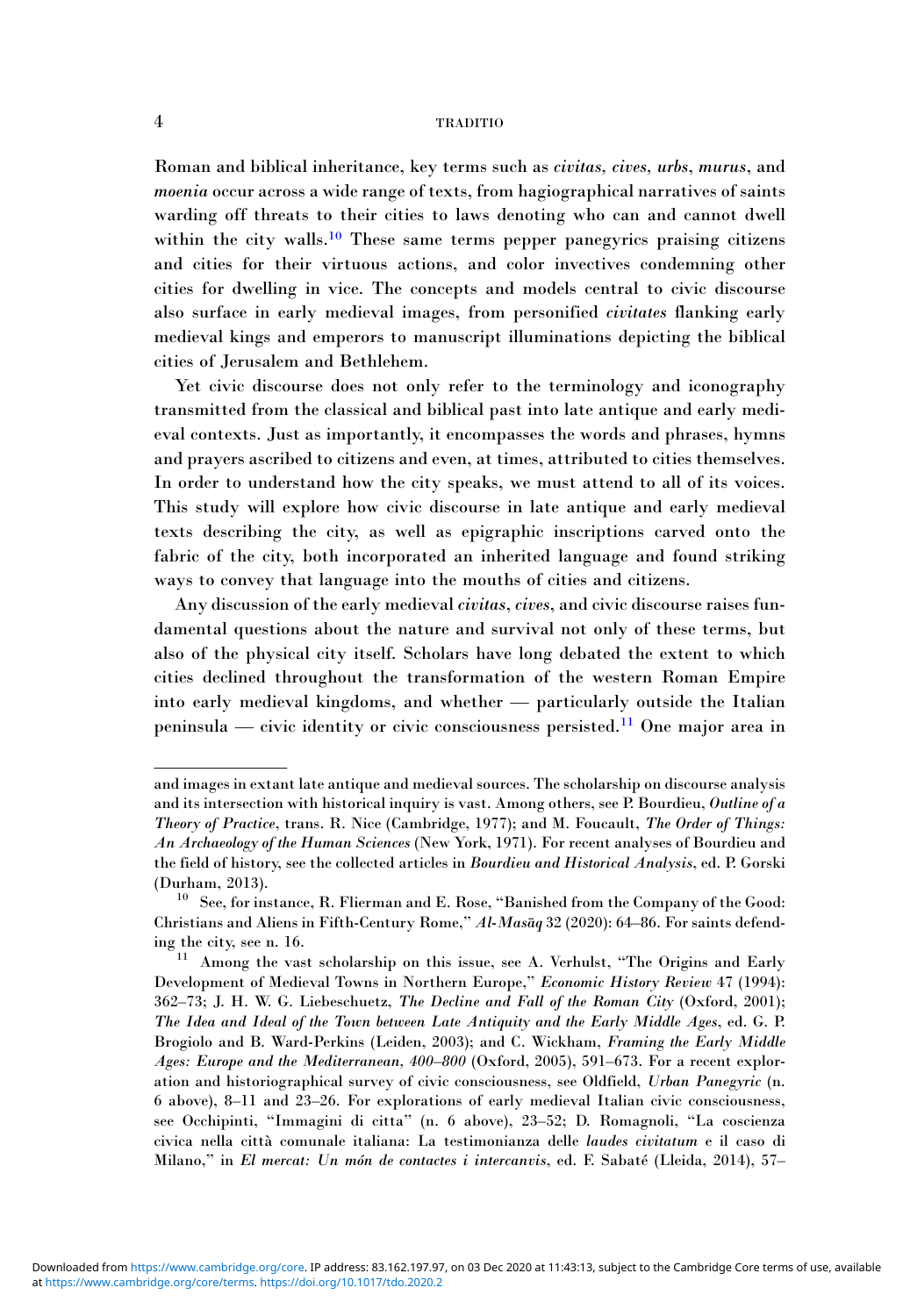which this debate has played out concerns the comparative upkeep or neglect of city walls. As a means of fortification and delimitation, city walls remained a crucial feature of urban life throughout Late Antiquity and the early Middle Ages.<sup>12</sup> Indeed, few architectural features were so diligently maintained during the transition from the Roman Empire to the early medieval world.<sup>13</sup> Italian city walls, often initially constructed or extensively reconstructed between the late third and early fifth centuries, "were repaired continuously through and beyond the Lombard period, becoming one of the most distinctive physical and psychological features of postclassical urbanism."<sup>14</sup> Even with the significant decline of manufactured goods and technical architectural standards characteristic of the seventh century, archaeologists have demonstrated that "selected elements of the monumental patrimony inherited from the past, notably city walls," continued to be kept up.<sup>15</sup>

While the physical context of urban fortifications is crucial, it is equally important to recognize the political, spiritual, and symbolic aspects of these same structures in this period. Saints, for example, often cast as protectors of individual cities, were even at times depicted as patrolling city walls, thus providing ideal *exempla* for ordinary citizens to emulate.<sup>16</sup> More crucially, the collective body of citizens sheltered by city walls were implored regularly to gather together at times of crisis and of celebration to praise their city and its saints, or to pray for deliverance from imminent demise.<sup>17</sup>

<sup>76;</sup> and Urban Identities in Northern Italy (800–1100 ca.), ed. C. La Rocca and P. Majocchi (Turnhout, 2015).  $12$  R. Coates-Stephens, "The Walls and Aqueducts of Rome in the Early Middle Ages, A.

D. 500–1000," Journal of Roman Studies 88 (1998): 166–78; and H. Dey, The Aurelian Wall and the Refashioning of Imperial Rome, AD 271–855 (Cambridge, 2011). For a recent exploration of the Italian epigraphic context surrounding walls and relevant historiography, see P. Guerrini, "Scrivere sulle mura: Le iscrizioni dei sistemi difensivi nella penisola italiana<br>tra VI e XIII secolo: Note preliminari," Temporis Signa 8 (2013): 1-38.

 $t<sup>13</sup>$  As Trout has recently underscored, "many Italian towns and cities assiduously maintained their Imperial or late Roman walls down through the Carolingian age." See D. Trout, "Theodelinda's Rome: 'Ampullae,' 'Pittacia,' and the Image of the City," Memoirs of the

American Academy in Rome 50 (2005): 131–50, at 135. See also Dey, The Aurelian Wall.<br><sup>14</sup> Trout, "Theodelinda's Rome," 135.<br><sup>15</sup> H. Dey, The Afterlife of the Roman City: Architecture and Ceremony in Late Antiquity<br>and the

 $16$  See, for instance, Prudentius's Passio Agnetis, the fourteenth hymn of his Liber Peristephanon, which starts with the lines: "Agnes sepulcrum est Romulea in domo / fortis puellae martyris inclytae. / Conspectu in ipso condita turrium / seruat salutem uirgo Quiritium / nec non et ipsos protegit aduenas / puro ac fideli pectore supplices." See Peristephanon 14, 1.1–6, ed. Cunningham, 386; trans. Krisek, 338–39. For a city's saint patrolling the walls (although in a vision), see  $BPU$ , 2.119–25, 101.<br><sup>17</sup> See below.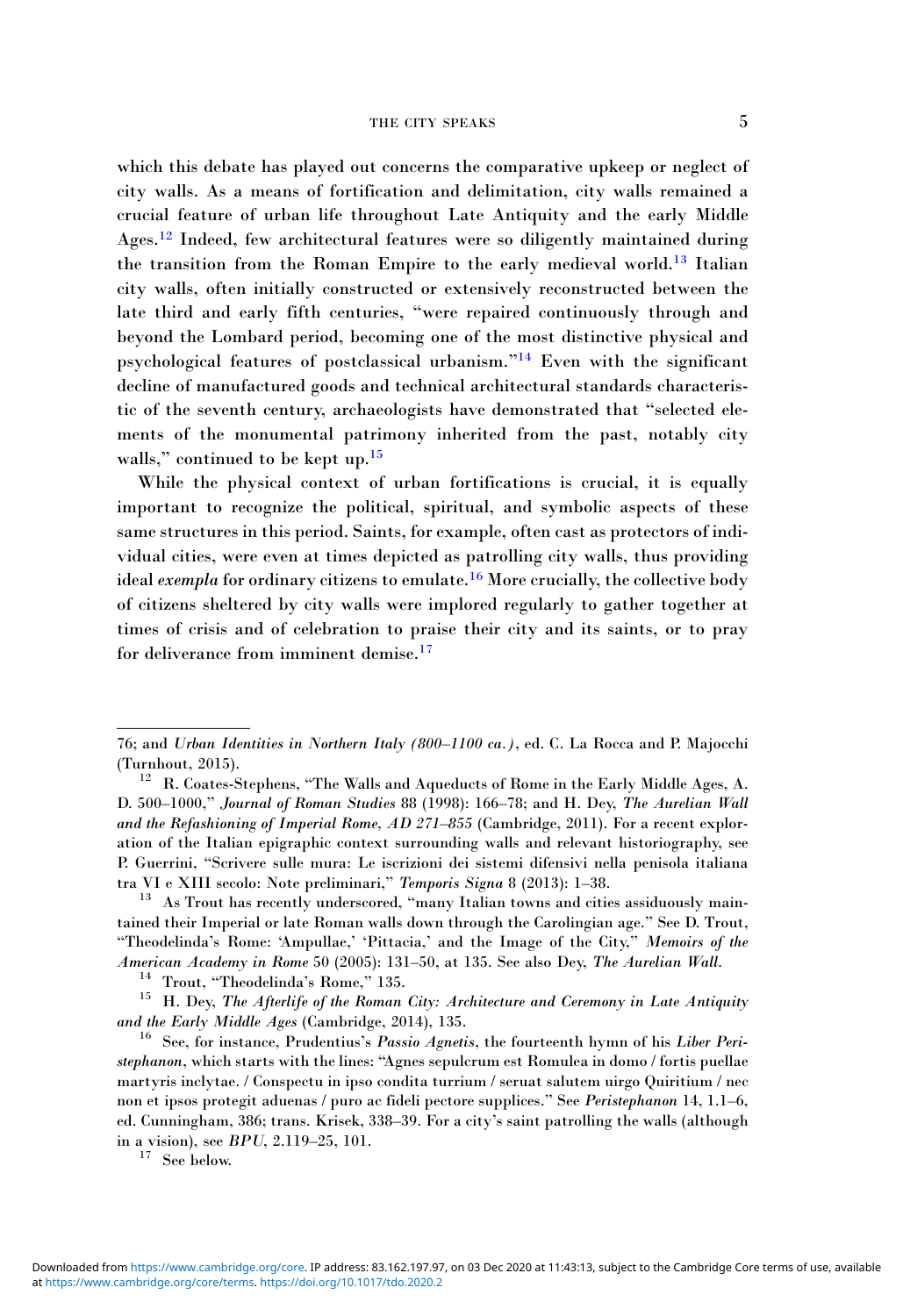Tracing this robust civic discourse will take us through several crucial arenas of late antique and early medieval thought. The first section of this article focuses on the most interior, and most figurative, strains of civic discourse: those pertaining to the construction of the individual's mind and soul. Here I examine the motif of the mind as a fortified citadel, the casting of ecclesiastical and secular leaders as city walls, and the extension of civic terminology to preeminently non-urban places, such as monasteries. The second section analyzes how cities could be granted human qualities through the rhetorical technique of personification and considers how the personified city and its saints could serve to encourage citizens to virtuous action and praise, particularly through urban processions. The third section turns to civic encomia and invectives, showing how these exhortatory texts tied the virtues and vices of citizens to the maintenance or neglect of city walls. The fourth and final section presents a historical and epigraphical case study of Pope Leo IV's two programs of mural construction in ninth-century Rome.

# "THE VIRTUES ENTER THE CITY:" CONSTRUCTIONS OF CIVIC VIRTUE IN LATE ANTIQUITY AND THE EARLY MIDDLE AGES

Late antique and early medieval authors twinned civic discourse with virtus in numerous contexts. Readers and auditors were urged to fortify their minds; secular and ecclesiastic leaders were cast as city walls or other defensive structures; even preeminently non-urban spaces, such as monasteries, at times were cloaked in civic terminology. An initial survey of the extension of the terms of civic discourse in this period will establish just how deeply calls for citizens to practice virtus could resonate.

Late antique and early medieval authors often referred to the mind as an arx virtutum, which must constantly be defended lest vitia creep in. The mind-as-citadel motif has antique roots, tracing back to Cicero's explication of the Platonic division of the tripartite soul governed by reason placed "in the head as in the citadel."<sup>18</sup> In the fifth century, Augustine of Hippo wove this classical motif into the fourteenth book of his De civitate Dei, suggesting that "those philosophers" came close to truth in their assessment that the third part of the soul resides "in a kind of citadel, to rule the other parts, so that, with reason in command and the other parts serving it, justice be preserved as between all the parts of man's soul."<sup>19</sup>

<sup>&</sup>lt;sup>18</sup> Cicero, Tusculanae Disputationes 1.20: "eius doctor Plato triplicem finxit animum, cuius principatum, id est rationem, in capite sicut in arce posuit, et duas partes parere voluit, iram et cupiditatem, quas locis disclusit: iram in pectore, cupiditatem supter praecordia locavit," ed. M. Pohlenz, Tusculanae Disputationes (Leipzig, 1918), 227–28, trans. J. Davie, Cicero: On Life and Death (Oxford, 2017), 15 (with slight emendations). <sup>19</sup> Augustine, De civitate Dei 14.19: "velut in arce quadam ad istas regendas perhibent

conlocatam, ut illa imperante, istis servientibus possit in homine iustitia ex omni animi parte servari," ed. B. Dombart and A. Kalb, CCL 47–48 (Turnhout, 1955), 441; trans. R. W. Dyson, Augustine: The City of God against the Pagans (Cambridge, 1998), 618.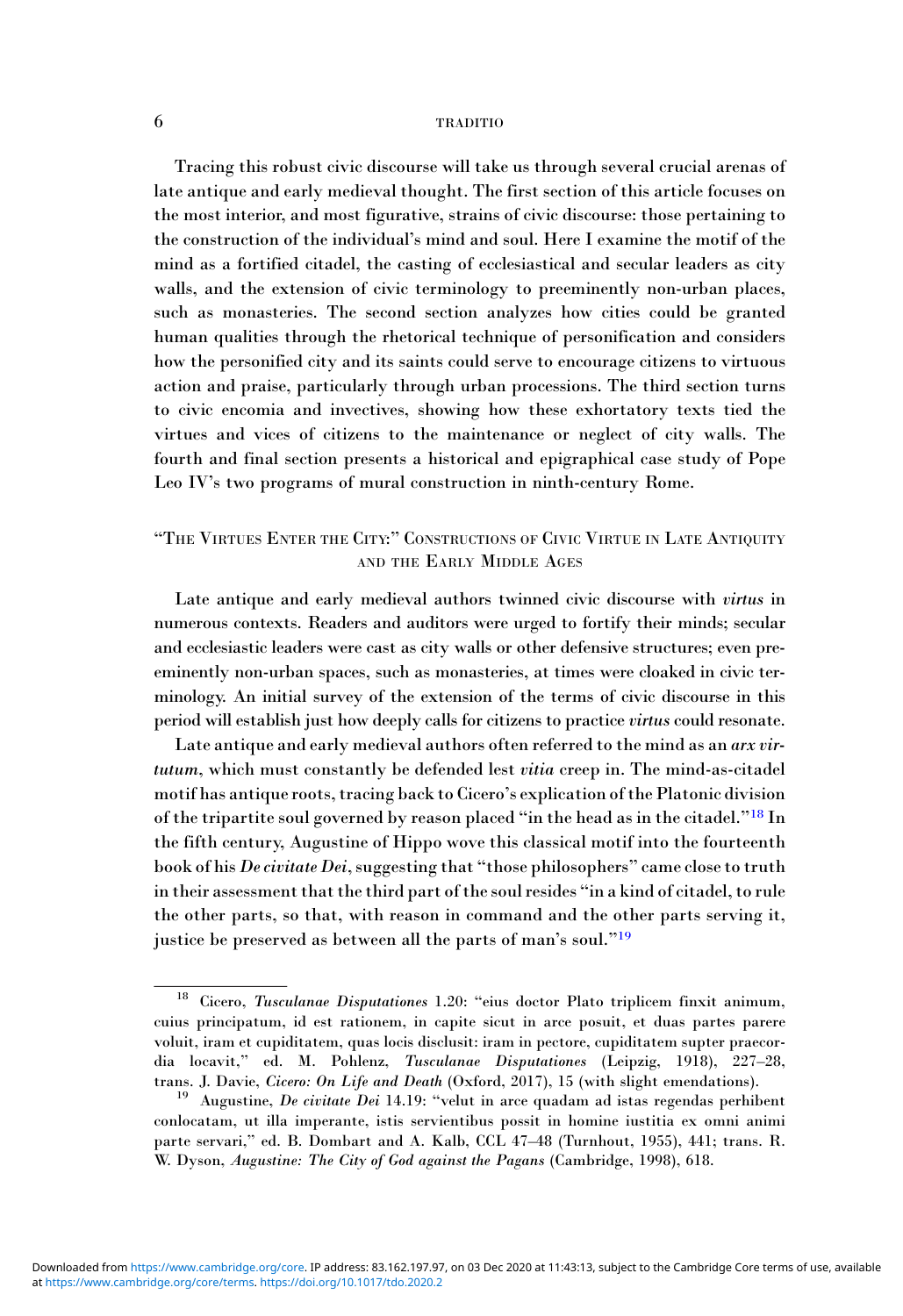An arx signified not only command, but also safety — whether for the physical or figurative city. According to Bishop Isidore of Seville (d. 636) in his immensely influential Etymologiae, "citadels (arces) are the high, fortified parts of a city, for whatever are the safest places in a city are called citadels from their holding off (arcere) the enemy."<sup>20</sup> One of the chief enemies of the mind, for the fifthcentury monk John Cassian, was the vice of pride. After comparing pride to a pestilence that destroys the entire body, Cassian declares that pride takes possession of one's mind, "as if a most savage tyrant, having captured the loftiest citadel of the virtues, utterly destroys and lays waste the entire city."<sup>21</sup>

Pope Gregory the Great (d. 604) capitalized on this metaphor of the mind as a fortified city in his own discussion about virtue and vice. In his Regula pastoralis, Gregory addressed the dangers of extremes of speech — either talking too much or absolute silence — through biblical exegesis. Discussing "those who spend time in much speaking," Gregory cited Proverbs 25:28, which states that "As a city that lieth open and is not compassed with walls, so is a man that cannot refrain his own spirit in speaking."<sup>22</sup> Gregory builds upon this metaphor, arguing that "because it has not the wall of silence, the city of the mind lies open to the darts of the foe."23 Walls, for Gregory, could also signify virtues themselves. In his condemnation of the vice of gluttony, Gregory builds upon the verse in 2 Kings 25:10, which states "the chief of the cooks broke down the walls of Jerusalem."<sup>24</sup> For Gregory, the walls of Jerusalem "are the virtues of the soul, elevated to a longing for supernal peace," while the chief of cooks symbolizes the vice of gluttony "because when the belly is held in gluttony, the virtues of the soul are destroyed through lust."<sup>25</sup>

 $^{25}$  Gregory, Regula pastoralis 3.19: "quia dum uenter ingluuie tenditur, uirtutes animae per luxuriam destruuntur," ed. Judic and Rommel, 2:374; trans. Demacopoulos, 136–37.

<sup>20</sup> Isidore, Etymologiae 15.2.32: "Arces sunt partes urbis excelsae atque munitae. Nam quaecumque tutissima urbium sunt, ab arcendo hostem arces vocantur," ed. W. M. Lindsay (Oxford, 1911), 161; trans. S. A. Barney et. al., The Etymologies of Isidore of Seville (Cambridge, 2006), 307. <sup>21</sup> John Cassian, Institutiones coenobiorum et de octo principalium vitiorum remediis 12.3:

<sup>&</sup>quot;ut quidam saevissimus tyrannus, sublimissima capta arce virtutum, universam funditus civitatem diruit atque subvertit," ed. J.-C. Guy, Jean Cassien, Institutions cénobitiques, SC 109 (Paris, 1965), 452. <sup>22</sup> Gregory, Regula pastoralis 3.14: "Vnde scriptum est: Sicut urbs patens et absque

murorum ambitu, ita uir qui non potest in loquendo cohibere spiritum suum," ed. B. Judic and F. Rommel, in Grégoire le Grand, Règle pastorale, SC 382 (Paris, 1992), 2:346; trans. G. E. Demacopoulos, St. Gregory the Great: The Book of Pastoral Rule (Crestwood, 2007), 123–24.<br><sup>23</sup> Gregory, Regula pastoralis 3.14: "Quia enim murum silentii non habet, patet inimici

iaculis ciuitas mentis," ed. Judic and Rommel, 2:346; trans. Demacopoulos, 123–24.<br><sup>24</sup> 2 Kings 25:10: "princeps coquorum destruxit muros hierusalem." The phrase *princeps* 

coquorum occurs only in the Old Latin version of the Septuagint, while the Vulgate translates this phrase as *princeps militum*. See M. Manca, "Nabuzardan princeps coquorum: Una lezione vulgata oltre la Vulgata," in Quaderni del Dipartimento di Filologia Linguistica e Tradizione<br>Classica (Torino) 13 (Torino, 1999), 491–98.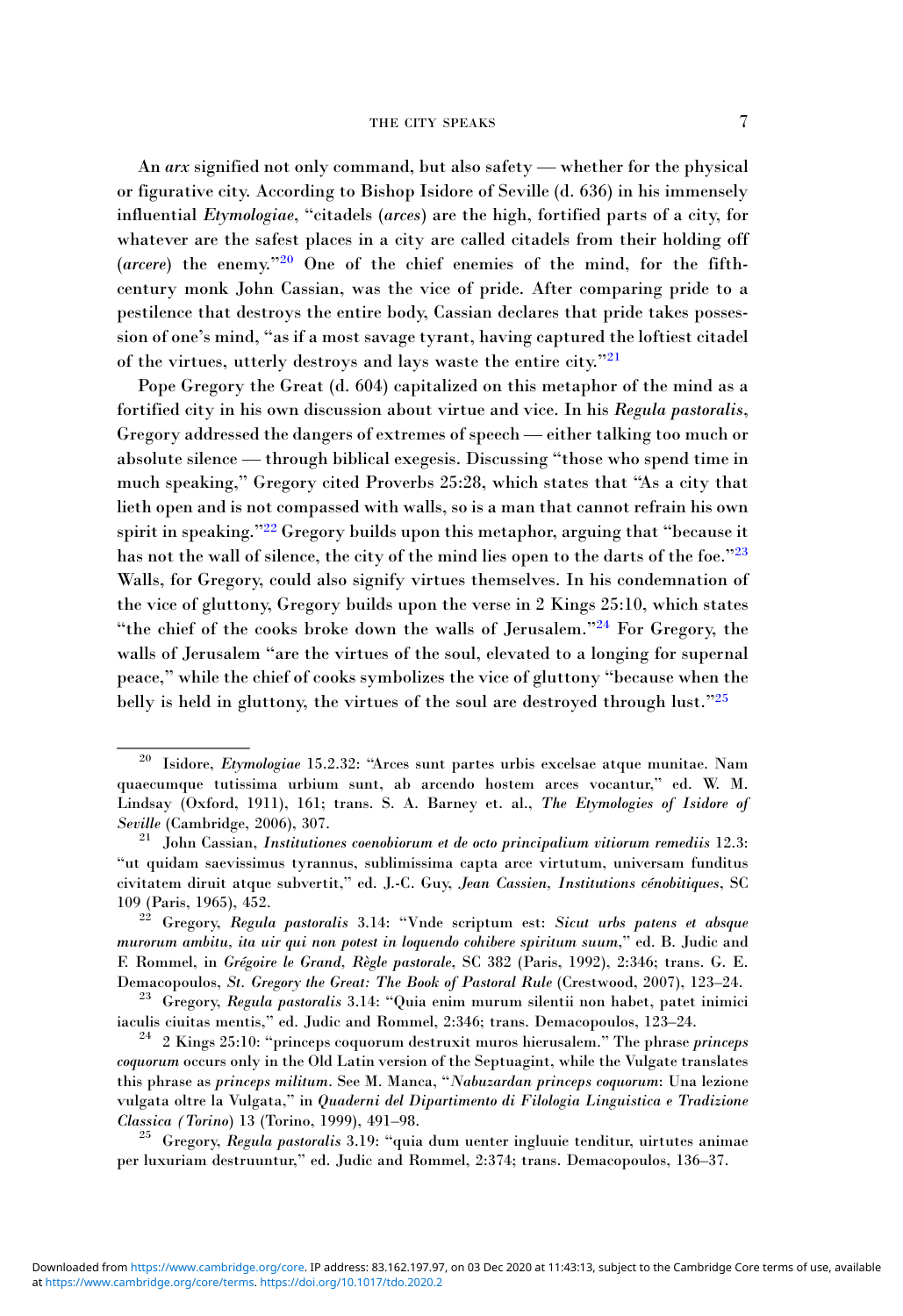The metaphor of the fortified mind, and the perilous consequences of any breach by vice, recurred throughout early medieval texts. In biblical commentaries, this particular exegetical reading from the Regula Pastoralis appeared in seventh-century Northumbria with Bede's Super parabolas Salomonis allegorica expositio as well as in ninth-century Francia with Hrabanus Maurus's Expositio in proverbia Salomonis.<sup>26</sup> Yet, this metaphor was not confined to the exegetical sphere. Indeed, late antique authors' instrumentalization of this metaphor of the mind as an enclosed fortress finds expression in Old English poems, including the Juliana and Vainglory.<sup>27</sup> Both of these poems characterize the mind as a fortress, which can come under attack from the devil through the vices if not well fortified by the virtues. In Vainglory, the anonymous poet contrasts the virtuous with the vicious, the latter of whom is controlled by the sin of pride. The poet describes the mind of a prideful man as one that has "let missiles of deceit / shatter that citywall (burgweal) which God commended to him / in order that he should defend that rampart."<sup>28</sup> Whether in exegesis or poetry, each of these authors drew on a shared civic discourse, speaking across the conventions of genre and encouraging their readers to fortify their own minds.

Along with walls and citadels, late antique and early medieval authors utilized another fortified structure, the castrum, to signify mental fortifications in relation to virtues and vices. Perhaps the most eloquent example appears in the Psychomachia written by the fifth-century Iberian lawyer-turned-bishop Prudentius.<sup>29</sup> In

<sup>&</sup>lt;sup>26</sup> Bede, *Super parabolas Salomonis allegorica expositio* 3.15, PL 91.1015C; and Hrabanus Maurus, *Expositio in proverbia Salomonis* 3.25, PL 111.765B.

 $27$  The sole witness of both poems has been transmitted in the tenth-century collection of poems and riddles known as the Exeter Book: Exeter, Exeter Cathedral Library, MS 3501, fols. 65v–76r and fols. 83r–84v. For a further exploration of the allegorical use of the mind and/or soul as fortress in Old English poetry, see J. F. Doubleday, "The Allegory of the Soul as Fortress in Old English Poetry," Anglia 88 (1970): 503–508; C. A. Regan, "Patristic Psychology in the Old English Vainglory," Traditio 26 (1970): 324–35, at 331; and B. Mize, "The Representation of the Mind as an Enclosure in Old English Poetry," Anglo-Saxon<br>England 35 (2006): 57–90, at 81–89.

 $\frac{28}{28}$  Vainglory, lines 37–39: "læteð inwitflan / brecan þone burgweal, þe him bebead meotud / þæt he þæt wigsteal wergan sceolde." For a recent analysis, edition, and translation, see R. Proctor, "An Edition of Vainglory," in Leeds Studies in English, New Series 43, ed. A. Hall (Leeds, 2012), 51–73, at 70–71. <sup>29</sup> M. Smith, Prudentius' Psychomachia: A Reexamination (Princeton, 1976); and

C. O'Hogan, Prudentius and the Landscapes of Late Antiquity (Oxford, 2016), 71–98. For the wider reception of the Psychomachia, see G. Wieland, "Aldhelm's De octo vitiis principalibus and Prudentius' Psychomachia," Medium Ævum 55 (1986): 85–92; idem, "The Origin and Development of the Anglo-Saxon Psychomachia Illustrations," Anglo-Saxon England 26 (1997): 169–86; S. O'Sullivan, Early Medieval Glosses of Prudentius' Psychomachia: The Weitz Tradition. Mittellateinische Studien und Texte 31 (Leiden, 2004); and R. G. Babcock, The Psychomachia Codex from St. Lawrence (Bruxellensis 10066–77) and the Schools of Liège in the Tenth and Eleventh Centuries (Turnhout, 2017).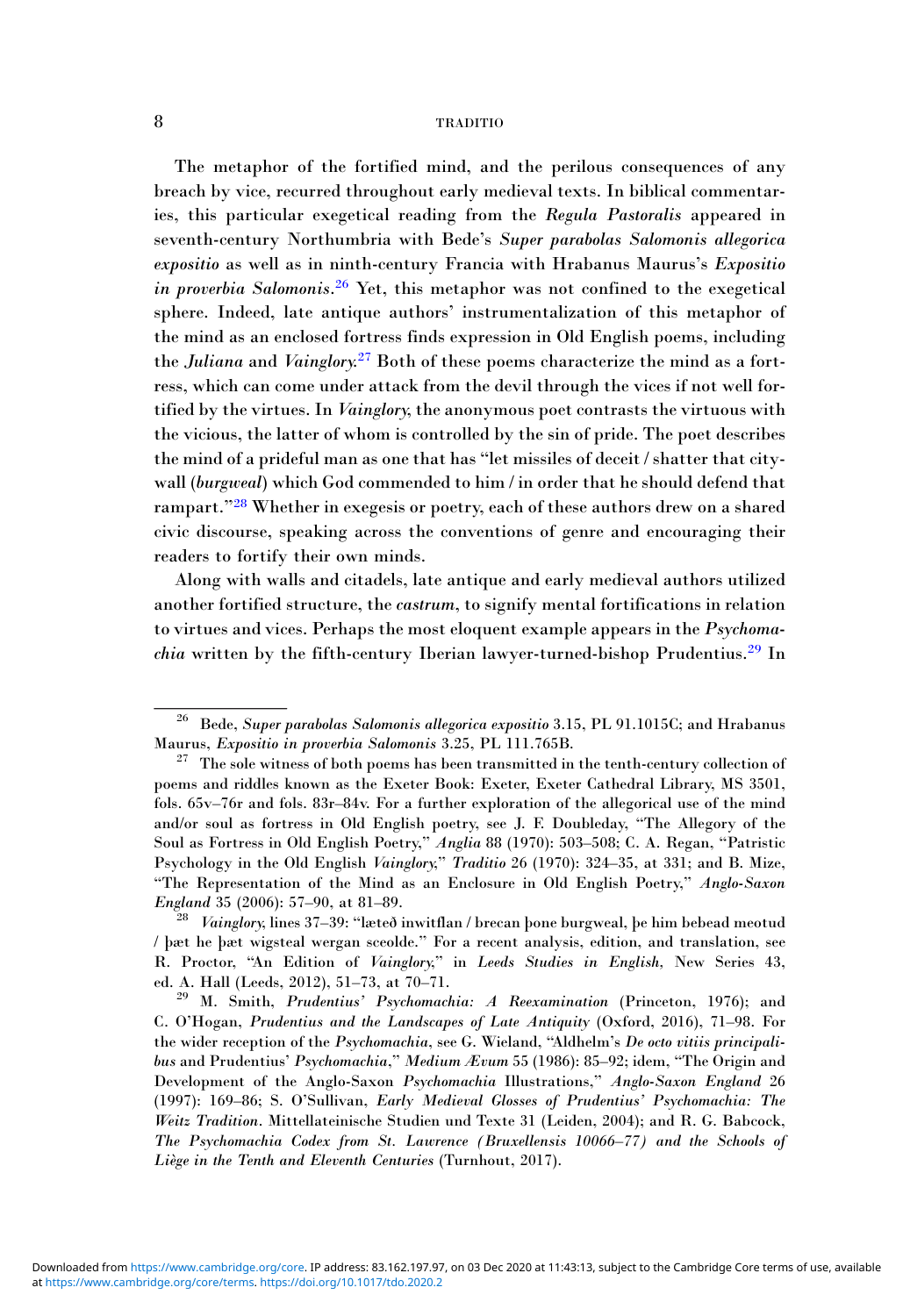this immensely popular poetic account of the battle of the virtues and the vices, Prudentius only rarely uses terminology associated specifically with cities. In his preface, he mentions the urbes of Sodom and Gomorrah, as well as the holy city of Jerusalem.<sup>30</sup> However, as the pitched battle between the virtues and the vices comes to a conclusion, the virtue Concordia commands her army to divide into two long columns: "the infantry, in one column, intoned psalms; while on the other side the cavalry sang out hymns."<sup>31</sup> The other virtues follow her lead: "when they had conquered the swarm of the vices, the virtues in their sweet measured psalms echoed their sacred songs."<sup>32</sup> Prudentius then describes these melodious soldiers as entering the narrow passages of the gate of the fortification (ad fauces portae castrensis).<sup>33</sup> Significantly, several early medieval manuscripts labeled their ornate illuminations of this joyous event "the virtues enter the city" (virtutes urbem ingrediuntur).<sup>34</sup> Multiple ninth- and tenth-century manuscripts likewise glossed this *castrum* as *urbs*, suggesting some interchangeability in these civic terms.<sup>35</sup>

Prudentius himself draws out the close connections between the fortified mental city and physical civic sites. After Concordia was injured as she entered through the porta castrensis, the virtue Fides convinces the assembled virtues to follow Solomon's example by building a templum within their castrum.<sup>36</sup> Fides then rhetorically asks, "For what does it profit to have driven back with the sword the earthly phalanx of vices, if the Son of Man coming down from high heaven and entering the city of the cleansed body (purgati corporis urbem) finds it unadorned and lacking a shining temple?"<sup>37</sup> The crux of Fides's speech correlates Solomon's temple within Jerusalem with an embodied urbs symbolizing

 $30$  For instance, *Psychomachia*, preface, l.16–17: "Loth inmorantem criminosis urbibus /

Sodomae et Gomorrae, quas fouebat aduena," ed. Cunningham, 149. <sup>31</sup> Psychomachia l.648–49: "duceret ordinibus peditum psallente caterua, / ast alia de parte equitum resonantibus hymnis," ed. Cunningham, 172; trans. Thomson, 325, with

emendations.<br><sup>32</sup> *Psychomachia* l.663–64: "Sic expugnata uitiorum gente resultant / mystica dulcimodis<br>uirtutum carmina psalmis," ed. Cunningham, 173; trans. Thomson, 325, with emendations.

<sup>&</sup>lt;sup>33</sup> Psychomachia 1.665, ed. Cunningham, 173.<br><sup>34</sup> See, for instance, Paris, Bibliothèque nationale de France, MS lat. 8085, fol. 66v (s.ix<sup>3/4</sup>); Paris, Bibliothèque nationale de France, MS lat. 8318, fol. 62v (s.ix); London, British Library, MS Cotton Cleopatra C VIII, fol. 31v (s.x<sup>4/4</sup>), which also contains an Anglo-Saxon translation of this illumination's label; and Valenciennes, Bibliothèque municipale, MS 412 (393 bis), fol.

 $33r$  (s.x/xi).<br><sup>35</sup> The gloss for l.665 (*ventum erat ad fauces portae castrensis ubi artum*) in the Weitz W glosses is: uirtutes urbem ingrediuntur. See O'Sullivan, Early Medieval Glosses on Prudentius'

Psychomachia (n. 29 above), 301. <sup>36</sup> Psychomachia l.805–15, ed. Cunningham, 178. <sup>37</sup> Psychomachia l.816–19: "Nam quid terrigenas ferro pepulisse falangas / culparum prodest, hominis si filius arce / aetheris inlapsus purgati corporis urbem / intret inornatam templi splendentis egenus?," ed. Cunningham, 178; trans. Thomson, 337, with emendation.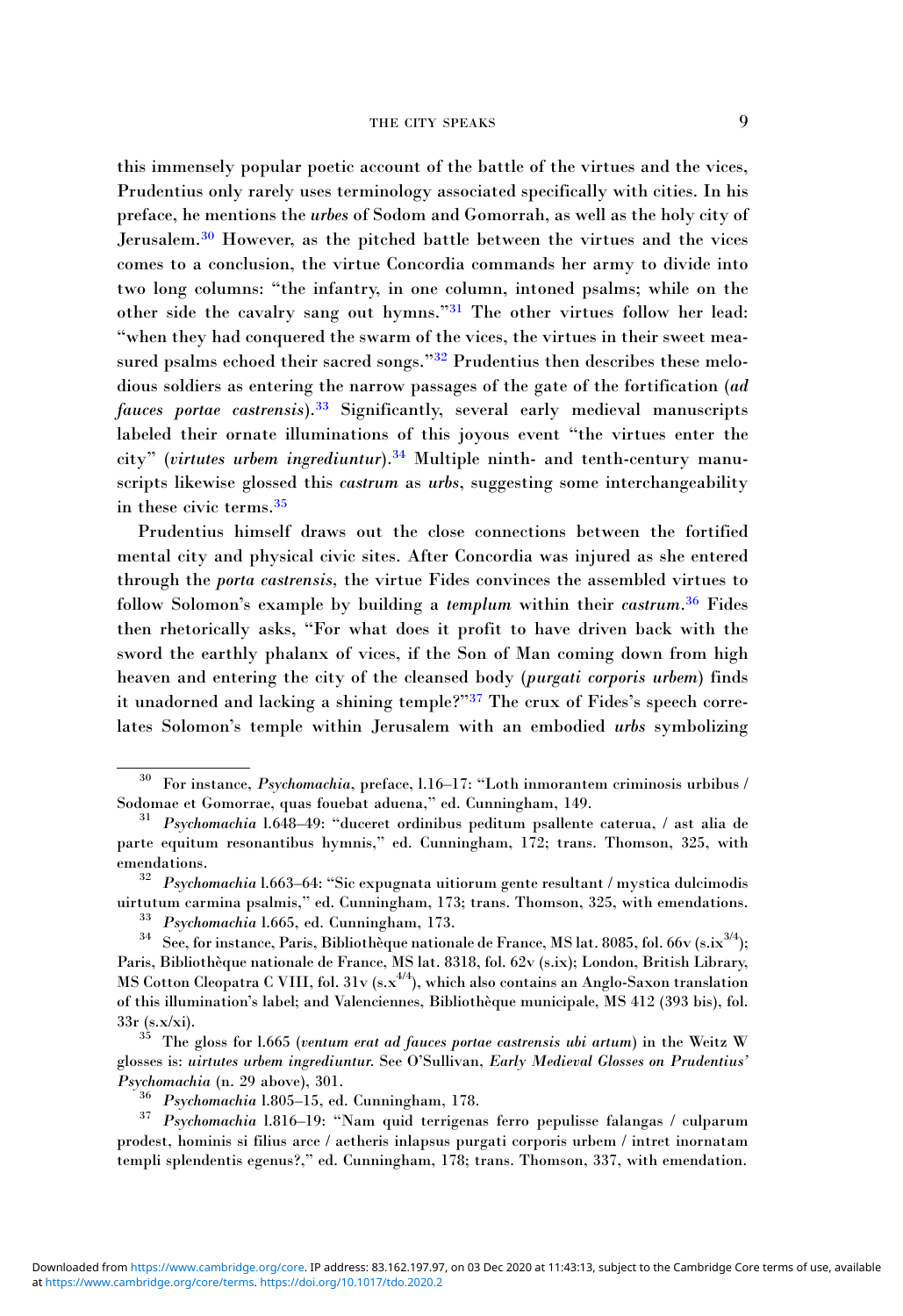the individual human being's readiness for the Second Coming. Whether figured as arx, castrum, or urbs, this civic terminology rhetorically asks its audience to envision themselves as a fortified city, guarded against vice and girded with virtus.

The fortified city required strong impregnable walls. In early medieval panegyrics, secular and ecclesiastical leaders at times became these very physical defenses of the city and its citizens. The Merovingian poet Venantius Fortunatus fused the physical defense of the city and the virtuous protection provided by its leader in an epideictic poem in praise of Bishop Vilicus of Metz (d. 568). Amongst praise for the happily situated city and the many merits of its bishop, Venantius apostrophizes the city of Metz, declaiming "O city, exceedingly well fortified, girt with wall (murus) and river, / you stand to flourish all the more through the merit of your bishop."<sup>38</sup> Venantius then turns to address Vilicus directly, casting the bishop himself as those walls, for "however much the wicked threatens with his vain blows, / they for whom you are a wall fear no hurt."<sup>39</sup>

Carolingian authors likewise employed this metaphor of the ideal episcopal leader as civic structure and extended it to secular leaders as well. Abbot Alcuin of Tours wrote to Archbishop Æthelheard of Canterbury admonishing him to "be a shepherd, not a mercenary; a ruler, not an insurgent; light and not darkness, a city walled with firm faith (civitas firma fide murata), not a house destroyed by rains."<sup>40</sup> The Carolingian bishop Theodulf of Orléans (d. 821) crafted an epitaph for the recently deceased Pope Hadrian in which a personified Rome and her people — including "people of both sexes, the old, the young, the boy, the stranger (advena), and the citizen (civis)" — were called to "remember always this bishop [Hadrian] / who was the guardian of your riches, [who was] your arms and your wall."<sup>41</sup> Theodulf employs this same phrase — murus et arma — in the preface to his Libellus de processione spiritus sancti, in which Theodulf characterizes this "little book" as travelling to the Carolingian court and addressing Emperor

 $38$  Venantius Fortunatus, Ad Vilicum episcopum Mettensem l.15-16: "urbs munita nimis, quam cingit murus et amnis, / pontificis merito stas valitura magis," ed. F. Leo, MGH, Auctores antiquissimi 4.1 (Berlin, 1881), 66; trans. J. George, Venantius Fortunatus: Personal and Political Poems (Liverpool, 1995), 1. For further exploration of this poem and Venantius Fortunatus's oeuvre in general, see M. Roberts, The Humblest Sparrow: The Poetry of Venantius Fortunatus (Ann Arbor, 2009), 82–85. See also C. Saucier, A Paradise of Priests: Singing the Civic and Episcopal Hagiography of Medieval Liège (Rochester, 2014), 24–25. <sup>39</sup> Venantius Fortunatus, Ad Vilicum l.23–24: "ictibus invalidis quamvis minitetur

iniquus, / tu quibus es murus, vulnera nulla timent," ed. Leo, 66; trans. George, 2. <sup>40</sup> Alcuin, Epistola 17: "Esto pastor, non mercenarius; rector, non subversor; lux et non

tenebrae; civitas firma fide murata, non domus pluviis diruta," ed. E. Dümmler, MGH, Epistolae 4 (Berlin, 1895), 45. For translation and context, see A. Firey, A Contrite Heart: Prosecution and Redemption in the Carolingian Empire (Leiden, 2009), 206–207. <sup>41</sup> Theodulf, Carmen 26, l.25 and l.27–28: "Sexus uterque, senex, iuvenis, puer, advena,

civis . . . Praesulis istius semper, tu Roma, memento, / Qui tibi tutor opum, murus et arma fuit," ed. E. Dümmler, MGH, Poetae 1 (Berlin, 1881), 490.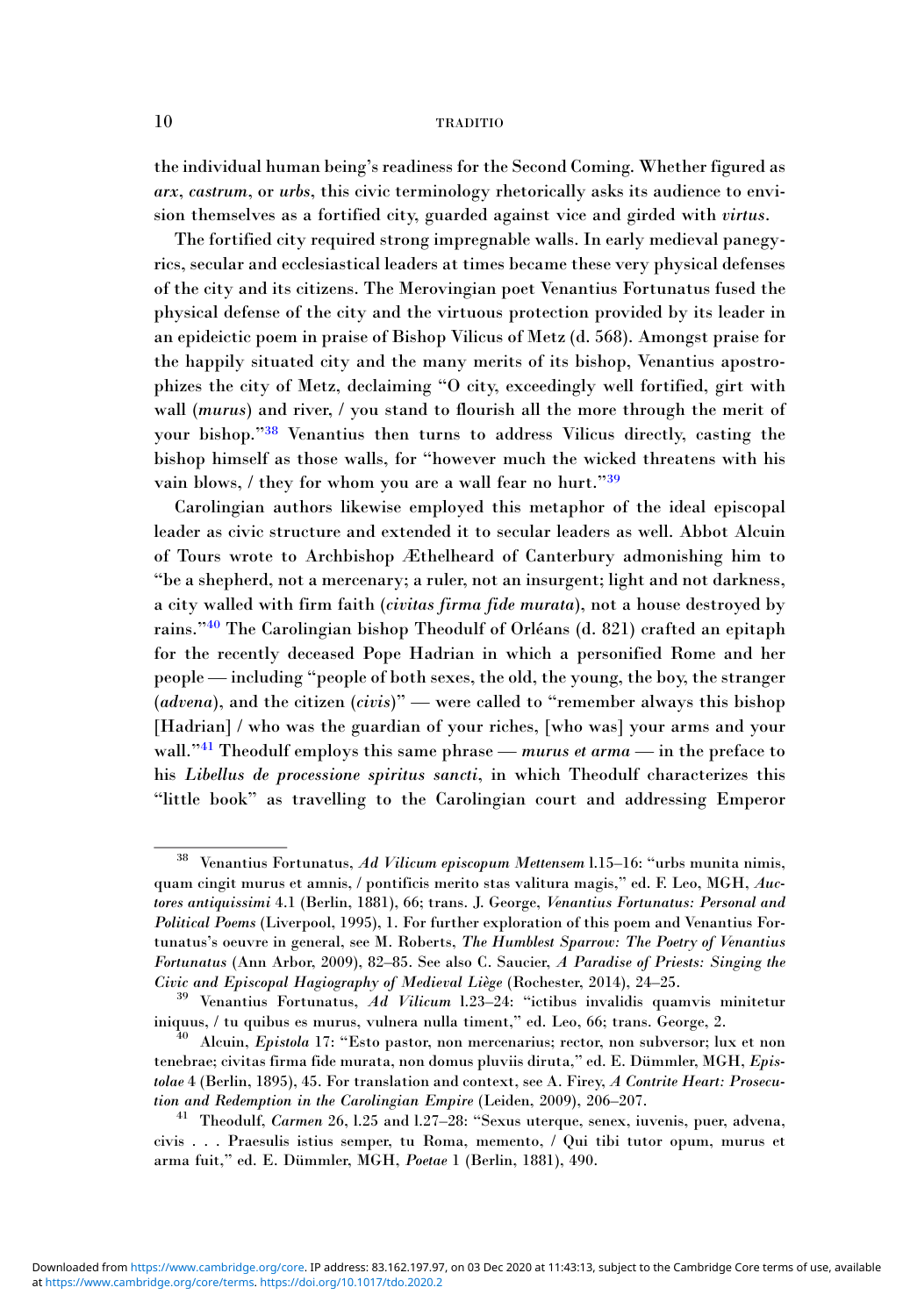Charlemagne itself. In the dialogue between the book and the emperor, the Libellus praises Charlemagne (who was still living) as the "decus of the world, the light of the kingdom, the defender of equality, as well as the murus et arma of the Catholic faith."<sup>42</sup> Most poignantly, there is an epitaph composed by Bishop David II of Benevento (d. 796) for Romoald, who died soon after a series of failed negotiations on behalf of his father, Duke Arichis of Benevento, with Charlemagne.<sup>43</sup> In this epitaph, supposedly engraved on the young heir's grave, David hailed Romoald as "the most beautiful of the great Arichis's children / The one hope of their patria, its walls and arms."<sup>44</sup>

Although ideally enclosed and separated from the external world, early medieval texts on the monastic life at times employed civic discourse to illuminate how these largely non-urban communities should live.<sup>45</sup> Hendrik Dev, for instance, has argued that walls played a central role in the formation of monastic identity in his examination of monastic rules from the fifth and sixth centuries.46 Although the number of instances of murus and related terms are limited, Dey finds that "conceptual walls" — that is, figural walls that separate the monks from the outside world — permeate these monastic rules.<sup>47</sup> He draws attention to passages in the anonymous sixth-century work known as the Regula magistri, in which the body (and, indeed, the mind) of the monk is compared to a fortified enclosure.48 In one such passage, the Regula magistri conjures a metaphor

 $^{42}\;$  Theodulf,  $Carmen$ 36, l.21–22: "Qui decus es mundi, lux regni, tutor et aequi, / Catholicae et fidei murus et arma simul," ed. Dümmler, 528. For the wider context of Theodulf's letters and poetry, see E. Rouquette, "Les lettres en vers de Théodulf d'Orléans," in Epistola: Écriture et genre épistolaires 1, ed. T. Deswarte, K. Herbers, and H. Sirantoine (Madrid, 2018), 259–71.

<sup>43</sup> For the wider context and translation, see J. M. Anderson, "Historical Memory, Authority, and the Written Word: A Study of the Documentary and Literary Culture at the Early Medieval Court of Benevento, 700–900 CE" (Ph.D. diss., University of Toronto, 2017). <sup>44</sup> Tituli saeculi VIII 1.3–4: "Hic Arichis dormit magni pulcherrima proles, / Unica spes

patriae, murus et arma suis," ed. E. Dümmler, MGH, Poetae 1 (Berlin, 1881), 111. See also Duke Ursus of Benevento's (d. 915) epitaph, which labels the deceased duke as: "Ac simul in populo murus et arma suo. / Hic aemulos omnes superabat viribus, armis / Defendens patriam, promptus amore dei. / Hic honor atque suis requies portusque salutis. / Hic laus excelsa, hic generalis amor. / Iustitia clarus, renitens virtutibus almis." See Carmina varia 14 (Epitaphium Ursi), l.10–15, ed. E. Dümmler, MGH, Poetae 2 (Berlin, 1884), 660. <sup>45</sup> See also the recent work of Claudia Rapp, who uncovers what she terms "citizenship

language" among late antique Greek Christian authors in monastic settings: C. Rapp, "Monastic Jargon and Citizenship Language in Late Antiquity," Al-Masaq 32 (2020): 54-63.

<sup>&</sup>lt;sup>46</sup> H. Dey, "Building Worlds Apart: Walls and the Construction of Communal Monasticism from Augustine through Benedict," Antiquité Tardive 12 (2004): 357–71. I would like to thank an anonymous reviewer, who suggested this remarkably insightful article. <sup>47</sup> Dey, "Building Worlds Apart," 365. <sup>48</sup> Dey, "Building Worlds Apart," 365.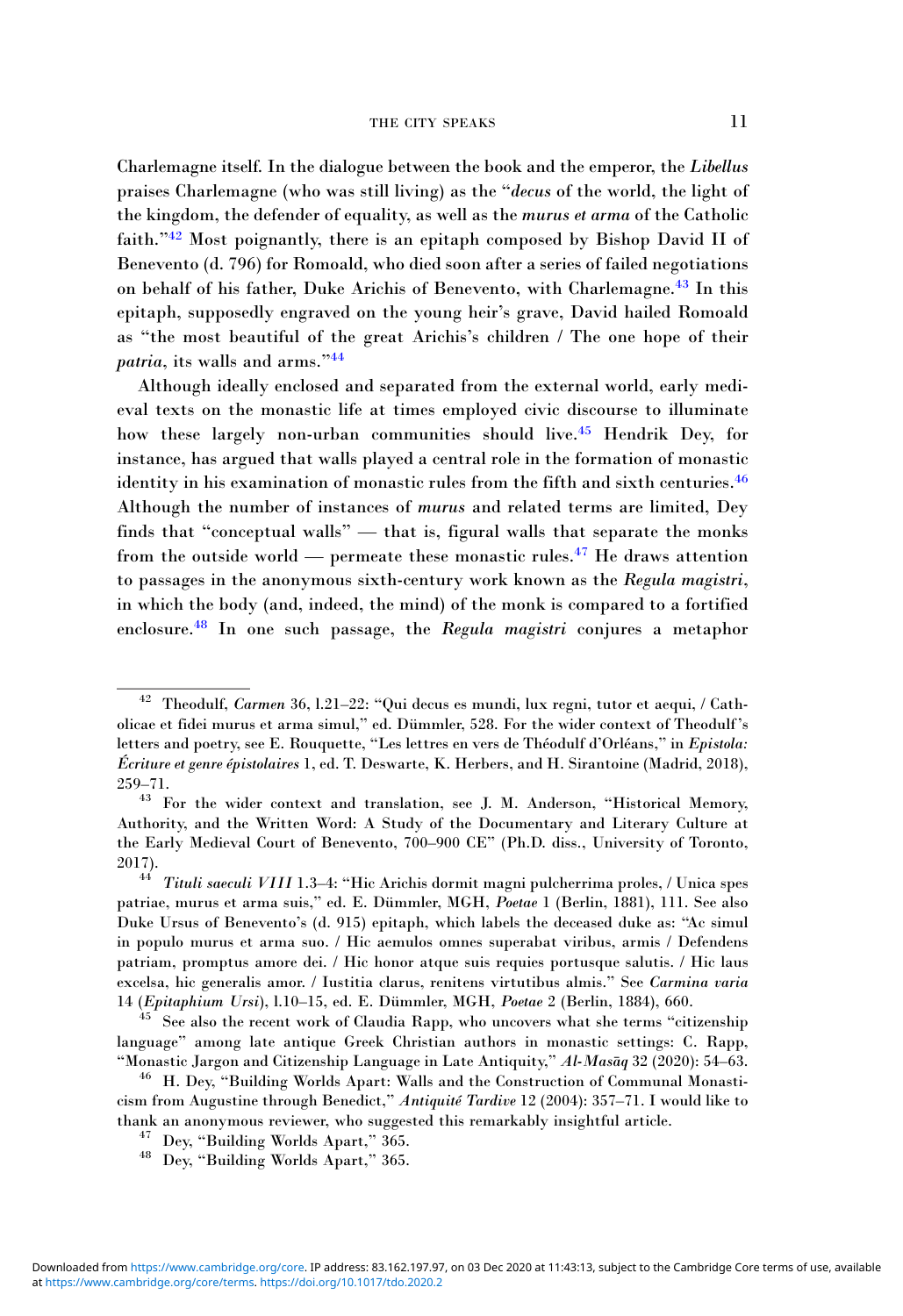comparing evil thoughts consuming the mind to a palace filled with mire and ineffective fortifications:

It is inappropriate that a palace should be cleansed on the outside while the room within is soiled with filth. Instead, the correct thing to do is to throw out the filth from inside, and only then the outside to be cleansed. Indeed, entrenchments (fossata) cannot be secure when the enemy is within. So also a bolted door is its own captor when the walls (muri) do not keep the enemy out, but hold him enclosed.<sup>49</sup>

The monk's mind as a fortified space finds further expression through the lens of civic discourse centuries later in Carolingian collections and commentaries on monastic life. In his Expositio regulae, Hildemar of Corbie and Civate compares those fighting alongside their fellow soldiers within a city to those monks who fought against the devil within the monastery.<sup>50</sup> The comparison of a fortified city and a monastery is even more direct in the chapter on the character of the prior of the monastery. Hildemar recalls that Benedict of Nursia was greatly concerned with potential discord arising in the monastery, to the point that this represented "such a great evil that all good can be destroyed by the evil of discord."<sup>51</sup> The Expositio then goes on to state that the corpus monasterii must be united against this malum discordiae, otherwise "it would not be able to stand against the enemy; because if a city or army fighting against an enemy were divided, it would not prevail, but [instead] would be given into the hands of its enemies by those whom it considers the opposition."<sup>52</sup>

The cardinal civic term civitas could at times be applied to non-urban spaces and communities, as the seventh-century Antiphonary of Bangor attests.<sup>53</sup>

<sup>49</sup> Regula Magistri 15: "Nec enim dignum est, mundatis foris regiis, cubiculum intus inquinari de sordibus, sed decenter efficitur, si de intrinsecus foris eiecta sorditie, iam tum demum et foras iuste mundetur. Non enim secura possunt esse fossata, ubi intus est hostis. Simul et porta clusura sua captiua est, ubi muri non repellunt, sed inclusum continent inimicum," in La Règle du Maître, ed. A. de Vogüé, SC 106 (Paris, 1965), 2:62–64. For the translation, see B. A. Saltzman, Bonds of Secrecy: Law, Spirituality, and the Literature of Concealment in Early Medieval England (Philadelphia, 2019), 268, n. 24.

 $^{50}$  Hildemar, Expositio regulae 1, in Expositio Regulae ab Hildemaro tradita, ed. R. Mittermüller (Regensburg, 1880), 77–78. This edition has been reviewed and corrected with a side-by-side English translation by the Hildemar Project: [www.hildemar.org](https://www.hildemar.org) (accessed 24 June 2020). For the complicated manuscript transmission and context of this text, see M. de Jong, In Samuel's Image: Child Oblation in the Early Medieval West (Leiden, 1995), 70, n. 57; and S. Hamilton, The Practice of Penance, 900–1050 (Woodbridge, 2001), 84–89

and n. 45.<br><sup>51</sup> Hildemar, *Expositio regulae* 65: "magnum malum, ut omne bonum pro discordiae malo<br>posse deperire," ed. Mittermüller, 599.

 $52$  Hildemar, Expositio regulae 65: "adversus hostem non possit consistere, quia si civitas vel exercitus pugnans adversus hostem divisa vel divisus fuerit, non poterit vincere, sed per eos, quos partis adversariae habet, in manus inimicorum suorum tradetur," ed. Mittermüller, 599.53 Milan, Biblioteca Ambrosiana, MS Ambros. C. 5. inf, fol. 36r (s.vii).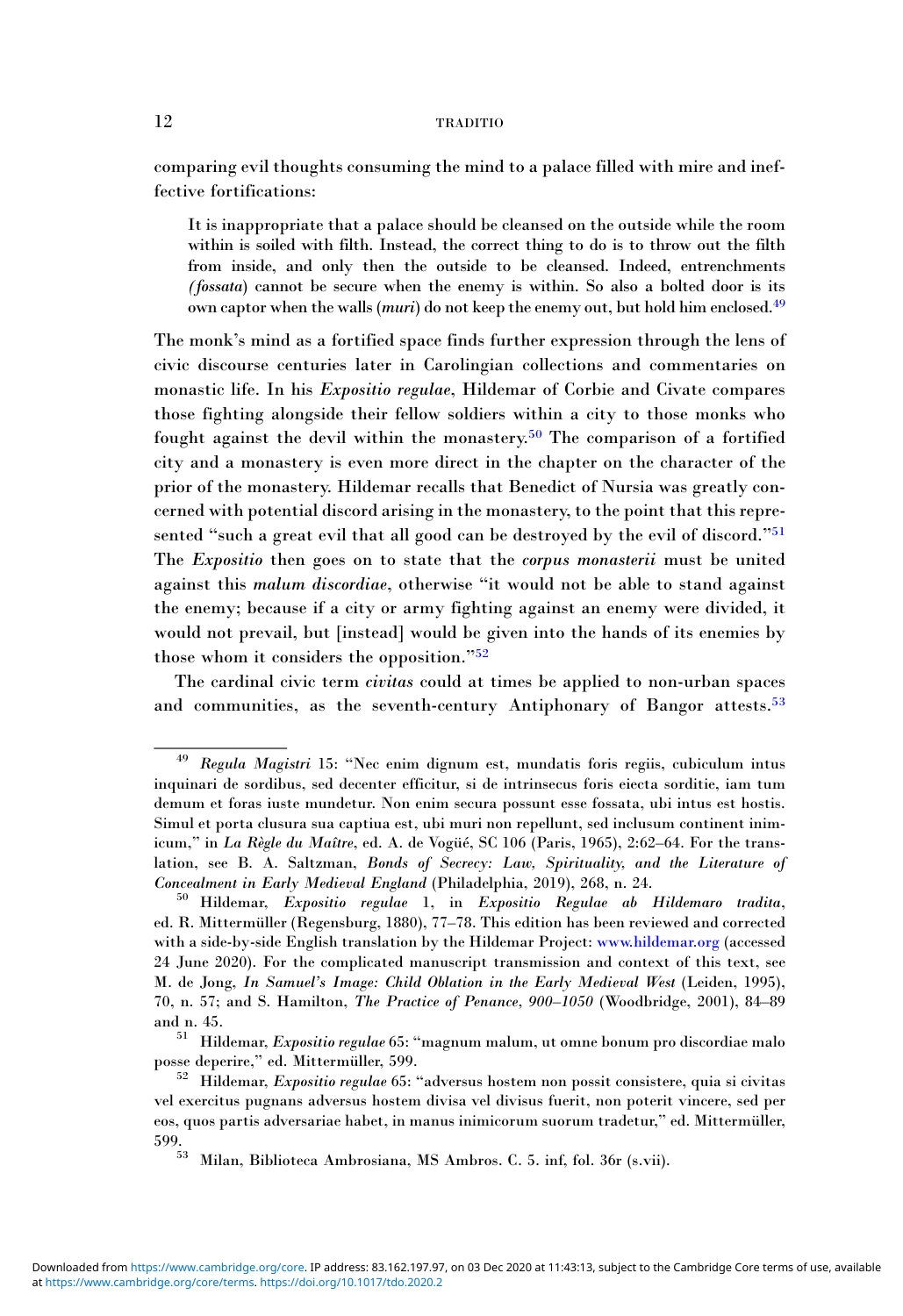Written sometime between 680 and 691, this antiphonary contains a hymn labeled in rubricated letters as Versiculi familiae Benchuir. After describing the rule and community of Bangor as full of virtue and happiness, the hymn offers a series of metaphors for the monastery itself, casting it as a sturdy ship, an expectant bride, a house built on a rock, and "the true vine / Transferred from Egypt."<sup>54</sup> It proceeds to describe Bangor as "Surely a firm city, / Strong and united, / Glorious and worthy, / Situated on a mountain," and, a verse later, as a "queen for Christ / Clothed in the light of the sun / Simple, yet learned, / Unconquered on all sides."<sup>55</sup> While not fully drawn out in this short hymn, these verselets' association between a physical *civitas* and an unconquered *regina* could be read as suggesting a reinterpretation of the classical personified city.<sup>56</sup> In this case, the author defined Bangor equally as a city on a mountain, a queen, and a community girded by a series of virtues.<sup>57</sup>

As these varied texts and contexts indicate, civic discourse penetrated to the core of late antique and early medieval thinking about how individuals and communities should structure their actions. It provided a framework for mental fortification, a vocabulary for praising exemplary individuals, and a flexible iconography which could be adapted even to non-urban places like monasteries. The primary link between each of these uses of civic terminology consists in the need for one's civitas to be guarded, to be defended, and to be peopled with virtue.

# CIVIC PERSONIFICATION AND PUBLIC PROCESSIONS IN LATE ANTIQUE AND EARLY **MEDIEVAL CITIES**

Human beings, as we have seen, can be described as cities. Cities, in their turn, could be figured as human beings. In their discussions of cities past and present, classical and medieval authors frequently employed the rhetorical technique of personification, or *prosopopoeia*.<sup>58</sup> Deeply rooted in rhetorical tradition,

<sup>54</sup> Versiculi familiae Benchuir I.15–16: "Necnon vinea vera / Ex Aegypto transducta." ed. F. E. Warren, in *The Antiphonary of Bangor* (London, 1893–95), 2:28; trans. P. O'Dwyer, *Mary: A History of Devotion in Ireland* (Dublin, 1988), 35–36.

<sup>&</sup>lt;sup>55</sup> Versiculi familiae Benchuir I.17–20 and I.27–30: "Certa civitas firma, / Fortis atque unita, / Gloriosa ac digna, / Supra montem posita . . . Christo regina apta, / Solis luce amicta, / Simplex simulque docta, / Undecumque invicta," ed. Warren, 2:28; trans.  $\rm o'Dwyer, 35–36.$ <br> $\rm ^{56}$  See below for an extended analysis of the personified city.<br> $\rm ^{57}$  Bangor as a city on a mountain has obvious scriptural overtones, particularly from

Psalm 47:2 (in ciuitate Dei nostri in monte sancto eius), which also was referenced by other early medieval Irish authors, including the late seventh-century De locis sanctis by Adomnán. See T. O'Loughlin, "Perceiving Palestine in Early Christian Ireland: Martyrium, Exegetical Key, Relic and Liturgical Space," Ériu 54 (2004): 125–37.<br><sup>58</sup> M. W. Bloomfield, "A Grammatical Approach to Personification Allegory," *Modern* 

Philology 60 (1963): 161–71; E. H. Gombrich, "Personification," in Classical Influences in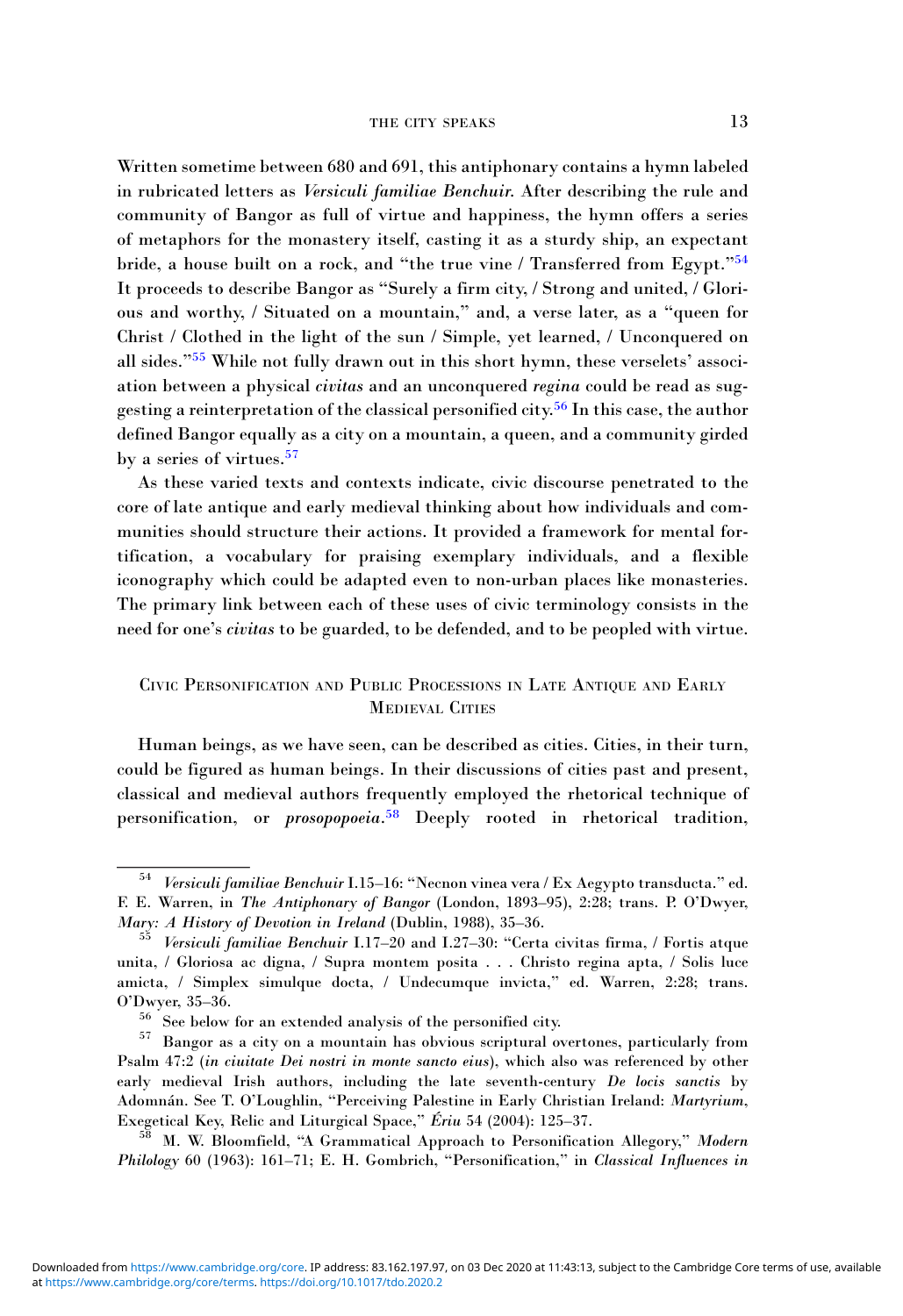personification "operates in multiple registers — sensory and spiritual, visible and invisible, concrete and abstract — and it deals in facts, opinions and beliefs."<sup>59</sup> Exercising impressive powers of imagination, authors across this period cast cities in specific human forms, cloaked them with carefully considered attributes, and placed eloquent speeches into their mouths.<sup>60</sup>

One distinctive feature of the technique of personification is that it can be employed equally in texts and images. Scholars such as Gudrun Bühl and Alan Cameron have drawn attention to the complex ways in which the personified cities of Rome and Constantinople figured in a variety of media throughout Late Antiquity.<sup>61</sup> The image of the personified Roma often stands behind newly elected consuls in consular diptychs of the fifth and sixth centuries, while in one particularly intriguing set, the personified cities of Rome and Constantinople each take up an entire frame of ivory.<sup>62</sup> Other leading cities of the late Empire were also personified. Londinium, for instance, appears on a gold medallion minted in the wake of Constantius Chlorus's reconquest of Britain in 296 CE; kneeling, she raises her hands in supplication in front of the turreted gates of the city wall.<sup>63</sup> Personified cities also populate the folios of deluxe early medieval copies of late antique manuscripts. The intricate compilation of late antique pagan and Christian texts and images known variously as the Codex-Calendar of 354, the Chronograph of 354, or the Calendar of Philocalus, for instance, contains four full-page illustrations of the city tyches of Rome, Alexandria, Constantinople, and Trier.<sup>64</sup>

European Culture AD 500–1500, ed. R. R. Bolger (Cambridge, 1971), 247–57; J. Paxson, The Poetics of Personification (Cambridge, 1994); and Personification: Embodying Meaning and *Emotion*, ed. W. Melion and B. Ramakers (Leiden, 2016).<br><sup>59</sup> W. Melion and B. Ramakers, "Personification: An Introduction," in *Personification*, 1.<br><sup>60</sup> Isidore, for instance, defines *prosopopoeia* thus: "Prosopopoeia o

and speech are invented for inanimate things . . . Thus we bring in speaking mountains and rivers or trees, imposing personhood on a thing that does not have the capacity for speech." Isidore, Etymologiae 2.13.1–2 (n. 20 above), ed. Lindsay, 103; trans. Barney et al. (n. 20 above), 74. <sup>61</sup> G. Bühl, Constantinopolis und Roma: Stadtpersonifikationen der Spätantike (Zürich,

<sup>1995);</sup> and A. Cameron, "City Personifications and Consular Diptychs," Journal of Roman Studies 105 (2015): 250–87. See also M. Roberts, "Rome Personified, Rome Epitomized: Representations of Rome in the Poetry of the Early Fifth Century," The American Journal % of Philology 122 (2001): 533–65.<br>
62 Vienna, Kunsthistorisches Museum, Antikensammlung, X 37 and X 38.<br>
63 London, British Museum, B.11477 (found in Beaurains, near Arras, in 1992).<br>
64 For detailed analyses of the cont

manuscript, see T. Mommsen, "Über den Chronographen vom J. 354," Abhandlungen der Philologisch-Historischen Klasse der Königlich-Sächsischen Gesellschaft der Wissenschaften 1 (1850): 547–693; M. Schapiro, "The Carolingian Copy of the Calendar of 354," Art Bulletin 22 (1940): 270–72; H. Stern, Le calendrier de 354: Étude sur son texte et ses illustrations (Paris, 1953); G. Binder, Der Kalender des Filocalus oder der Chronograph vom Jahre 354 (Meisenheim, 1970); M. R. Salzman, On Roman Time: The Codex-Calendar of 354 and the Rhythms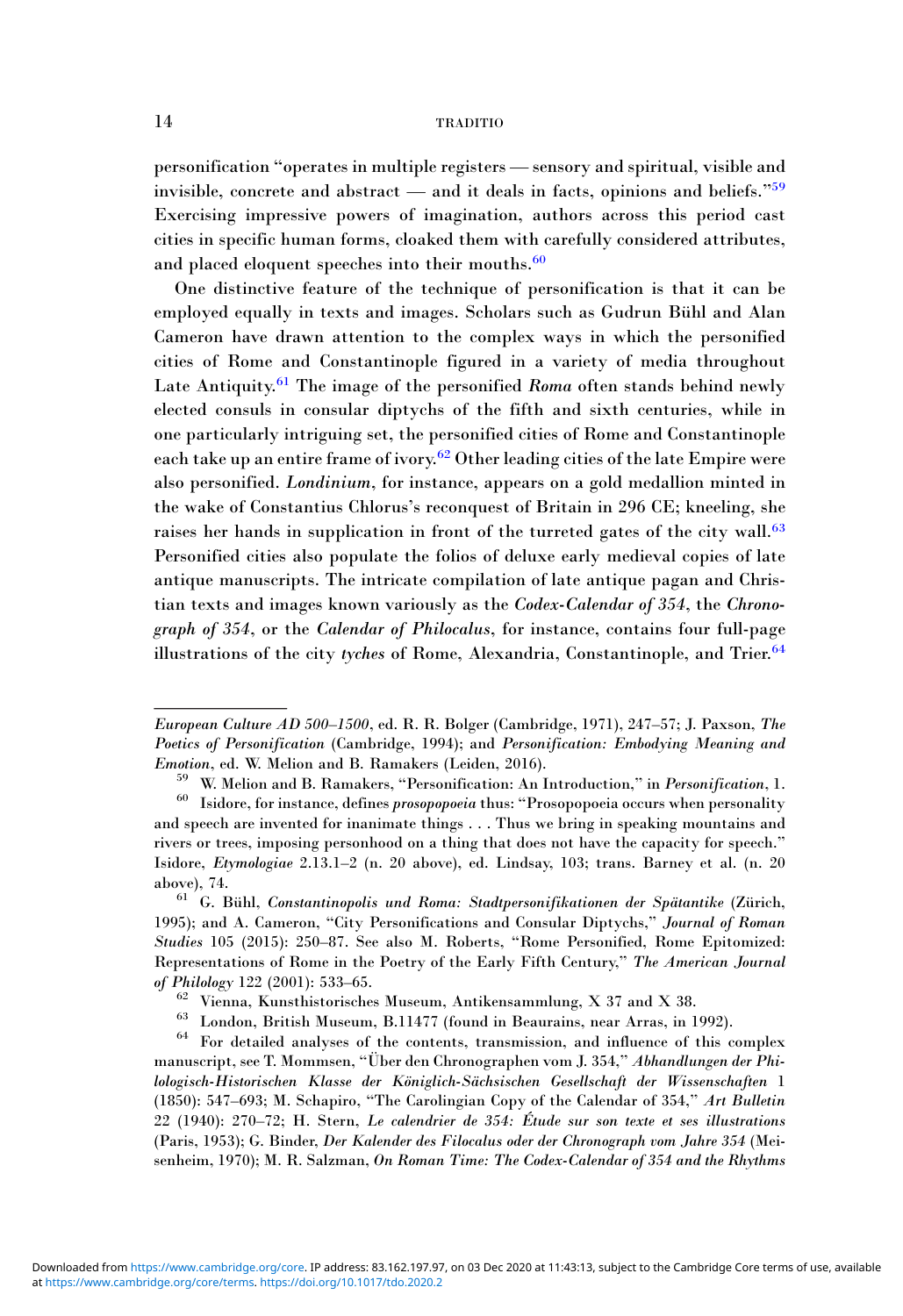#### THE CITY SPEAKS 15

Each personified city sits or stands draped in chitons and embellished with distinctive insignia, as Rome sits clad in armor and Constantinople stands adorned with a mural crown.<sup>65</sup> These illuminations of personified cities, along with the personifications transmitted through other manuscripts such as the Notitia Dignitatum, had a demonstrable impact on Carolingian and Ottonian illuminated manuscripts.<sup>66</sup>

Shifting from image to text, the personified city also figures prominently in the works of several late antique authors, including the fourth-century poets Claudian (d. 404) and his contemporary Prudentius, already mentioned above. In 404, Claudian stood before the assembled crowds of Rome to praise their approaching emperor, Honorius, in a threefold celebration of the emperor's triumph over the Goths, his slightly belated *decennalia*, and his sixth consulship.<sup>67</sup> Claudian cast a lengthy section of his panegyric as a dialogue between the young emperor and a personified Rome — who, unable to bear any longer the delay of "what the City with one voice was praying for," — convinces the young ruler to return.<sup>68</sup> After recounting the emperor's journey from Ravenna, Claudian describes the recently rebuilt Aurelian walls as the source of Rome's defense and renewal.<sup>69</sup> Immediately after this description, Claudian shifts focus to Rome's citizens. "All the space," Claudian declaims, "that extends from the Palatine hill as far as the Milvian Bridge, and from the ground up as far as the roofs could soar, was filled by a crowd that wore a single face: you could see the ground flooded with waves of men and the high buildings ablaze with matrons."70 Together

of Urban Life in Late Antiquity (Berkeley, 1991); and R. W. Burgess, "The Chronograph of 354: Its Manuscripts, Contents, and History," *Journal of Late Antiquity* 5.2 (2012): 345–96.<br><sup>65</sup> Vatican City, Biblioteca Apostolica Vaticana, MS Barb. lat. 2154b, fols. 2r–5r; and

Vatican, Biblioteca Apostolica Vaticana, MS Vat. lat. 9135, pp. 281–85. <sup>66</sup> The full extent of this influence is much debated and the scholarship on Carolingian

and Ottonian Herrscherbilder is extensive. For discussions of personification in these images, see W. Weizsäcker, "Imperator und huldigende Frauen," in Festschrift für Karl Gottfried Hugelmann zum 80. Geburtstag am 26. September 1959 dargebracht von Freunden, Kollegen und Schülern, ed. K. Hugelmann and W. Wegener (Aalan, 1959), 2:815–31; K. Hoffmann, "Das Herrscherbild im 'Evangeliar Ottos III.' (clm 4453)," Frühmittelalterliche Studien 7 (1973): 324–41; and F. Mütherich, "Das Kaiserbild," in Das Evangeliar Ottos III: Clm 4453 Bayerische Staatsbibliothek München, ed. eadem and K. Dachs (Munich, 2001), 31–55.<br><sup>67</sup> A. Cameron, *Claudian: Poetry and Propaganda at the Court of Honorius* (Oxford, 1970),

<sup>180</sup>–81; S. MacCormack, Art and Ceremony in Late Antiquity (Berkeley, 1981); and

M. McEvoy, Child Emperor Rule in the Late Roman West, AD 367–455 (Oxford, 2013), 172–74.<br><sup>68</sup> Claudian, *Panegyricus de sexto consulatu Honorii Augusti* 1.357–58: "donec differri longius urbis / communes non passa preces," ed. and trans. M. Dewar, in Claudian: Paneyr-<br>icus de sexto consulatu Honorii Augusti (Oxford, 1996), 24–25.

<sup>&</sup>lt;sup>69</sup> Claudian, *Panegyricus* 1.531–36, ed. and trans. Dewar, 36.  $\frac{70}{70}$  Claudian, *Panegyricus* l.543–46: "omne Palatino quod pons a colle recedit / Muluius et quantum licuit consurgere tectis, / una replet turbae facies: undare uideres / iam uiris, altas effulgere matribus aedes," ed. and trans. Dewar, 36–37.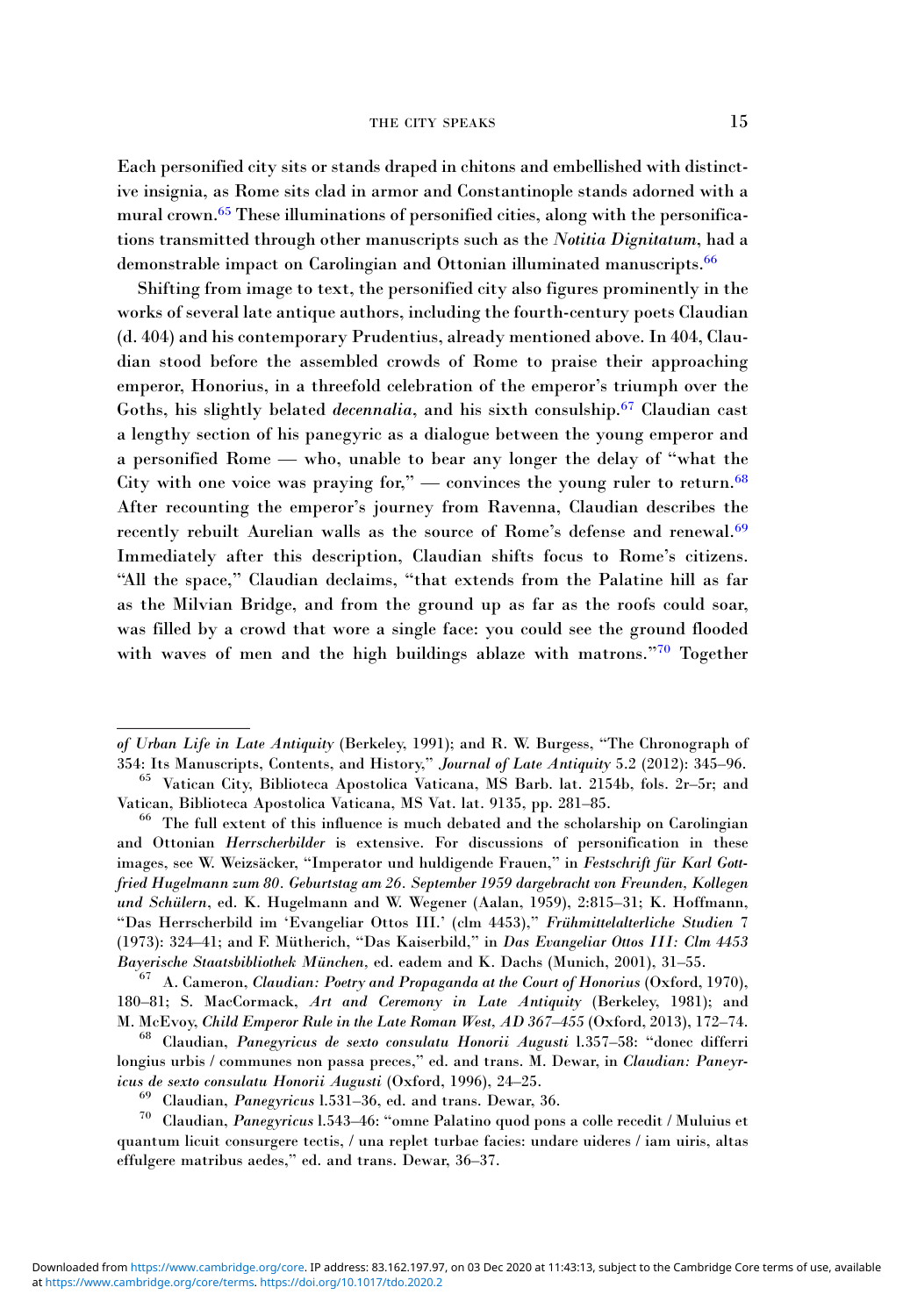this mixed and massive assembly praised the emperor and judged that Honorius had come before them as a fellow citizen (*civem*).<sup>71</sup> In this panegyric intended for public performance, Claudian places the citizens directly on the fabric of the physical city, enlivening the streets and illuminating the buildings. In doing so, the poet blurs the boundary between the city as physical site and as rhetorical conceit.<sup>72</sup>

Claudian's contemporary Prudentius likewise brings cities to life through the technique of personification.<sup>73</sup> Quite apart from the *Psychomachia*, his Liber Peristephanon, a collection of fourteen poems composed in a wide variety of meters and set as hymns, charts how various saints abide in and guide the civitates in which they were martyred and where their tombs reside.<sup>74</sup> In his eloquent study of Prudentius, Cillian O'Hogan rightly argues that the poet centers the martyr of each hymn as the heart of their respective cities. However, while O'Hogan suggests that "the city itself fades into the background," this effacement does not include the civic community, or the citizens' connection to their civic space.<sup>75</sup>

For Prudentius, a martyr can transform the physical city and its citizens alike. In his metrical hymn for Bishop Fructuosus and deacons Augurius and Eulogius of Tarragona, for example, Prudentius addresses their personified city as felix Tarraco, whose head (caput) is aflame with the fire of her three martyrs and whose happiness stems from God's favor "for it is the mighty Trinity that crowns / With triple martyrs this Iberian city (arcem)."<sup>76</sup> This personification recurs at the hymn's conclusion, when Prudentius proclaims "Oh, how our

<sup>&</sup>lt;sup>71</sup> Claudian, *Panegyricus* 1.558–59: "idque inter ueteris speciem praesentis et aulae / iudicat, hunc ciuem, dominos uenisse priores," ed. and trans. Dewar, 38–39.

 $12$  Dated to 401 or 402, three inscriptions record the erection of statues to the emperors Honorius and Arcadius, which were placed at three restored gates on Aurelian's third-century wall. These were the Portae Praenestina-Labicana, Tiburtina, and Portuensis. Each inscription declared that the senatus populusque Romanus set up these statues "because of the restoration of the walls, gates, and towers of the Eternal city, with the removal of immense ruins." See Corpus Inscriptionum Latinarum VI: Inscriptiones urbis Romae latinae pars prima, ed. E. Bormann and G. Henzen (Berlin, 1876), 248 (nos. 1188, 1189, and 1190).

 $73$  Prudentius employed the personification of cities in other works as well, most famously in the second book of his Contra Symmachum. In this remarkable poem, Prudentius transforms the aged Rome as depicted by Symmachus into a young, peaceful civitas rejuvenated under her Christian emperors. See, for example, Roberts, "Rome Personified, Rome Epitomized" (n. 61 above), 538–39.<br><sup>74</sup> P. Hershkowitz, *Prudentius, Spain and Late Antique Christianity: Poetry, Visual* 

Culture, and the Cult of Martyrs (Cambridge, 2017); and M. Mastrangelo, The Roman Self

in Late Antiquity: Prudentius and the Poetics of the Soul (Baltimore, 2008).<br><sup>75</sup> O'Hogan, Prudentius and the Landscapes of Late Antiquity (n. 29 above), 94.<br><sup>76</sup> Peristephanon 6, 1.1–6: "Felix Tarraco, Fructuose, vestris uscum / leuuitis geminis procul relucens. / Hispanos deus aspicit benignus, / arcem quandoquidem potens Hiberam / trino martyre trinitas coronat," ed. Cunningham, 314; trans. Krisak, 89, with slight emendations.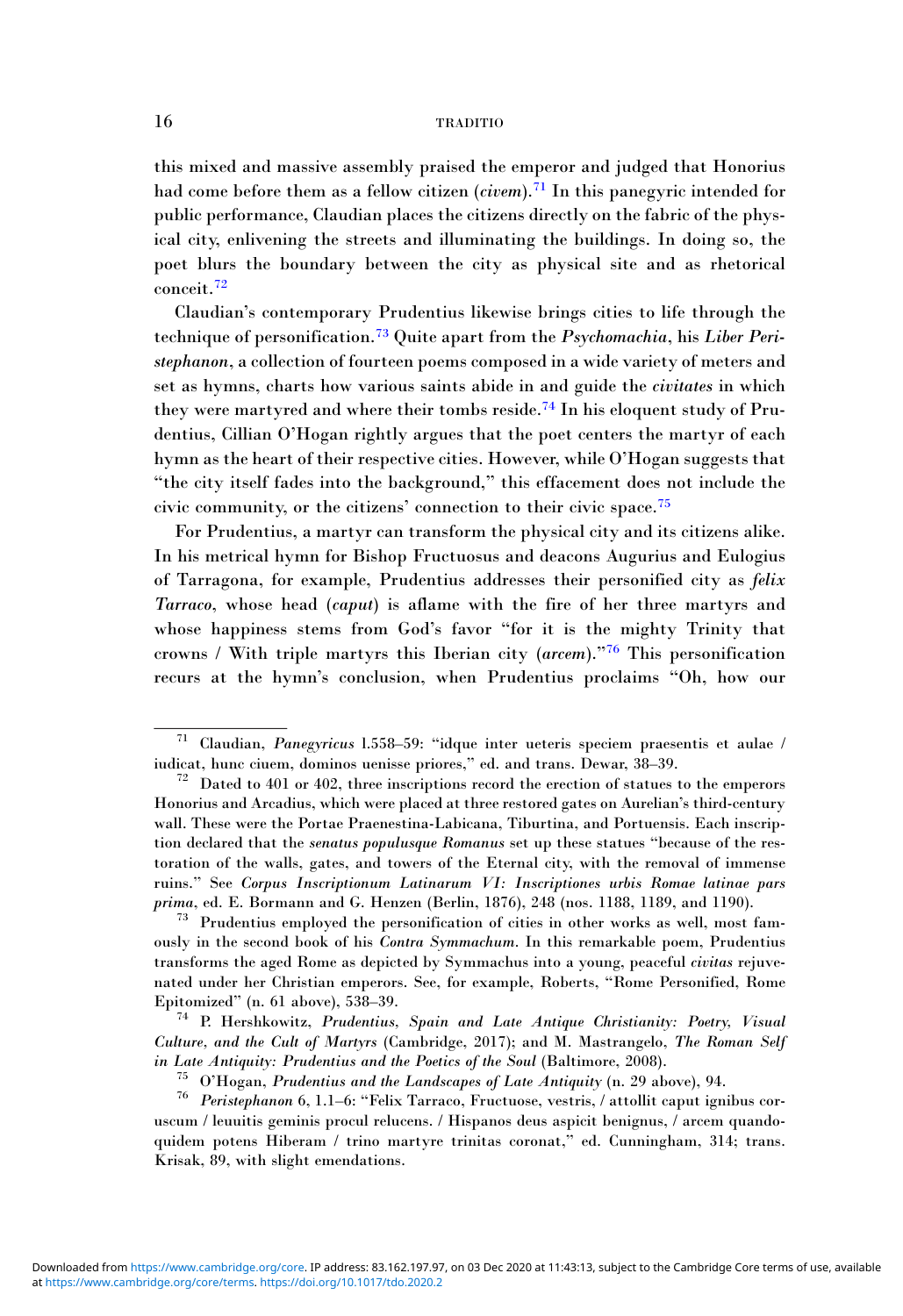city's head is exalted! Triple / Honor, triple glory we obtain / In towering over all the cities of Spain!"<sup>77</sup> He then entreats "choirs of both sexes [to] stand and sing / Grown men, maidens, boys, girls, and the old" all together to chant hymns in praise of their martyrs.<sup>78</sup> Prudentius then links this civic choir's hymns to the physical city itself, entreating the singers to redouble their voices so that the gilded roofs of the city  $(axx)$  will resound.<sup>79</sup>

Prudentius restates this intricate connection between citizens, martyrs, and the personified city in his hymn for the eighteen martyrs of Caesaraugusta (modernday Zaragoza). Unlike many other hymns in the Peristephanon, these verses do not narrate their subjects' martyrdom. Instead, Prudentius envisions a Judgment Day "when God, upon on a cloud of flame, / Shaking His flashing hand, shall come / To set His scale, to bless or blame, / Weighing all justly."<sup>80</sup> When this occurs, according to Prudentius, individual cities will raise their heads and rush to meet Christ, bearing their martyrs along in baskets.<sup>81</sup> Carthage bears the bones of Cyprian, Tarragona proffers "a diadem / Fructuosus wove with triple gems," while Alcala delights in bearing the blood of Justus forward.<sup>82</sup> After narrating this parade of personified cities bearing relics of their saints, Prudentius then declares that Caesaraugusta will step forward, outshining each of the other cities with her eighteen martyrs and a head wreathed with golden olives.<sup>83</sup> Because she bears so many martyrs, Prudentius claims that Caesaraugusta stood alone as "richer than all who have adored Him."<sup>84</sup> Crucially, Prudentius concludes this hymn by addressing the sancta civitas of Caesaraugusta, entreating the city to "prostrate yourself, with me, great city, / Upon these holy graves" in order to ensure that Caesaraugusta and its citizens will indeed be resurrected.<sup>85</sup>

<sup>77</sup> Peristephanon 6, l.142–44: "O triplex honor, o triforme culmen, / quo nostrae caput excitatur urbis, / cunctis urbibus eminens Hiberis!" ed. Cunningham, 319; trans. Krisak,

<sup>93,</sup> with slight emendations.<br><sup>78</sup> Peristephanon 6, l.148–49: "Circumstet chorus ex utroque sexu, / heros virgo puer senex anulla," ed. Cunningham, 319; trans. Krisak, 93.

<sup>&</sup>lt;sup>79</sup> Peristephanon 6, 1.154: "Hinc aurata sonent in arce tecta," ed. Cunningham, 319.<br><sup>80</sup> Peristephanon 4, 1.9–12: "Cum Deus dextram quatiens coruscam / nube subnixus veniet rubente / gentibus iustam positurus aequo / pondere libram," ed. Cunningham, 286; trans. Krisak, 62.<br><sup>81</sup> Peristephanon 4, l.14–16: "obuiam Christo properanter ibit / ciuitas quaeque pretiosa

portans / dona canistris," ed. Cunningham, 286.<br><sup>82</sup> Peristephanon 4, l.21: "tribus gemmis diadema pulchrum," ed. Cunningham, 286;

trans. Krisak, 62.<br><sup>83</sup> Peri*stephanon* 4, l.55–56: "uerticem flauis oleis reuincta," ed. Cunningham, 288.<br><sup>84</sup> Peri*stephanon* 4, l.59: "sola praediues pietate multa," ed. Cunningham, 288; trans.

Krisak, 60.<br><sup>85</sup> *Peristephanon* 4, l.197–98: "Sterne te totam generosa sanctis / ciuitas mecum tumulis,"

ed. Cunningham, 293; trans. Krisak, 68.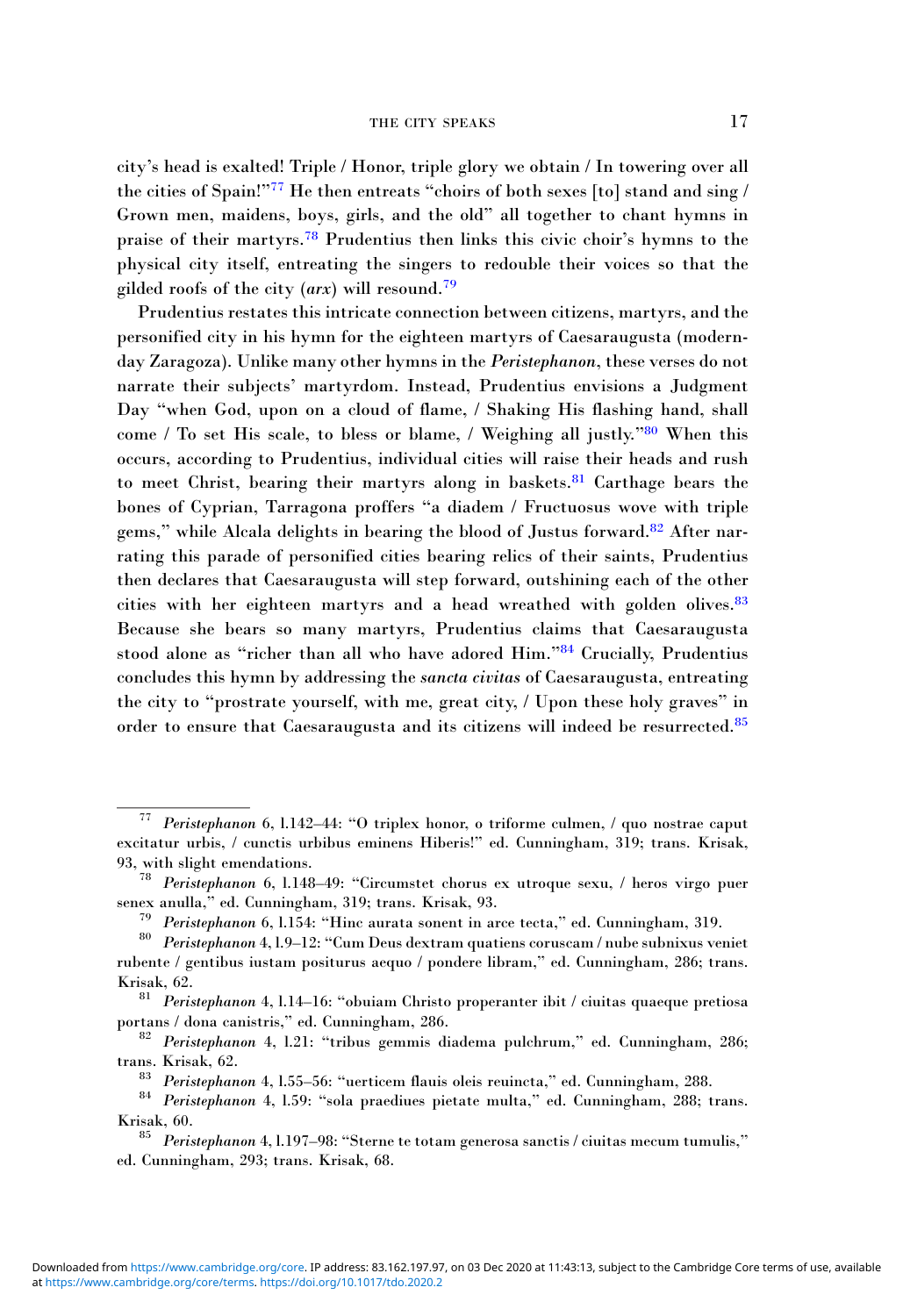Throughout his hymns, Prudentius emphasizes the power of the personified city and its citizens, whose voices echoed throughout the physical city.

Prudentius's hymnal retrospective on the Christian transformation of civitates in the Roman world resonated far beyond fifth-century Iberia.<sup>86</sup> The widespread reception of Prudentius's work throughout western Christendom in the early Middle Ages has attracted the attention of several scholars, who have carefully analyzed the extensive glossing traditions, the magnificent illumination cycles (particularly of his Psychomachia), and the incorporation of Prudentian phrases into new works.<sup>87</sup> The Peristephanon has been identified as a model for one of the most famous authors of the tenth century, the Ottonian canoness Hrotsvitha of Gandersheim.<sup>88</sup> As a Christian response to Terence's plays, Hrotsvitha created eight sacred stories in poetic form for the delight of an educated audience, at times peppering her plays with Prudentian phrases.<sup>89</sup>

Hrotsvitha framed one of these stories, the tenth-century martyrdom of a young Leonese Christian, Pelagius, within a decidedly civic context, beginning with the personified city of Córdoba.<sup>90</sup> After an initial prayer from Hrotsvitha

Interpretive Approaches, ed. P. R. Brown and S. L. Wailes (Leiden, 2012), 83–120, at 91–95.<br><sup>89</sup> For examples, see O'Sullivan, *Early Medieval Glosses* (n. 29 above), 17; and *Hrotsvithae* Opera, ed. P. von Winterfeld, MGH, Scriptores rerum germanicum 34 (Berlin, 1902), 52, n. 13. Perhaps Hrotsvitha also had Prudentius's description of Tarragona as a genetrix piorum (Peristephanon 4.27) in mind when she labelled Córdoba as a *purae fidei genetricem* (l.37).<br><sup>90</sup> Passio Pelagii, 63–78. Two other tenth-century texts were devoted to the martyrdom

of Pelagius: one earlier vita by the Cordoban priest Raguel before 967 and a liturgical rite dated soon after the saint's translation in 967 to San Salvador abbey in León. The scholarship on the martyrdom of Pelagius in general, and Hrotsvitha's metrical vita in particular, is extensive, particularly in the fields of early medieval Muslim-Christian relations and queer studies. See, for instance, C. Rodriguez Fernandez, La pasiòn di S. Pelayo (Santiago de Compostela, 1991); A. R. Christys, Christians in Al-Andalus 711–900 (Abingdon, 2002), 94–101; J. V. Tolan, Saracens: Islam in the Medieval European Imagination (New York, 2002), 106– 108; L. Weston, "The Saracen and the Martyr: Embracing the Foreign in Hrotsvit's Pelagius," in Meeting the Foreign in the Middle Ages, ed. A. Classen (New York, 2002), 1–10; and J. A. Bowman, "Beauty and Passion in Tenth-Century Córdoba," in The Boswell Thesis: Essays on Christianity, Social Tolerance, and Homosexuality, ed. M. S. Kuefler (Chicago, 2006), 236–53.

Early medieval scribes copiously copied the Liber Peristephanon in the eighth, ninth, and tenth centuries, often accompanying these hymns with their own interlinear glosses and marginalia. In several copies of Prudentius's hymn for the eighteen martyrs of Caesaraugusta, for instance, early medieval scribes identified each of the personified cities with the gloss of civitas, ostensibly for identification of these foreign place names. See, for instance, Bern, Bürgerbibliothek, MS Cod. 264, p. 105. A digitized facsimile can be found here: [https://](https://www.e-codices.unifr.ch/en/bbb/0264/105/0/Sequence-33)

[www.e-codices.unifr.ch/en/bbb/0264/105/0/Sequence-33](https://www.e-codices.unifr.ch/en/bbb/0264/105/0/Sequence-33) (accessed 24 July 2020).<br><sup>87</sup> See n. 29 above. 88 W. Berschin, "Tradition und Neubeginn bei Hrotsvit von Gandersheim (+ nach 968)," in idem, Mittellateinische Studien (Heidelberg, 2005), 237–48, at 243; and S. L. Wailes, "The Sacred Stories in Verse," in A Companion to Hrotsvit of Gandersheim (fl. 960): Contextual and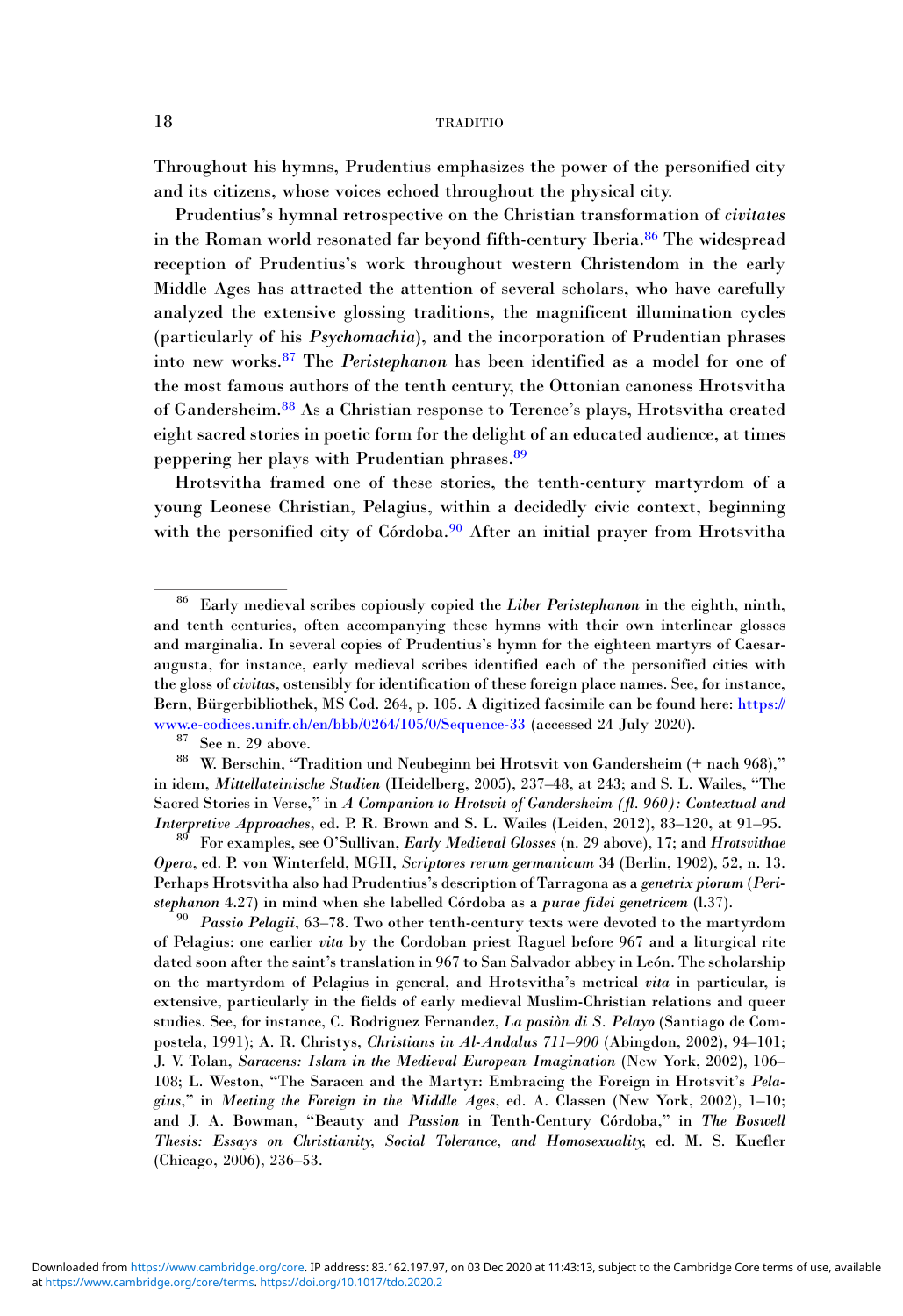herself to the young martyr in heaven, the poem begins by describing the city of Córdoba as an urbs augusta, illustrious and renowned, but with the very human failing of *superba* due to her new fierceness in war.<sup>91</sup> Once a city filled with Christian cives ruled by a virtuous Christian king, the city now suffers under the yoke of a *perfidia gens* led by a perverse and profane man.<sup>92</sup> As a result, the lamenting city (maerentem urbem) was filled with many barbarous enemies, who "defiled the ancient mother of pure faith" by attempting to persuade the rightful inhabitants (iusti coloni) to discard their patrios mores.<sup>93</sup>

Over the course of this poetic passio, Pelagius suffers the life of a hostage and the unwanted advances of the caliph, which resulted in the caliph ordering the young Christian to be catapulted from the walls of Córdoba onto the rocky banks of the river below, and eventually his decapitation. After his remains were found by fishermen, Pelagius's remains were brought secretly to an unnamed monastery consecrated within the city's walls (urbis muros) where a Christian throng soon gathered to receive the relics of their recent martyr while singing hymns.<sup>94</sup> According to Hrotsvitha, the caliph had tried to eject Pelagius from the city, hurling him over the city walls and, consequently away from Córdoba's cives; however, Pelagius triumphed not only by gaining his martyr's crown, but also by returning to the very heart of the Christian community, with the city once more reverberating with the voices of its Christian citizens.

In each of these authors, the personified city was accompanied by the songs, hymns, and resonating voices of its citizens. Personification permitted poets to put words into the mouths of cities, while public processions provided an opportunity to air the voice of the entire body of citizens.<sup>95</sup> Gregory of Tours, for instance, provides a record of Visigothic citizens coming together to defend their city through processions in the sixth century.<sup>96</sup> According to Gregory, the

Passio Pelagii l.13: "Urbs augusta nova Martis feritate superba," ed. Berschin, 63. For a recent metrical translation, see K. Wilson, "Hrotsvit of Gandersheim's Pelagius," in Medi-<br>eval Women's Visionary Literature, ed. E. A. Petroff (Oxford, 1986), 114–23.

<sup>&</sup>lt;sup>92</sup> Passio Pelagii 1.19–20, 24, and 31–32, ed. Berschin, 63 and 64.<br><sup>93</sup> Passio Pelagii 1.37, 39–40: "purae fidei genetricem . . . Paganos iustis intermiscendo colonis. / Ouo sibi suaderent patrios dissolvere mores." ed.

<sup>&</sup>lt;sup>94</sup> Passio Pelagii l.350–51 and 354: "Et clam coenobium Christo petiere sacratum / Intra non modicos urbis venerabile muros . . . Quod gaudens hymnis suscepit turba fidelis," ed. Berschin, 75.<br><sup>95</sup> The body of scholarship on early medieval liturgical processions and how they trans-

formed civic space is extensive. See, for instance, J. Hill, "The litaniae maiores and minores in Rome, Francia and Anglo-Saxon England: Terminology, Texts, and Traditions," Early Medieval Europe 9 (2000): 211–46; and J. Latham, "The Making of Papal Rome: Gregory I and the letania septiformis," in The Power of Religion in Late Antiquity, ed. N. Lenski and A. Cain (Farnham, UK, 2009), 293–304.<br><sup>96</sup> For Prudentius's manuscripts and impact, see O'Hogan, *Prudentius and the Land-*

scapes of Late Antiquity (n. 29 above).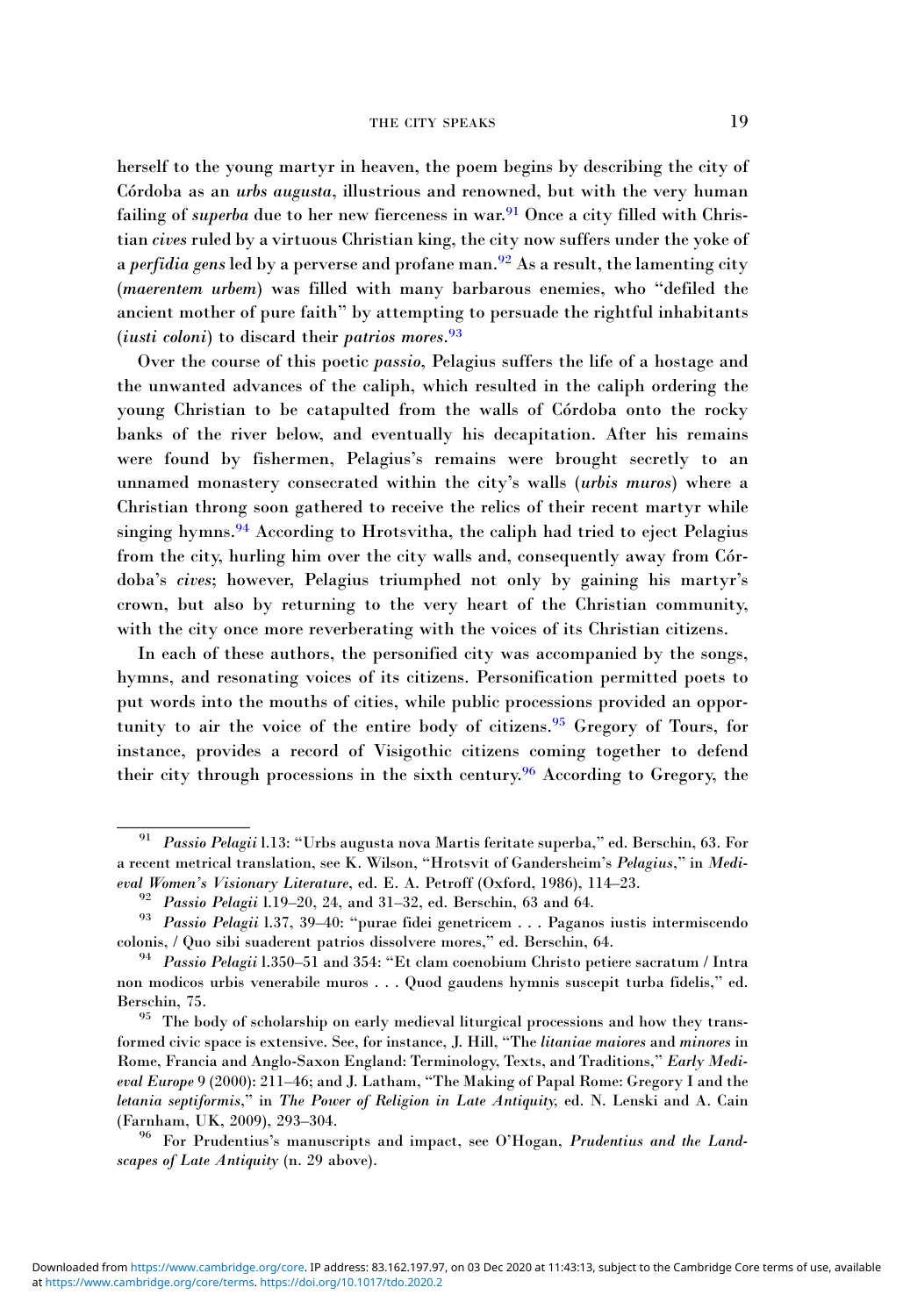Merovingian king Childebert I and his son Chlothar I led a campaign into the Iberian peninsula in 542. As the kings and their army besieged the city of Zaragoza, Gregory claims that the citizens

turned in great humility to God: they dressed themselves in hair-shirts, abstained from eating and drinking, and marched round the city walls singing psalms and carrying the tunic of Saint Vincent the martyr. Their women-folk followed them, weeping and wailing, dressed in black garments, with their hair blowing free and with ashes on their heads.<sup>97</sup>

Gregory states that the Merovingians had no idea what was happening around the walls of Zaragoza, for "as they watched them march round the walls they imagined that it was some curious kind of black magic."<sup>98</sup> After they learned that the citizens were praying to St. Vincent for deliverance, the Merovingian army became afraid and "they withdrew from that city."<sup>99</sup>

The mounting of civic processions in the face of danger would not have been unknown to Gregory of Tours. In his Liber in Gloria confessorum, Gregory narrates how, in the wake of news of a certain "plague of the groin" spreading throughout Germania, the people of Reims rushed to the tomb of St. Remigius where "they kept watch for the entire night while singing hymns and celestial psalms."<sup>100</sup> The following morning, the citizens were divinely inspired to "fortify the

 $^{97}$  Gregory of Tours, Historiae 3.29: "in tanta humilitate ad Deum conversi sunt, ut induti ciliciis, abstinentis a cibis et poculis, cum tonica beati Vincenti martiris muros civitatis psallendo circuirent; mulieres quoque amictae nigris palleis, dissoluta caesariae, superposito cinere," ed. B. Krusch and W. Levison, MGH, Scriptores rerum Merovingiorum 1.1 (Hannover, 1951), 125; trans. L. Thorpe, Gregory of Tours: The History of the Franks (London, 1974), 186. See the description of these events in the vita of Abbot Droctovei, which similarly describes the citizens of Zaragoza circumambulating with the tunic of St. Vincent cum hymnodiis muros civitatis. See Gislemarus, Vita Droctovei abbatis Parisiensis 11, ed. B. Krusch, MGH, Scriptores

rerum Merovingiorum 3 (Hannover, 1896), 540.<br><sup>98</sup> Gregory of Tours, *Historiae* 3.29: "cum viderent sic murum circuire, putabant, eos<br>aliquid agere maleficii," ed. Krusch and Levison, 125–26; trans. Thorpe, 187.

 $39$  Gregory of Tours, Historiae 3.29: "quod illi timentes, se ab ea civitate removerunt," ed. Krusch and Levison, 126; trans. Thorpe, 187. The eighth-century Liber Historiae Francorum supposedly adds further detail to Childebert's and Chlothar's encounter with Zaragoza, for the author states that Childebert negotiated a peace with the city's bishop in exchange for a relic of St. Vincent, which the king then transported back to Francia, and built the church of St-Germain-des-Prés as a house for this relic. See Liber Historiae Francorum A.26, ed. B. Krusch, MGH, Scriptores rerum Merovingiorum 2 (Hannover, 1888), 284. For the wider context and historical veracity of this episode, see N. Ristuccia, Christianization and Commonwealth in Early Medieval Europe: A Ritual Interpretation (Oxford, 2018), 151–53.<br><sup>100</sup> Gregory of Tours, Liber in gloria confessorum 78: "hymnis psalmisque caelestibus per

totam excubat noctem," ed. B. Krusch, MGH, Scriptores rerum Merovingiorum 1.2 (Hannover, 1969), 346; trans. R. Van Dam, Gregory of Tours: Glory of the Confessors (Liverpool, 1988), 59.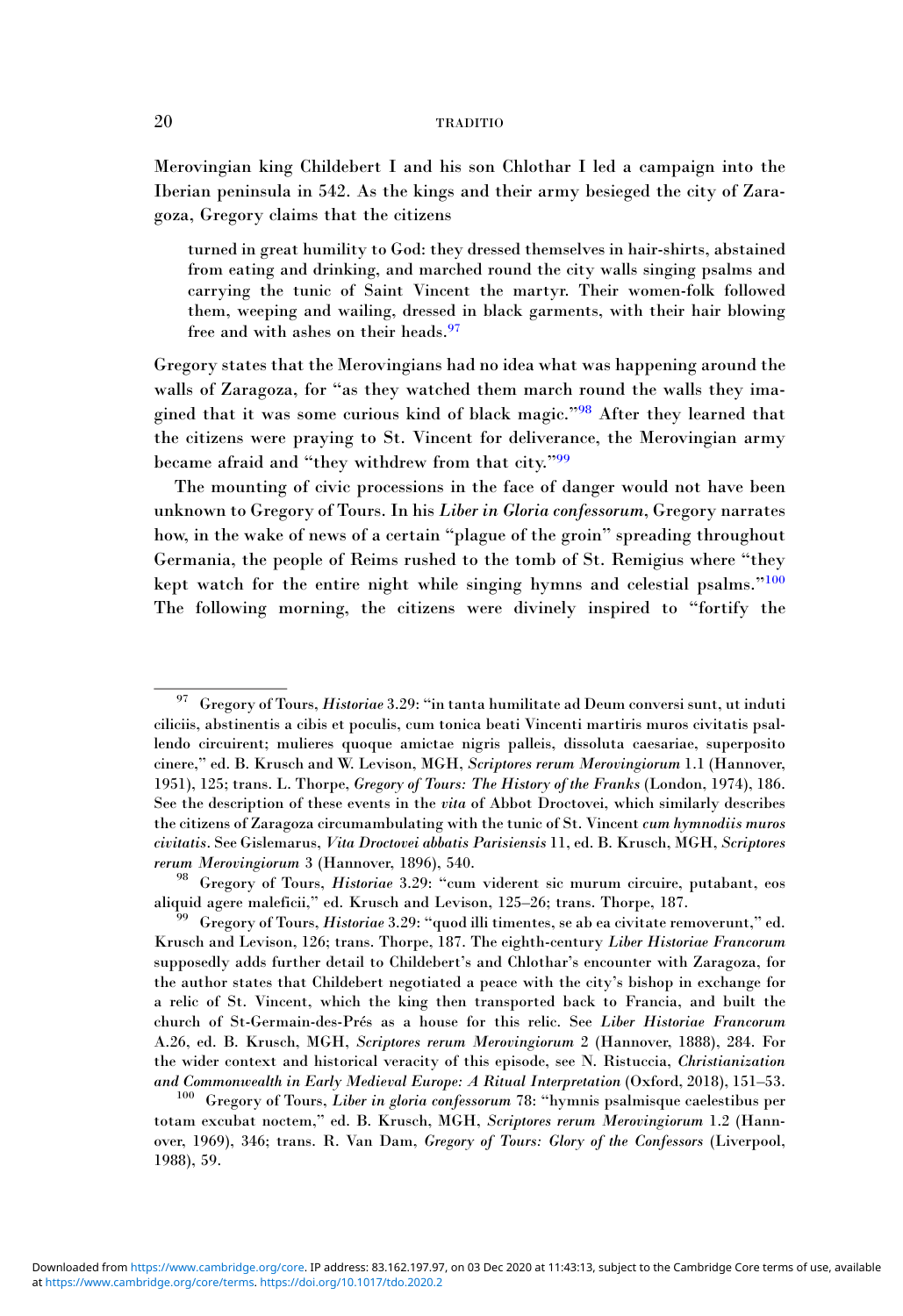defense of the city (urbs) with a still more effective defense."<sup>101</sup> Gregory of Tours plays with the word propugnaculum here, a term that signified defense or a bulwark in a general sense, but one that was also closely tied to city walls.<sup>102</sup> The additional layer — which, according to Gregory was the more effective layer — of defense for the city lay in the procession of its citizens and their supplications to St. Remigius. The citizens of Reims journeyed "around the city (circumeunt urbem) as well as [through] its villages" with St. Remigius's shroud.<sup>103</sup> Thankfully, Gregory reports that as the plague approached the city's border (fines huius civitatis), the pestilence could not advance past the edge of the processional route. Gregory's portrayal of these liturgical responses to urban menaces points to the continued currency of a civic discourse in which the communal words and actions of the city, citizens, and saint could directly impact the survival of the city itself.

Collations of civic bodies concerned for the defense of their city also appear in Carolingian narratives of relic translations. In the poetic Sancti Cornelii Compendiensis translationes, the anonymous author claimed that the rejoicing people (gaudens plebs) of Compiègne swarmed around the arriving relics of St. Cornelius, stretching to touch the posts of the saint's bier as the relics were carried by King Charles the Bald and his bishops to their new resting place.<sup>104</sup> As the turba multa clericorum proceeded, followed by the turba plebis, they sang together with a "great voice," and their singing "reverberated with a loud song of praise."<sup>105</sup> The verses later clarify who precisely made up these crowds, as the poet claims that "the old man and the old woman, together with the young men and the little ones / the holy cleric and all of the plebs cry out for you, having been enticed to you."<sup>106</sup> The verses culminate in a prayer specifying the relationship between the city, citizens, and their saint, as the poet calls upon

<sup>101</sup> Gregory of Tours, Liber in gloria confessorum 78: "maiori propugnaculo urbs propugnacula munirentur," ed. Krusch and Levison, 346; trans. Van Dam, 59. <sup>102</sup> Although completed around a quarter of a century after Gregory's death, Isidore of

Seville's Etymologiae proves illuminating: "Bulwarks (propugnaculum) are the pinnacles (penna) of city walls, so called because from them the city is 'fought for' (propugnare)." Isidore, Etymologiae, 15.2.20 (n. 20 above), 161; trans. Barney et al, Etymologies (n. 20

above), 306.  $103$  Gregory of Tours, *Liber in gloria confessorum* 78: "circumeunt urbem cum vicis," ed.

Krusch and Levison, 346; trans. Van Dam, 59.<br><sup>104</sup> Sancti Cornelii Compendiensis translationes 1.7: "Plebsque supplex confluebat fulchra<br>gaudens tangere," ed. P. von Winterfeld, MGH, *Poetae* 4.1 (Berlin, 1964), 237.

 $^{105}$  Sancti Cornelii Compendiensis translationes 1.8 and 1.10: "Antecedit turba multa clericorum candida, / Subsecuta est turba plebis ut viginti milia / Concinentes voce magna gratias altissimo . . . Hi canunt, illi resultant / clara laudum carmina," ed. von Winterfeld, 238. <sup>106</sup> Sancti Cornelii Compendiensis translationes 3.6: "Te senes anusque simul, iuvenes et

parvuli, / Clerus sacer et plebs omnis invitando clamitant, / Caeci quoque atque claudi cum turba debilium," ed. von Winterfeld, 241.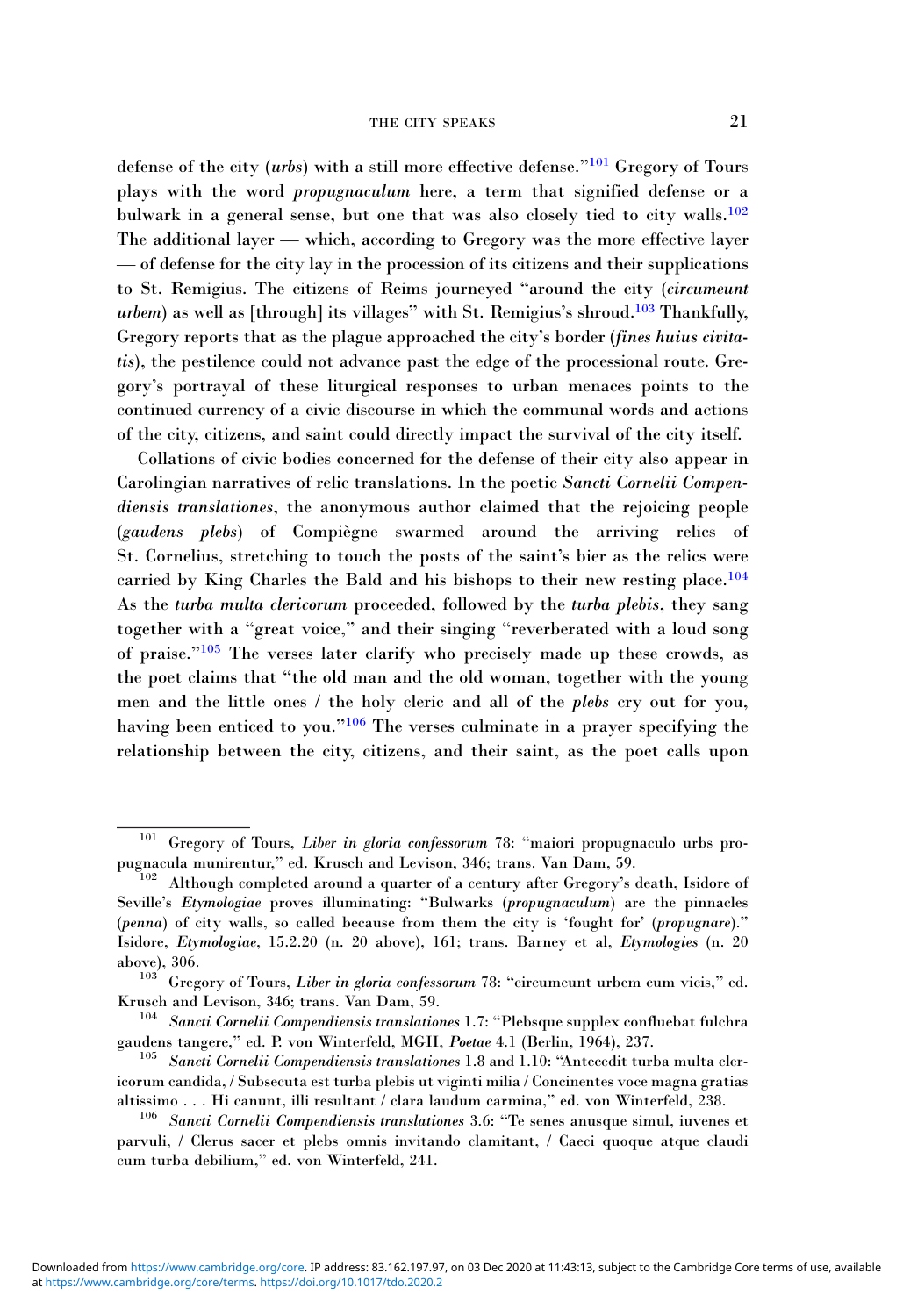St. Cornelius to "fortify this city (civitatem istam) with your protection" and likewise to "protect its citizens (eius cives) with your intercession."<sup>107</sup>

Whether echoing with the words of citizens in procession or speaking itself in personified form, the security of the late antique and early medieval city seemed to require the consistent articulation of its virtue. Saints, along with ecclesiastical and secular leaders, played primary roles in this articulation; yet the entire civic body was implicated. The repetition of such phrases as "girls and boys, old men and women" underscores the importance of these communal actions in the city, while prayers addressed to the city's saints and to God often require that the supplicants prove themselves worthy of intercession or deliverance.

# THE CITY CELEBRATED AND CONDEMNED: EARLY MEDIEVAL ENCOMIA, INVECTIVE, AND URBAN FORTIFICATIONS

The security of the early medieval city depended on the virtue of its citizens, their devotion to and care for their city's saints, and the diligent maintenance and guarding of the city's walls. The poetic genre known as laudes urbium provides insights into each of these ideals structuring early medieval urban life, notably in cities within the Italian peninsula, but also across the Alps. When analyzing laudes urbium, scholars tend to focus on how closely early medieval authors adhered to classical topoi and what the poetic descriptions embedded in each poem can and cannot tell us about "real" life in early medieval cities.<sup>108</sup> More recently, however, scholars have revisited these poems from a different angle. Thomas Granier, for instance, recently reexamined the ninth-century polemical (or, as Granier would argue, elegiac) Versus Romae and its complex manuscript transmission, ultimately arguing that this twenty-four hexameter invective underscores its author's "commitment to the city in the sense of identity and belonging."<sup>109</sup> Likewise, in her analysis of the creation of liturgical hymns in Liège beginning ca. 1000 and spanning the next eight centuries, Catharine Saucier eloquently reexamines the earlier liégeois hymns from the tenth century in light of the laudes urbium tradition. Crucially, Saucier argues that "we can begin to consider as 'civic' a fuller spectrum of ideas, both secular and sacred, that reflect and celebrate the diversity characteristic of every civic community."<sup>110</sup> Whereas Saucier concentrates on civic identity embedded in central and later medieval liégeois hymns, Paul Oldfield examines what he terms "civic

<sup>&</sup>lt;sup>107</sup> Sancti Cornelii Compendiensis translationes 3.10 and 3.11: "Civitatem istam tuo muni patrocinio . . . Eius quoque cives tuo interventu protege," ed. von Winterfeld, 241.<br><sup>109</sup> See n. 6 above. **109** Granier, "À rebours des *laudes ciuitatem*" (n. 6 above), 131.<br><sup>110</sup> Saucier, *Paradise of Priests* (n. 38 a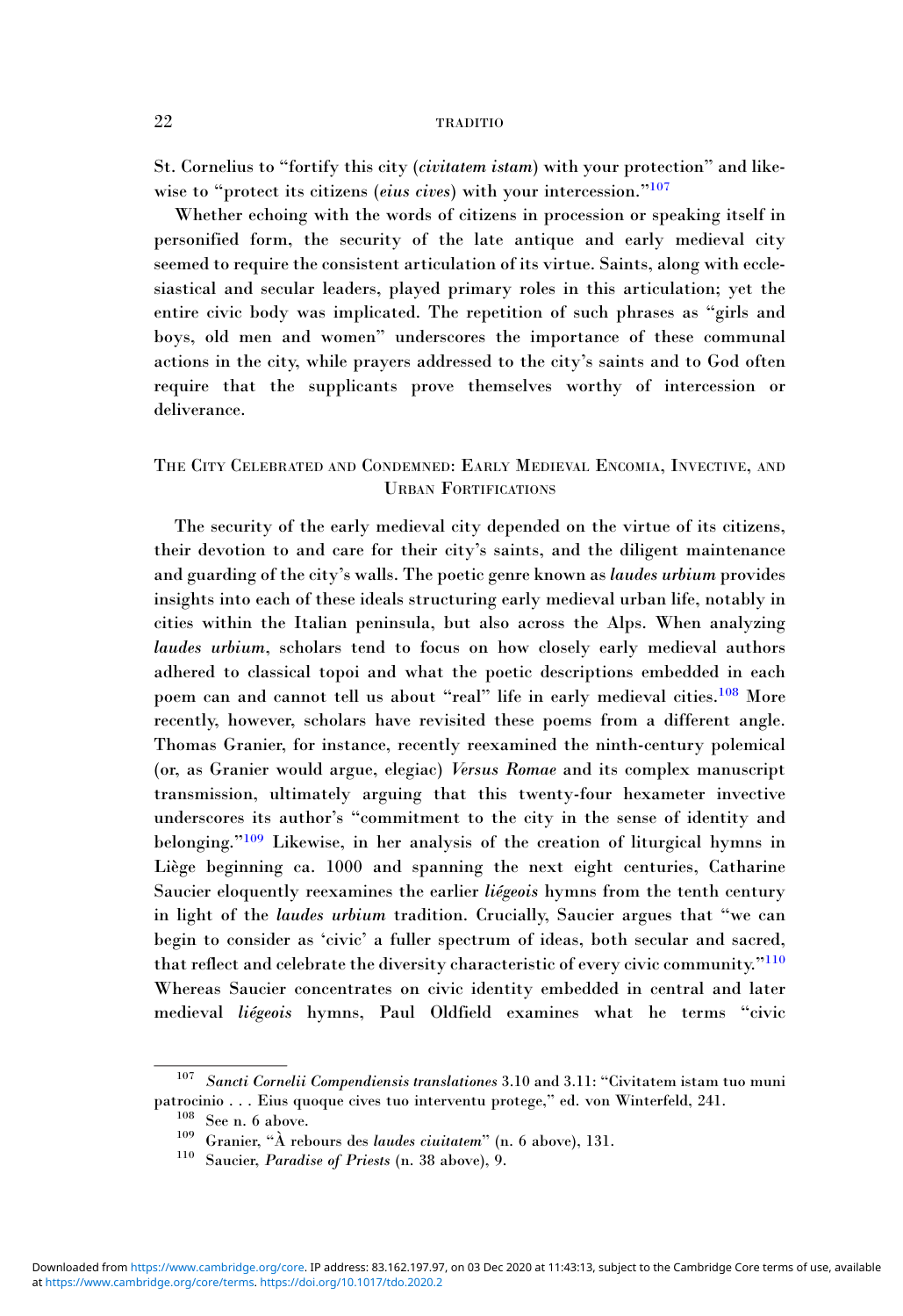#### THE CITY SPEAKS 23

consciousness" in urban panegyrics from the twelfth through the fourteenth century. Civic consciousness, according to Oldfield, was a specific "mode of being" that "created appreciation of the positive values connected with the urban world, attached pride to one's home city, and countered negative, disparaging perspectives on the city."<sup>111</sup> To uncover this civic consciousness, Oldfield analyzes urban panegyrics in the later Middle Ages, arguing that this genre "has often been dismissed as being too bound by convention, rhetoric, and exaggeration and therefore rather sidelined from the understandings of the medieval city."<sup>112</sup>

Oldfield and Saucier concentrate on the clerical composition of, and audience for, medieval hymns, as well as the increased production of civic encomia in the central and later Middle Ages. Yet earlier medieval urban panegyrics often reflected strikingly similar constructions of civic identity, prescribing how citizens should act and contemplating how failures of virtue could lead to communal demise. Much of this discussion surrounding civic virtue related to the upkeep and defense of the city's walls. Walls, in these poems, not only physically defended the city, but also echoed the triumphs and tribulations of the cities themselves.

The well-known laus dedicated to Milan, and its later emulator, the Versus de Verona, each celebrate the personified city and its well-defended walls.<sup>113</sup> Composed around 740, the Versum de Mediolano civitate praises Milan as the urbium regina mater adque patrie, a beautifully built and spacious city with carefully constructed towers, twelve-foot-wide stone walls, and nine gates secured with iron bolts and well-guarded drawbridges.<sup>114</sup> Her *populus*, moreover, are characterized by their great charity, as they all hurry to church to proffer gifts before the

<sup>&</sup>lt;sup>111</sup> Oldfield, *Urban Panegyric* (n. 6 above), 2.<br><sup>112</sup> Oldfield, *Urban Panegyric* (n. 6 above), 3.<br><sup>113</sup> *Versus de Verona. Versum de Mediolano civitate*, ed. G. B. Pighi (Bologna, 1960), 145– 47 and 152–54; G. Fasoli, "La coscienza civica nelle 'Laudes Civitatum'," in La coscienza cittadina nei comuni italiani del Duecento, Atti dell'XI convegno del Centro di studi sulla spiritualità medievale (Toti, 1972), 11–44; J.-C. Picard, "Conscience urbaine et culte des saints: De Milan sous Liutprand à Vérone sous Pépin Ier d'Italie," in Hagiographie, cultures et sociétés (IVe-XIIe siècles): Actes du Colloque organisé à Nanterre et à Paris (2–5 mai 1979), ed. idem (Paris, 1981), 455–69; C. La Rocca, "Lo spazio urbano tra VI e VIII secolo," in Uomo e spazio nell'alto Medioevo, Settimane del CISAM 50 (Spoleto, 2003), 397–436, at 406–15; R. Avesani, "Il re Pipino, il vescovo Annone e il Versus de Verona," in I santi Fermo e Rustico: Un culto e una chiesa in Verona, ed. P. Golinelli and C. G. Brenzoni (Verona, 2004), 57–65; Trout, "Theodelinda's Rome" (n. 13 above), 143–44; and P. Majocchi, "L'esercito del re e le città: organizzazione militare degli eserciti urbani in Italia settentrionale (viii–xi sec.)," in Urban Identities in Northern Italy (n. 11 above), 103–149 at 118–125. Another set of laudatory verses often analyzed in the context of the following two poems are the veduta that surround the Iconografia Rateriana. While this remarkable early tenth-century depiction of Verona does depict the walls of the city, the Adige river (and not the city) is personified and the verses themselves do not touch upon civic defense or the walls as such.<br><sup>114</sup> *VMC* l.7–15, ed. Pighi, 145–46. With the *Versum de Mediolano civitate*, I follow Pighi's

title.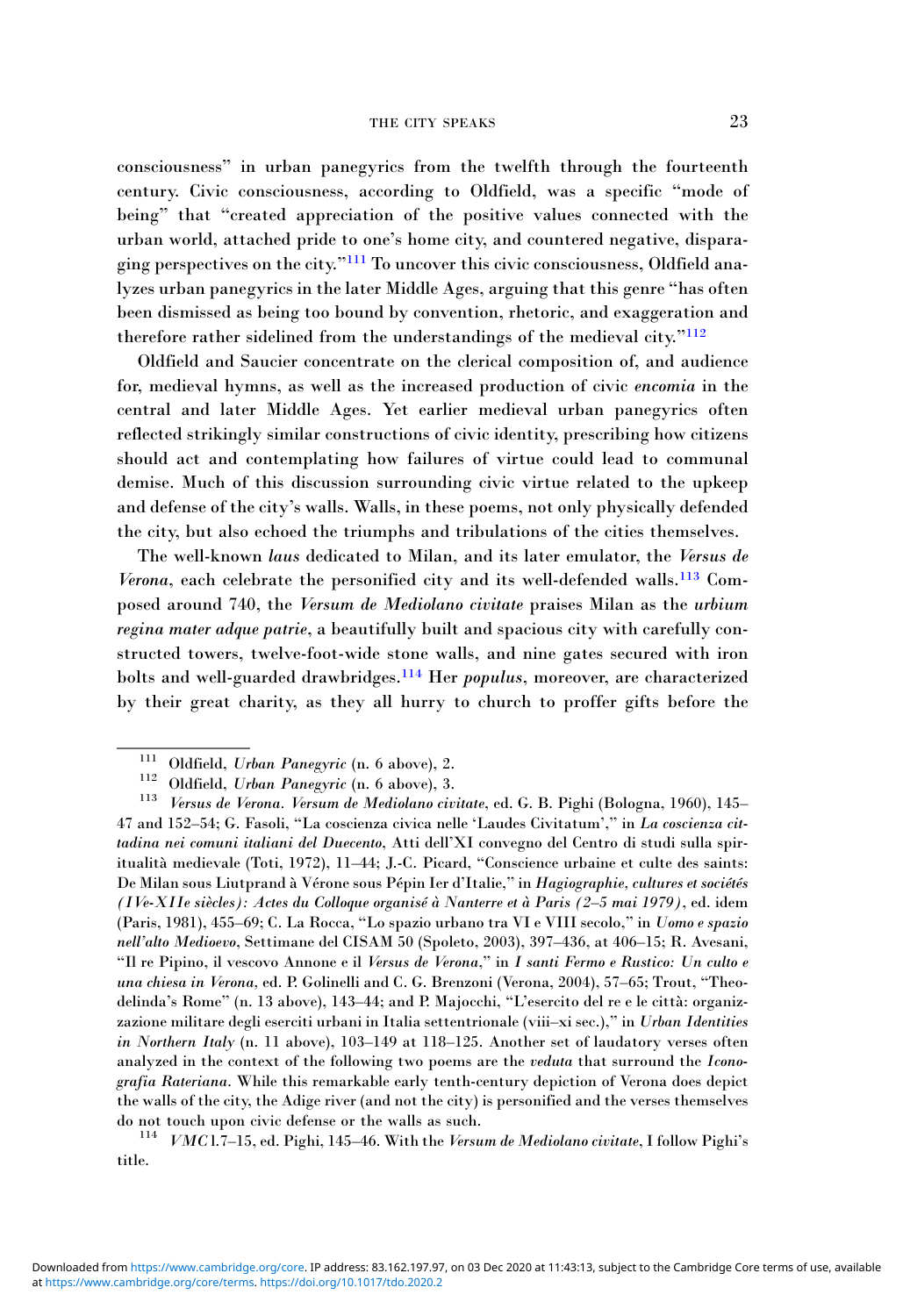altar.<sup>115</sup> Milan's charitable citizens not only benefit from the city's wide walls, but also remain secure through the saints that rest joyfully around the walls.<sup>116</sup> The Versum de Mediolano civitate then declares that as no other city could boast of so many blessed cadauera, Milan is a truly "happy and blessed city, which desires to have so many holy defenders, by whose prayers she remains unconquered and fertile."<sup>117</sup> After praising the pious king, Liudprand (d. 744), and Milan's bishop Theodore (d. 735), the author then honors the cives of Milan, who in their firm faith stand against nefandarum gentium, encouraging the cives to pray with him and to sing hymns together, "so that he [Christ] may deem this city worthy to be ruled and guarded, and free her from all evils."<sup>118</sup>

The later eighth-century author of the Versus de Verona speaks to this personified city directly, declaring that "no city in Ausonia deserves more praise than you, / Splendid, powerful and fragrant from the bodies of saints, / among a hundred [cities] the most opulent in Italy."<sup>119</sup> These civic saints encircle Verona, embracing her and her citizens to make her "happy, enriched, distinguished, / and surrounded by a throng of most holy guardians (custodes sanctissimi), / to defend and drive the wicked enemy away from you."<sup>120</sup> According to the *Versus de Verona*'s anonymous author, many Italian cities lifted their voices in praise of Verona, for "you are praised by Aquileia, Mantua, / Brescia, Pavia, Rome, and Ravenna."<sup>121</sup> Finally, the author declares that "we shall sing" to God who gave Verona her saints implying that the audience will join the author in a song of praise.

Both authors cited above augmented the praise of their respective cities through amplificatio. Cicero identified amplificatio as a key technique for the "supreme virtue" of eloquence, while Quintilian argued that "the peculiar business of panegyric is to amplify or embellish its subjects."<sup>122</sup> This type of amplification often occurs within the text of a poem, but at times individual manuscripts visually enacted this rhetorical technique. Modena, Biblioteca capitolare, O.I.4, for instance, presently exists as a composite manuscript with texts ranging from a collection of papal letters to episcopal sermons to selections from Isidore's

<sup>&</sup>lt;sup>115</sup> *VMC* l.28, ed. Pighi, 146.<br><sup>116</sup> *VMC* l.31–33, ed. Pighi, 146.<br><sup>117</sup> *VMC* l.40–42: "felix et beata Mediolanum ciuitas, / que habere tales sanctos defensores meruit, / precibus inuicta quorum permanet et fertilis," ed. Pighi, 146.<br><sup>118</sup> *VMC* l.62–64: "ut dignetur custodire hanc urbem et regere / adque cunctis liberare

ipsam de periculis / Ymnum regi modolanter cantemus altissimo," ed. Pighi, 147. <sup>119</sup> VV l.88: "Iam laudanda non est tibi, urbis in Auxonia / splendens pollens et redolens a

sanctorum corpora, / opulenta inter centum sola in Italia," ed. Pighi, 154.  $120 \quad VV 1.55-57$ : "feliciem te Verona ditata et inclita, / qualis es circumuallata custodes

sanctissimi, / que te defendet et expugna ab hoste iniquissimo," ed. Pighi, 153.  $121 \quad VV 1.91-92$ : "Nam te conlaudant Aquilegia, te conlaudant Mantua, / Brixia, Papia,

Roma insimul Rauena [sic]," ed. Pighi, 154.<br><sup>122</sup> Quintilian, *Institutio oratoria* 3.7 (n. 1 above), 114–15.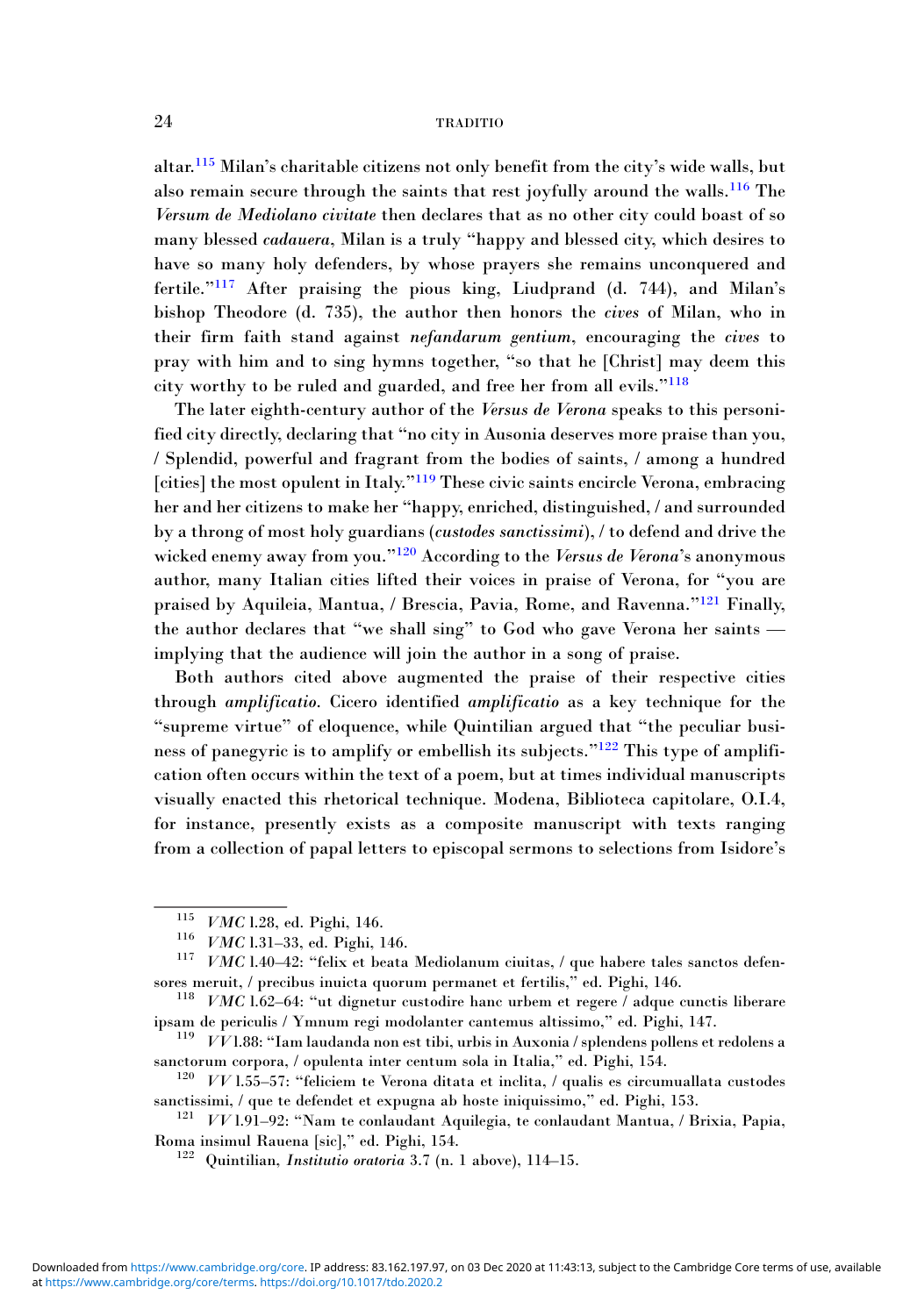Decretals.<sup>123</sup> Towards the end of this complex manuscript, however, a series of poems juxtapose the virtuous defense of a city and the downfall of another city immured in vice, creating a mise-en-page that visually strikes the reader quite apart from the specific contents of these texts.

Two distinct poems were written on fol. 154v, with the first in the upper half of the verso now known as the "Song of the Watchmen of Modena" (one of the three so-called Carmina mutinensia), while the lower half transmits a copy of the Versus Romae in the same ninth- or tenth-century hand.<sup>124</sup> After a brief comparative history of the risks and rewards of watchmen, citing the fall of Troy and the white goose's warning that saved Rome from the Gauls, the poet then smoothly switches to Modena's present adoration of Christ. Echoing Psalm 126:1, the poet exhorts the watchmen to "sing these songs of praise to Him as we keep watch," imploring Christ to watch over their city.<sup>125</sup> A later tenth-century interpolator inserted two lines in a darker ink, entreating Christ not only to watch over Modena, but indeed to "be an impregnable wall for Your followers," to become the very wall of Modena itself.<sup>126</sup> The poet concludes by returning to the young watchmen, exhorting them to "let your songs be heard through the walls," so that through the very walls themselves "may it echo: Keep watch!"<sup>127</sup>

The second twenty-four-line poem, the Versus Romae, is an invective against a ruined Rome. Composed in the eighth or ninth century, the Versus Romae addresses a personified Rome and bemoans her state of disintegration, both in terms of her crumbling infrastructure and the debased population that now dwells within her walls.<sup>128</sup> The poem opens by declaring that "now, alas,

For a full description of the contents of this manuscript, which were copied between the ninth and eleventh centuries, see G. Vigarani, Inventario dei Manoscritti dell'Archivio Capitolare di Modena (Modena, 2003), 44–45; and M. W. Heil, "Bishop Leodoin of Modena and the Legal Culture of Late Ninth-Century Italy," Zeitschrift der Savigny-Stiftung für Rechtsgeschichte: Kanonistische Abteilung 103 (2017): 25–27. A digitized facsimile of this manuscript can be found here: [https://www.archiviodiocesano.mo.it/archivio/flip/ACMo-OI-](https://www.archiviodiocesano.mo.it/archivio/flip/ACMo-OI-4/)[4/](https://www.archiviodiocesano.mo.it/archivio/flip/ACMo-OI-4/) (accessed 3 August 2020).

<sup>&</sup>lt;sup>124</sup> A. Roncaglia, "Il 'Canto delle scolte modenesi," Cultura neolatina 8 (1948): 9. While scholars locate the exact time of this poem's composition with a range spanning the end of the ninth century and the first third of the tenth century, "The Song of the Watchmen of Modena" contains a firm terminus post quem to 881, as it refers to Santa Maria and San Giovanni chapels consecrated in that year.<br><sup>125</sup> Carmina mutinensia 1.19–20, ed. and trans. P. Godman, Poetry of the Carolingian

Renaissance (London, 1985), 326–27.<br><sup>126</sup> Carmina mutinensia l.25: "Tu murus tuis sis inexpugnabilis," ed. and trans. Godman,

<sup>326</sup>–27.

<sup>127</sup> Carmina mutinensia l.38 and l.42: "Vestra per muros audiantur carmina . . . Per muros 'eia!', dicat echo: 'vigila!'," ed. and trans. Godman, 326–27. <sup>128</sup> For a recent reassessment of this invective, complete with its complicated manuscript

transmission, see Granier, "À rebours des laudes civitatum" (n. 6 above), 131–54.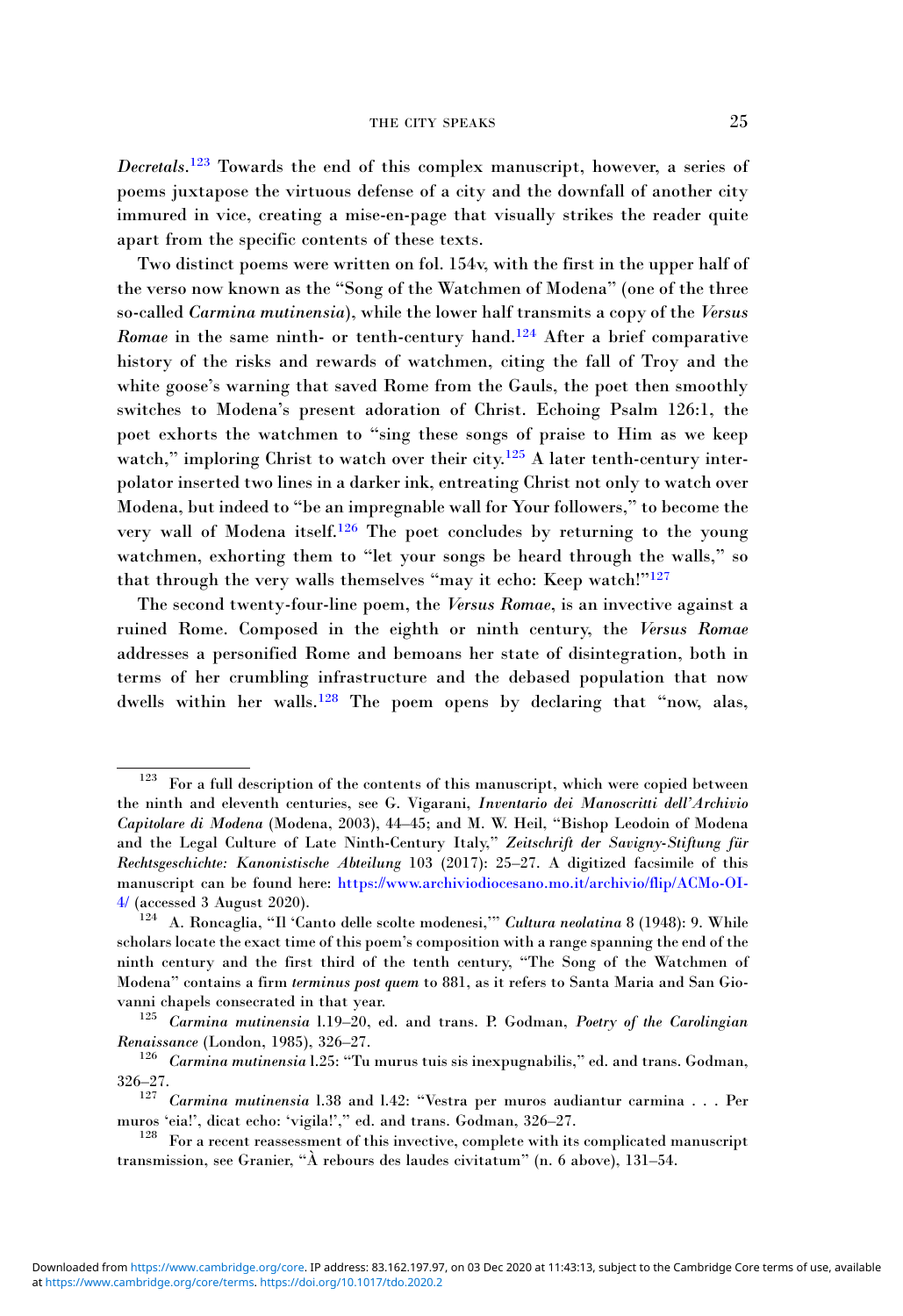submitted to slaves, Rome, you are falling apart."<sup>129</sup> From the outset, the Versus Romae frames the constitution of the civic body — once the most noble, and now stemming from the lowest classes — as essential to the former glorious construction of Rome as well as to her now ruined physical state. After declaring that Rome's name and honor had been ceded to the Greeks as Roman natives now "tend Greek lands," the author then comes to the crux of the matter.<sup>130</sup> Enlivened with the best of the former Roman population, Constantinople flourishes as the new Rome, a stark juxtaposition to the state of Rome, for "[y]our morals, as your walls, ancient Rome, are fallen."<sup>131</sup> Even in her dilapidated condition, Rome obstinately persists in the vices of pride and greed.<sup>132</sup> As the site of multiple Christian martyrs' deaths, the Versus Romae reminds Rome that she not only pierced the saints with cruel wounds, but even now "has the habit of selling their dead limbs" as relics for profit.<sup>133</sup>

This sharp juxtaposition between a virtuous, well-defended Modena and a ruined Rome finds further context on this same manuscript's fol. 157r. Three more poems in three different hands survive on a partially torn and somewhat water-damaged piece of parchment. Two poems begin with similarly phrased invocations for the fourth-century bishop of Modena, Geminianus, to defend the city's gates (portas) from the threatening Hungarians, who attacked the city around the turn of the tenth century.<sup>134</sup> More intriguingly, the third poem on this folio has been interpreted as "un'Epigrafe murale."<sup>135</sup> This particular set of verses praises a late ninth-century bishop of Modena, Leodoin, for erecting defenses "while wretched madness oppressed istam patriam."<sup>136</sup> He did so, according to this possible inscription, because he "desires to defend the cives with the proper guard."<sup>137</sup>

<sup>129</sup> Versus Romae, l.1–2: "Nobilibus quondam fueras constructa patronis; / Subdita nunc servis heu male, Roma, ruis," ed. L. Traube, MGH, Poetae 3 (Berlin, 1886), 555.<br><sup>130</sup> Versus Romae l.4–6: "Cessit et ad Graecos nomen honosque tuus / In te nobilium rec-

torum nemo remansit / Ingenuique tui rura Pelasga colunt," ed. Traube, 555–56.<br>
<sup>131</sup> *Versus Romae* 1.10: "Moribus et muris, Roma vetusta, cadis," ed. Traube, 556.<br>
<sup>132</sup> *Versus Romae* 1.17–18, ed. Traube, 556.<br>
<sup>133</sup> *V* 

one particularly interesting diplomatic forgery from the tenth or eleventh century, a supposed charter of the Carolingian emperor Lothar I dated to August 842 describes the citizens of Modena as cives Geminiana. See Lothar I, no. 141 (unecht), ed. T. Schieffer, MGH, Diplomata 3 (Berlin, 1966), 316. <sup>135</sup> Roncaglia, "Il 'Canto delle scolte modenesi'" (n. 124 above), 12. <sup>136</sup> Transcription in Roncaglia, "Il 'Canto delle scolte modenesi'" (n. 124 above), 12:

<sup>&</sup>quot;Dum premeret patriam rabies miserabilis istam." <sup>137</sup> Transcription in Roncaglia, "Il 'Canto delle scolte modenesi'" (n. 124 above), 12: "Sed

cives proprios cupiens defendere tectos."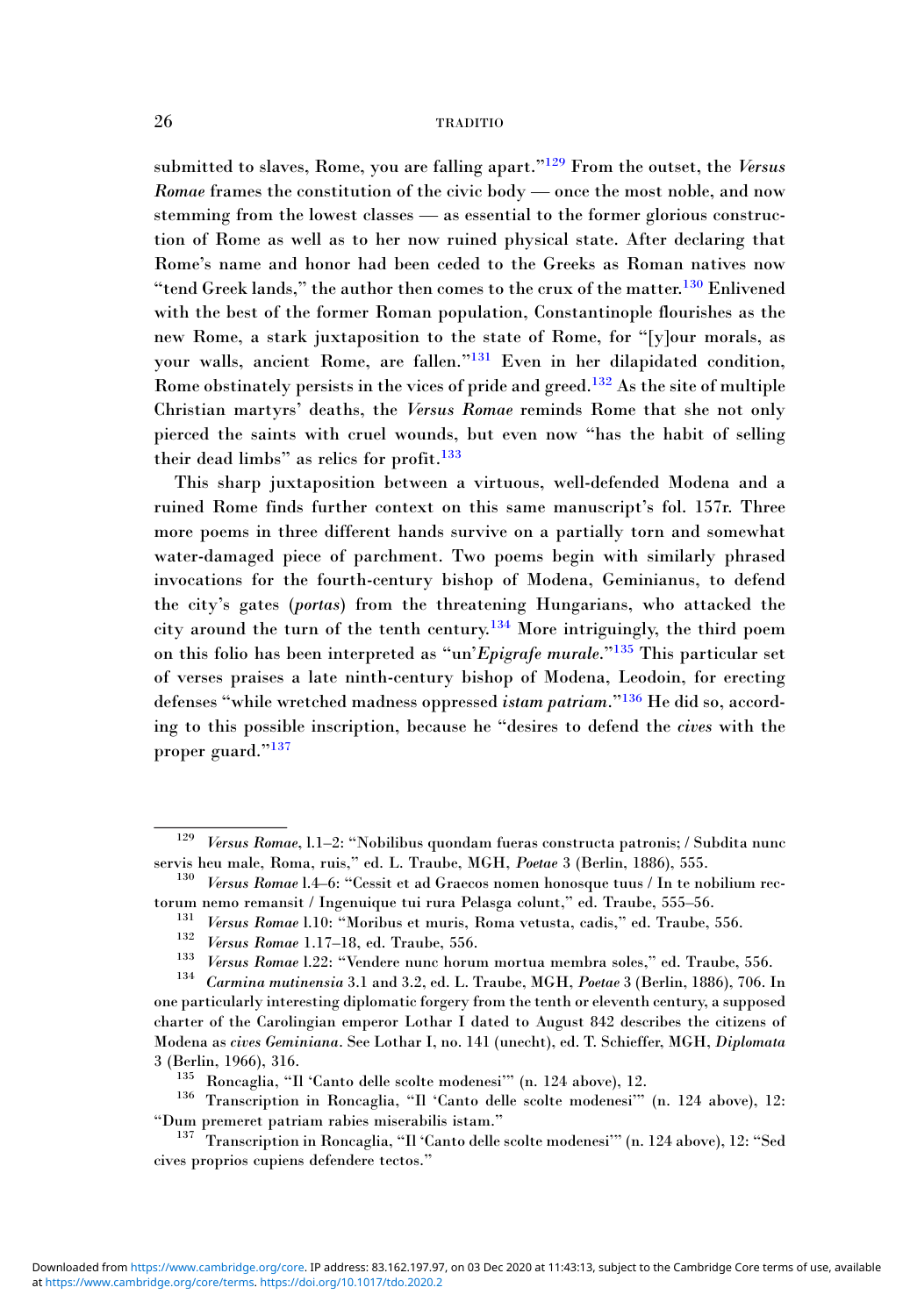#### THE CITY SPEAKS 27

Civic discourse was not confined to the Italian peninsula. North of the Alps, the ninth-century monk and magister Abbo of St-Germain-des-Près devoted a lengthy poem to the year-long Viking siege of Paris from 885 to 886.<sup>138</sup> Composed in 1,393 lines of dactylic hexameter divided into three books, Abbo classified his narrative as having a dual purpose: the first as a personal exercise in grammar, inspired by his reading of Virgil's Eclogues; the second so as "to provide a lasting example for the protectors of other cities."<sup>139</sup> In his poetic descriptions of destruction and fear, Abbo intermingled the emotions, the voice, and the fate of both the physical city and her citizens.

Abbo interweaves several classical tropes into his Bella Parisiacae urbis.<sup>140</sup> He opens the poem by beckoning Paris to "Speak keenly, Lutetia," and asks her to recall her founding, her natural surroundings, her walls, and her towers. Here, he intones such phrases in her voice as "I am a city, gleaming queen above the rest."<sup>141</sup> Paris herself, so Abbo claims, wonders who can narrate the siege against her, and proclaims that Abbo should do so, for he saw it with his own eyes.<sup>142</sup> More striking than classically-informed structural elements and topoi, the poet animates a personified Paris, and ties the physical city to the virtuous actions of her citizens. Abbo relates at length the various attacks Paris suffered, and it is through these attacks and the many trials of her inhabitants that the audience develops a clear sense of the ties that bound the citizens to each other and to their physical space.

These ties were particularly articulated in two moments: in periods of intense battle and in periods of intense communal devotional practices intended to counteract enemy attacks. Each time the city is assaulted, the attack reverberates throughout its citizenry. In one place, Abbo declares that "the city roars, its citizens (cives) quail, the bridges quaver;" in another, "the city quakes, its citizens (cives) shriek,

A. Adams and A. G. Rigg, "A Verse Translation of Abbo of St. Germain's Bella Parisiacae urbis," Journal of Medieval Latin 14 (2004): 1–68. For excellent analyses of Abbo's third book and his later reception, see P. Lendinara, "The Third Book of the Bella Parisiacae Urbis by Abbo of Saint-Germain-des-Prés and its Old English Gloss," Anglo-Saxon England 15 (1986): 73–89; and eadem, "Competing with Abbo: The Third Book of the Bella Parisiacae Urbis of Abbo of Saint-Germain and the Distigium of John of Garland,"  $ANO 4$  (1991): 6–11. For the use of Abbo's work as evidence of siege warfare, see M. S. Fulton, Artillery in the Era of the Crusades: Siege Warfare and the Development of Trebuchet Technology (Leiden, 2018), 28–29. <sup>139</sup> BPU, prefatory letter to Gozelin: "Denique, huius eliminata directionis causa,

aequum autumatur depromi geminas etiam opusculi inchoationis. Quarum siquidem prima fuerit causa exercitacionis (tunc etenim adhuc litteratoriae tyrunculus discipline Maronis proscindebam eglogas), altera vero mansuri aliarum tutoribus urbium exempli," ed. von Win-

terfeld, 77; trans. Adams and Rigg, 18.  $140\;\;\;\;BPU$  1.1, ed. von Winterfeld, 79.  $^{141}\;\;\;BPU$  1.12: "Sum, polis, ut regina micans omnes super urbes," ed. von Winterfeld, 79; trans. Adams and Rigg, 21.<br><sup>142</sup> BPU 1.25, ed. von Winterfeld, 80.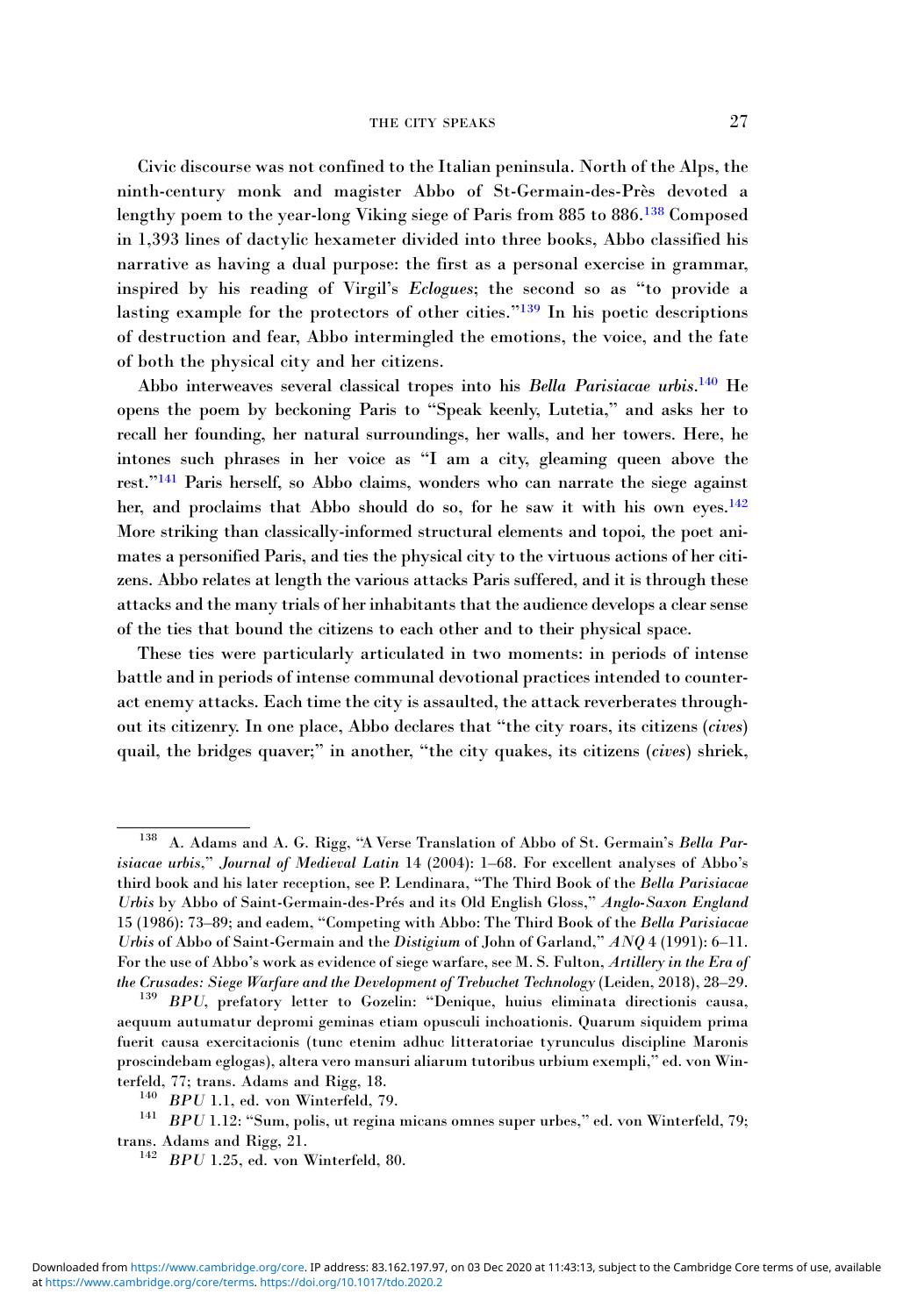and trumpets blare."<sup>143</sup> Further on, as the tower comes under attack and "its citizens feel dread," not only does Abbo list the particularly spectacular leaders who fought the Vikings, but he also animates the defensive structures themselves: "The painted turrets grieve, stained by many wounds; / The bridge beams weep the strength of men, the floating dead. / No city street remained unstained by blood of men."<sup>144</sup> During another juncture, the tower itself was imbued with fear at the prospect of the Danish forces "pluck[ing] its eyes — its gates — away." $145$ In this way, Abbo imbued the very defensive structures with emotive, anthropic qualities, and added another layer of personification to the urban fabric.

In each of these cases, the terrified city and its terrified citizens respond to existential dread in a deliberate manner: by turning to the Virgin Mary and the sixthcentury bishop of Paris, Germain. At the moment of the death of Bishop Gozelin of Paris, Abbo interrupts his narrative and addresses his audience directly. Like Prudentius before him, Abbo first reminds his audience and auditors that "the city shines in honor, dedicated to / Great Mary, by whose aid we safely relish life."<sup>146</sup> He then implores his audience to pray collectively to the Virgin, encouraging them by saying "let us give verbal thanks to her, and let us sing / Our hymns of peace to her, if we have strength, and let / High voice resound and sing her praises, for it is right."<sup>147</sup> Abbo then sets forth a hymn for "us" to sing, and clarifies who this "us" comprises: Lutetia's people.<sup>148</sup> After praising the Virgin Mary as queen and mistress of the world, Abbo encourages his audience to praise Mary, "who deigned to free Lutetia's people (plebem) from fierce hands / And from the menace of the savage Danish sword."<sup>149</sup> During another attack, as "the city mourns, the watch-towers fear, the walls shed tears," the citizens (cives) gather together to pray to St. Germain. Abbo makes clear that the entire civic body including "fine-looking youth and grey-haired old age" — all fear for their

<sup>143</sup> BPU 1.64 and 1.91: "Urbs resonat, cives trepidant, pontesque vacillant . . . Urbs pavitat, cives strepitant, et classica clamant," ed. von Winterfeld, 81 and 82; trans. Adams

 $144$ <sup>LIG</sup> BPU 1.253–55: "Haec depicta gemit vario sub vulnere rubra, / Ille virum luget vires obitusque fluentes. / Sanguine nulla via urbis adest intacta virorum," ed. von Winterfeld, 87;

 $^{145}$  BPU 1.431: "Quem turris metuit proprios sibi vellere ocellos," ed. von Winterfeld, 92; trans. Adams and Rigg, 36. <sup>146</sup> BPU 1.327–28: "Urbs in honore micat celsae sacrata Mariae, / Auxilio cuius fruimur

vita modo tuti," ed. von Winterfeld, 89; trans. Adams and Rigg, 33.<br><sup>147</sup> BPU 1.329–31: "Hinc indicibiles illi, si forte valemus, / Reddamus grates, placidas

reboemus et odas, / Vox excelsa tonet laudesque sonet, quia dignum," ed. von Winterfeld,

<sup>% 89;</sup> trans. Adams and Rigg, 33. 148 BPU 1.335, ed. von Winterfeld, 89. 149 BPU 1.334–35: "Quae saevis manibus Danum gladioque minace / Solvere Lutecie plebem dignata fuisti," ed. von Winterfeld, 89; trans. Adams and Rigg, 33, with slight emendations.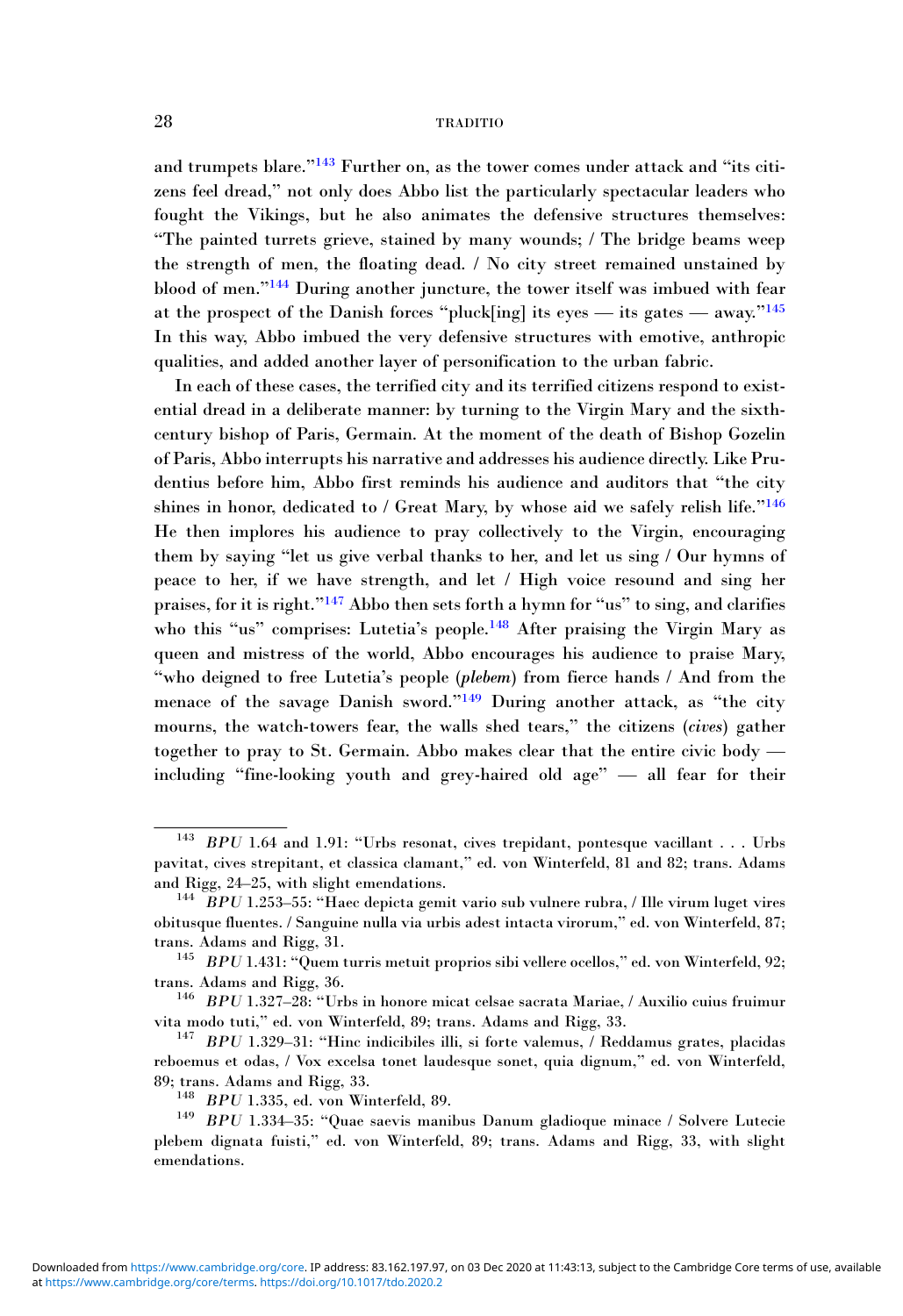lives.150 With one communal voice, the citizens and the city cry out to their saint. Not only does the gathered civic body sing hymns to their saintly intercessors for delivery, but the walls of the city itself "resound with Saint Germain's name."<sup>151</sup>

In the second book, St. Germain himself appears and circumambulates Paris. According to Abbo, an unnamed person crept into the church of St. Germain, fell asleep, and dreamed a vision of the saint. In this dream St. Germain "walked around the walls and sprinkled all the town" with holy water and promised hope to the townspeople before departing.<sup>152</sup> Soon thereafter, Abbo relates that

. . . kindly Germain's body was borne round The city walls by his own men, and citizens Were following his guarded corpse and prayed to God Almighty with their prayer and with a tuneful voice.<sup>153</sup>

For his ultimately successful defense of the city, Paris proclaims at a later juncture that Germain was not only her king, shepherd, and sturdy friend, but also "my double-sharpened sword, my catapult, / Germain is my shield, my extending wall, my speedy bow."<sup>154</sup>

Whether in Paris, Rome, Milan, or Verona, cities, saints, and citizens remain tightly intertwined in civic encomia and invectives, above all by their display of virtus. Early medieval authors not only drew attention to the physical fortifications that surrounded cities, but also encircled their citizens in a multifaceted form of defense that combined the physical walls, their saintly intercessors, and their own actions. The walls depicted in these poetic verses often reverberate and reecho the hymns as well as the cries of their citizens. As we shall see in the next section, the walls themselves could also be inscribed with words exhorting citizens to virtue.

 $150$  BPU 1.386 and 388: "Urbs luget speculaeque timent et menia deflent . . . pulchri iuvenes, sed et alba senectus." ed. von Winterfeld, 90–91; trans. Adams and Rigg. 35.

 $151$  BPU 1.393-94 and 397: "Tum trepidant cives, cunctique vocant celebrandum / Germanum . . . Menia Germani nomen recinunt," ed. von Winterfeld, 91; trans. Adams and Rigg, 35.  $152$  BPU 2.123: "Unde rigans urbem graditur per menia circum," ed. von Winterfeld,

<sup>101;</sup> trans. Adams and Rigg, 46.<br><sup>153</sup> BPU 2.146–49: "Luce dehinc quadam dum gestabatur et almi / Militibus propriis

corpus per moenia circum / Urbanis septum sectantibus omnipotentem / Perrogitando deum votis sub voce canora," ed. von Winterfeld, 102; trans. Adams and Rigg, 47.<br><sup>154</sup> BPU 2.384–86: "Rex meus ipse fuit pastorque, comes quoque fortis; / Hic ensis bis-

acutus adest meus, is catapulta, / Is clipeusque, patens murus, velox sed et arcus," ed. von Winterfeld, 108; trans. Adams and Rigg, 55, with slight emendations.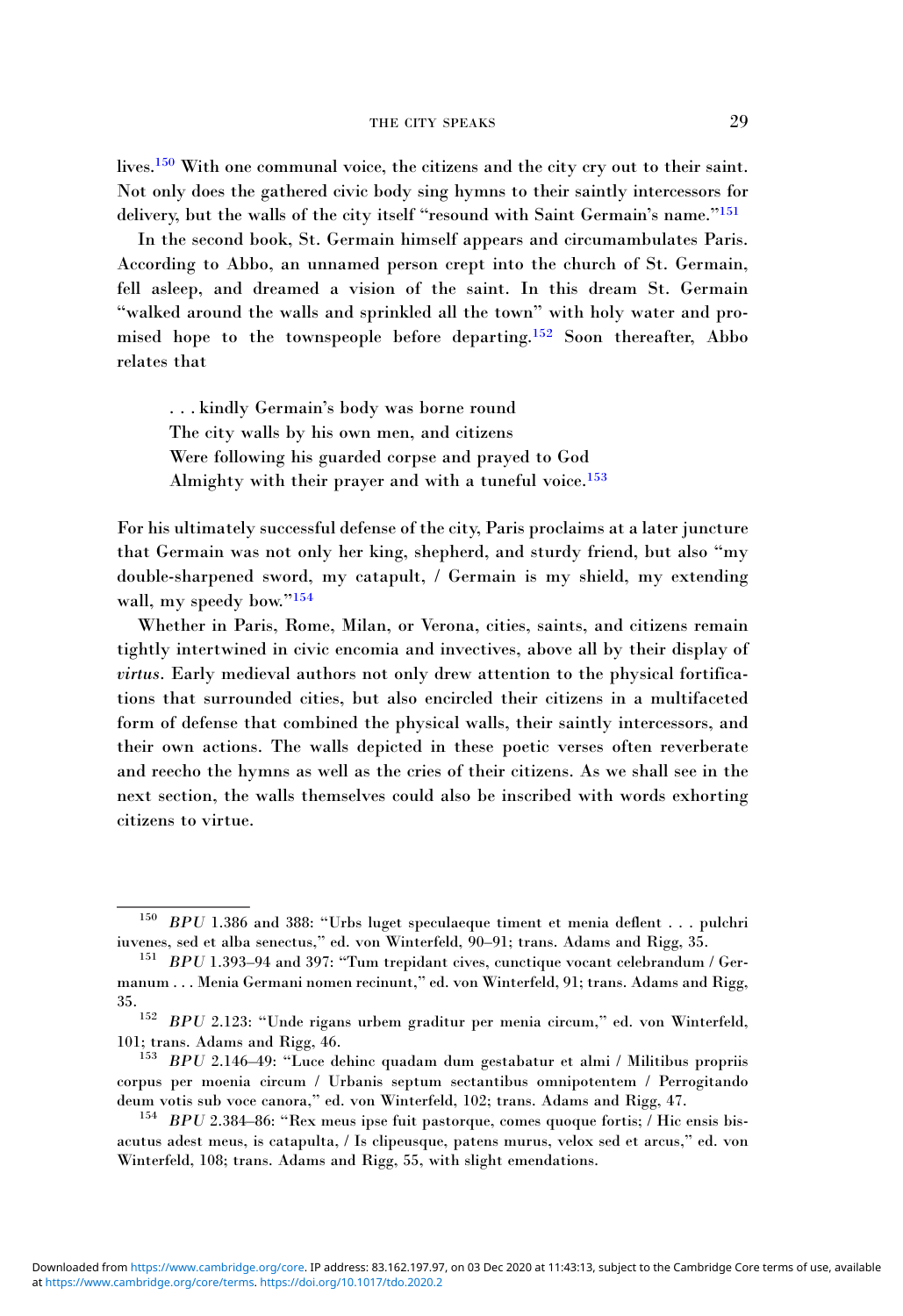# INSCRIBING VIRTUE: MURAL DESTRUCTION, CONSTRUCTION, AND CELEBRATION IN NINTH-CENTURY ROME

In his Etymologiae, Isidore of Seville emphasized a crucial element of defense through his definitions of two different terms often used to designate walls. The first, moenia, are "so called because they protect (munire) the city, as if they were the bulwarks (munimentum) of the city, that is, the guardians," while the second, murus, "is so called from 'defending' (munitio), as if the term were 'to be defended' (muniri), because it defends and guards the inner parts of the city."<sup>155</sup> In addition to practical defensive considerations, Isidore hints at another reason why late antique and early medieval urban residents continued to maintain city walls. Not only were city walls a distinguishing feature between an urbs (or oppidium) and a vicus, but like the laws "city walls are said to be holy (sanctus)" because both laws and city walls "defend from wrong by imposing punishment."<sup>156</sup>

Heavenly and earthly defense remained critical themes in extant descriptions of early medieval mural construction as well as in surviving mural inscriptions. Here, Rome may serve as a case study. According to the eighth- and ninthcentury papal biographies contained in the Liber Pontificalis, several popes aimed to restore the walls of Rome, though not all of them lived to see their projects completed.<sup>157</sup> The most extensive description of papal mural construction occurs during the papacy of Leo IV (d. 855).<sup>158</sup> This pope carried out at least two campaigns surrounding walls: one reconstructing and refortifying the city of Rome; the other constructing new walls around St. Peter's itself.

The first round of mural restoration occurred soon after Leo IV came to power in the immediate aftermath of a severe attack on Rome by Muslim raiders in

<sup>155</sup> Isidore, Etymologiae 15.2.17–18, ed. Lindsay (n. 20 above), 161; trans. Barney et al.

<sup>(</sup>n. 20 above), 306.<br>156 Isidore, Etymologiae 15.2.7–8 and 15.4.2, ed. Lindsay (n. 20, above), 161 and 166.<br>157 According to the second recension of Gregory II's biography, "at the start of his pontificate he ordered the burning of lime; he had issued a decree to restore this city's walls, commencing at St. Laurence's portico. He made some progress, but was prevented when various inconvenient tumults arose." See R. Davis, The Lives of the Eighth-Century Popes, AD 715– 817 (Liverpool, 1992), 3. Further on the Liber Pontificalis, see R. McKitterick, "Narrative Strategies in the Liber Pontificalis: The Case of St. Paul, doctor mundi, doctor gentium, and San Paolo fuori le mura," Rivista di Storia del Cristianesimo 10 (2013): 115–30; and now eadem, Rome and the Invention of the Papacy: The Liber Pontificalis (Cambridge, 2020). For archeological findings of the Leonine Wall, see S. Gibson and B. Ward-Perkins, "The Surviving Remains of the Leonine Wall," Papers of the British School at Rome 47 (1979): 30–57; S. Gibson and B. Ward-Perkins, "The Surviving Remains of the Leonine Wall, Part II: The Passetto," Papers of the British School at Rome 51 (1983): 222–39; R. Meneghini and R. Santangeli Valenzani, Roma nell'altomedioevo: Topografia e urbanistica della città dal V al *X secolo* (Rome, 2004), 62–68; and Dey, *The Aurelian Wall* (n. 12 above), 271–78. <sup>158</sup> *LP* 105, ed. Duchesne, 2:106–34.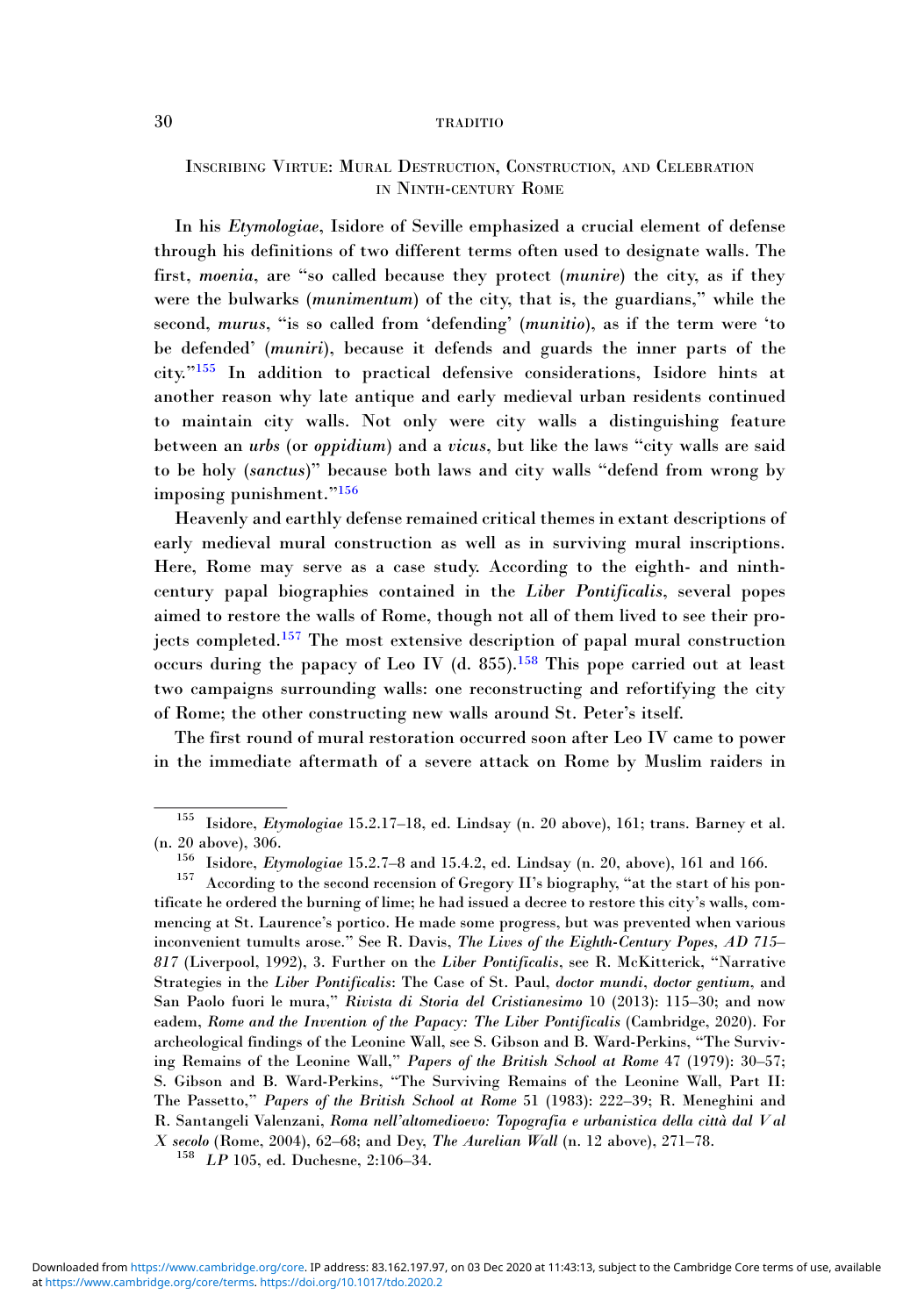846.<sup>159</sup> The Liber Pontificalis describes the Romans as a broken people drained of all vigor, due to the dual blow of "the pontiff's sudden death and the plundering that had taken place in the holy churches and the territories of all the Romans."<sup>160</sup> As Roman dignitaries debated who might take Sergius II's papal seat, "suddenly the fame of the blessed prelate and also his value was manifested to all, broadcast through the whole city."<sup>161</sup> Together, all of Rome, "everyone from the last to first with one voice and one heart," declared their unanimous intention of Leo IV as their next pope and dragged him to the Lateran palace "with hymns and distinguished acclamations of praise."<sup>162</sup> As we see here, even before the extensive program of mural restoration, the Liber Pontificalis casts the death and destruction that struck the city as an impetus for all of the Romans "with one voice and one heart" to come together as citizens and identify the best among them as their future ecclesiastical leader and prospective securer of their city.

According to the Liber Pontificalis, Leo IV oversaw and directed a massive donation and building program throughout the city and churches of Rome, including the restoration of the city's walls. In 848 or 849, Leo IV began "to treat the condition of the city of Rome and the restoration of the walls which by long old age were broken to age and utterly destroyed."<sup>163</sup> The stated motive for this project was Rome's defense and fear of future attack for, "if it stayed for long in this neglect and forgetfulness, they could easily with the Lord permitting it be captured or perhaps stormed by an enemy."<sup>164</sup> The Liber Pontificalis claims that Leo IV himself "bustled about" amongst the walls as they were being rebuilt and fortified, "not simply staying at ground level but even going on his own feet along the walls and gates," so that the restoration would

 $159$  LP 105, ed. Duchesne, 2:106. The Liber pontificalis labeled these raiders as Saracenis, and there remains some debate as to who precisely attacked Rome in 846. See L. M. Bondioli, "Islamic Bari between the Aghlabids and the Two Empires," in The Aghlabids and their Neighbors: Art and Material Culture in Ninth-Century North Africa, ed. G. D. Anderson, C. Fenwick, and M. Rosser-Own (Leiden, 2017), 470–90, at 479.<br><sup>160</sup>  $LP$  105.5: "ex duobus casibus vel periculis, videlicet sive de repentina morte pontifi-

cis, sive de vastatione quae facta fuerat in ecclesiis sanctis cunctorumque finibus Romanorum," ed. Duchesne, 106; trans. Davis, 112.<br><sup>161</sup> LP 105.5: "confestim fama beatissimi praesulis simul et meritum ab omnibus pate-

facta est, totamque per urbem diffusa," ed. Duchesne, 107; trans. Davis, 112.<br><sup>162</sup> LP 105.6: "et ecce omnes a novissimo usque ad primum, una voce, una simul concor-<br>dia . . . cum hymnis laudibusque," "ed. Duchesne, 107;

 $163$  LP 105.38: "tunc de Romanae urbis statu ac restauratione murorum, qui longo iam senio ad vetustatem infracti dirutique funditus videbantur," ed. Duchesne, 115; trans. Davis,

<sup>126.&</sup>lt;br><sup>164</sup> LP 105.38: "si diu sub hac neglegentia sive oblivione consisteret, aut Domino permittente facilius ab hostibus aut capi aut forsitan expugnare potuissent," ed. Duchesne, 115; trans. Davis, 126.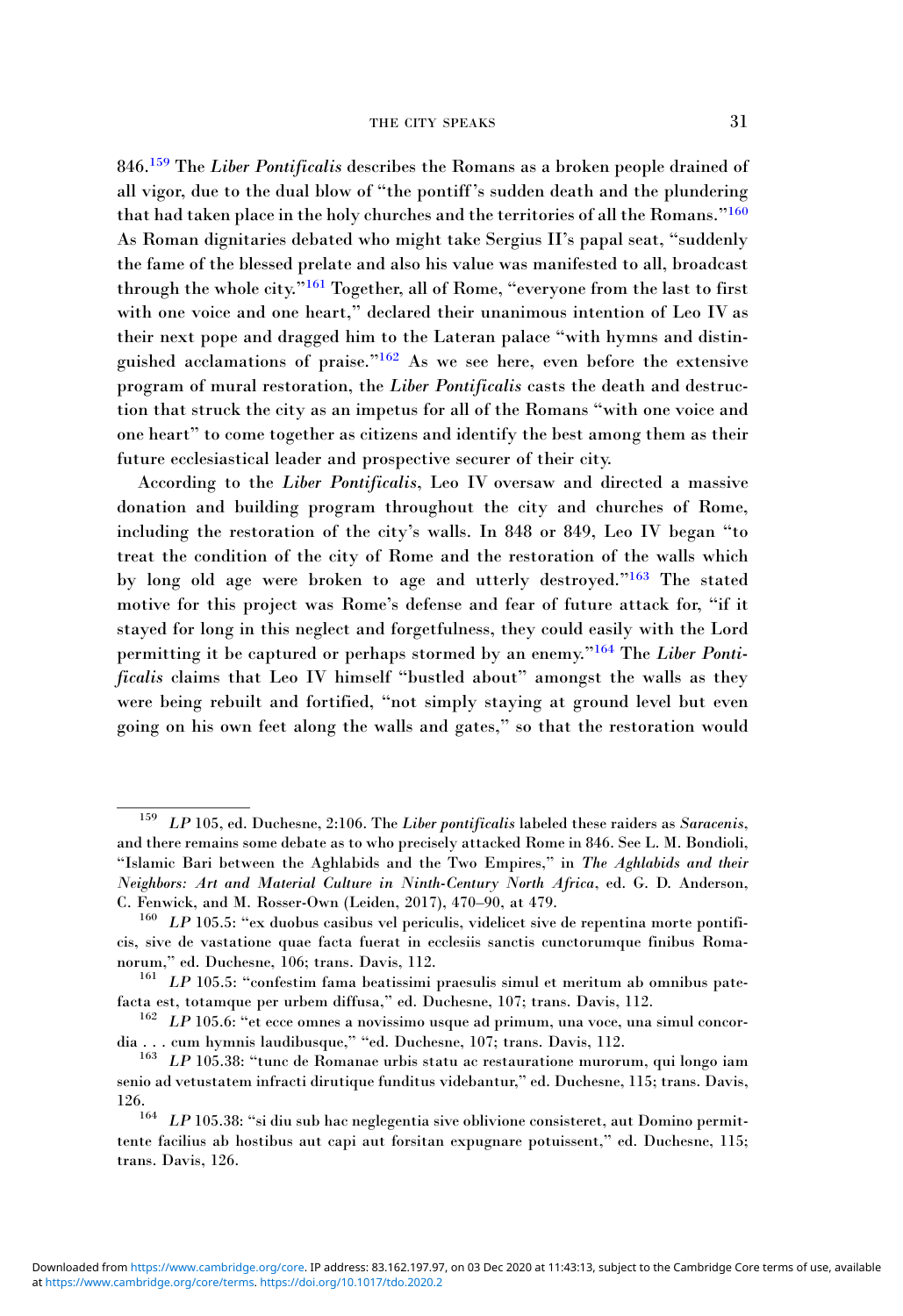be completed as quickly as possible.<sup>165</sup> This image of a bustling pope might have recalled for its audience not only the circumambulations of citizens during liturgical processions, but also the activity of other sainted figures patrolling the walls and protecting their city.

Out of "the greatest care and anxiety for the city of Rome," Leo IV ordered fifteen towers restored around the circuit of the city, with particular attention to the Portuensis Gate by the shore of the Tiber in anticipation of future naval attacks.<sup>166</sup> These refortifications in and along the city's walls provided "both defense for the city of Rome (Romanae urbi defensionem) and for viewers (videntibus) no small wonder but a large one, as it was done with great prudence, subtle wisdom and honor."<sup>167</sup> Here, the Liber Pontificalis draws attention to the dual function of the city's wall, both as a defensive deterrent for any future enemy as well as a physical site imbued with virtue itself. Fear of future attacks also inspired Leo IV to encircle the borgo around St. Peter's into a new walled suburb, known as the civitas Leoniana. The Liber Pontificalis claims that Leo IV conceived of his plan to fortify the area around St. Peter's out of love and concern for the Roman people, for

while all the nobility of the Romans were lamenting exceedingly over what the wicked and malevolent Saracens had just recently inflicted in their looting, for fear they might subsequently cause worse damage if St. Peter the apostle's church were not speedily fortified with walls on all sides, this lovable pontiff began to have great distress for all the Romans, and anxiously to think how precisely he could remove so much sickness and fear from their hearts.<sup>168</sup>

The Liber Pontificalis situates the impetus for this new wall squarely in the initiative of Leo IV, with financial support and encouragement coming from the Carolingian emperor Lothar I (d. 855).<sup>169</sup> However, an earlier capitulary of the Carolingian imperial court dated to October 846 claimed that it was not the

<sup>&</sup>lt;sup>165</sup> LP 105.39: "Quae denique omnia, ut cito fierent ad effectum decoremque perducta, praefatus vir apostolicus indifferenter non solum aequo residens, verum sane pedibus propriis per muros vel portas cum suis fidelibus discurrebat; quatinus in restauratione eorum mora

 $166$  LP 105.39: "maximam de Romana urbe curam ac sollicitudinem," ed. Duchesne, 115;

trans. Davis, 126. 167 LP 105.40: "Quod noviter opus constructum et Romanae urbi defensionem prestat et videntibus non modicum sed grande miraculum, quam cum magna sapientia, subtili prudentia et onestate patratum est," ed. Duchesne, 115; trans. Davis, 127.<br><sup>168</sup> LP 105.68: "Quam ob rem dum universa Romanorum nobilitas, pro illa quam iam-

dudum depraedatione nefandi ac malivoli Saraceni intulerant, nimia lamentatione consisteret, ne deinceps, nisi ecclesia beati Petri apostoli muris undique munita citius foret, peiora valuissent committere, isdem amabilis pontifex magnam pro Romanis omnibus cepit abere angustiam et quo modo vel ordine ab eorum cordibus tantum potuisset rancore sive timore auferre anxius cogitare," ed. Duchesne, 123; trans. Davis, 139. 169 LP 105.69 ed. Duchesne, 123; trans. Davis, 140.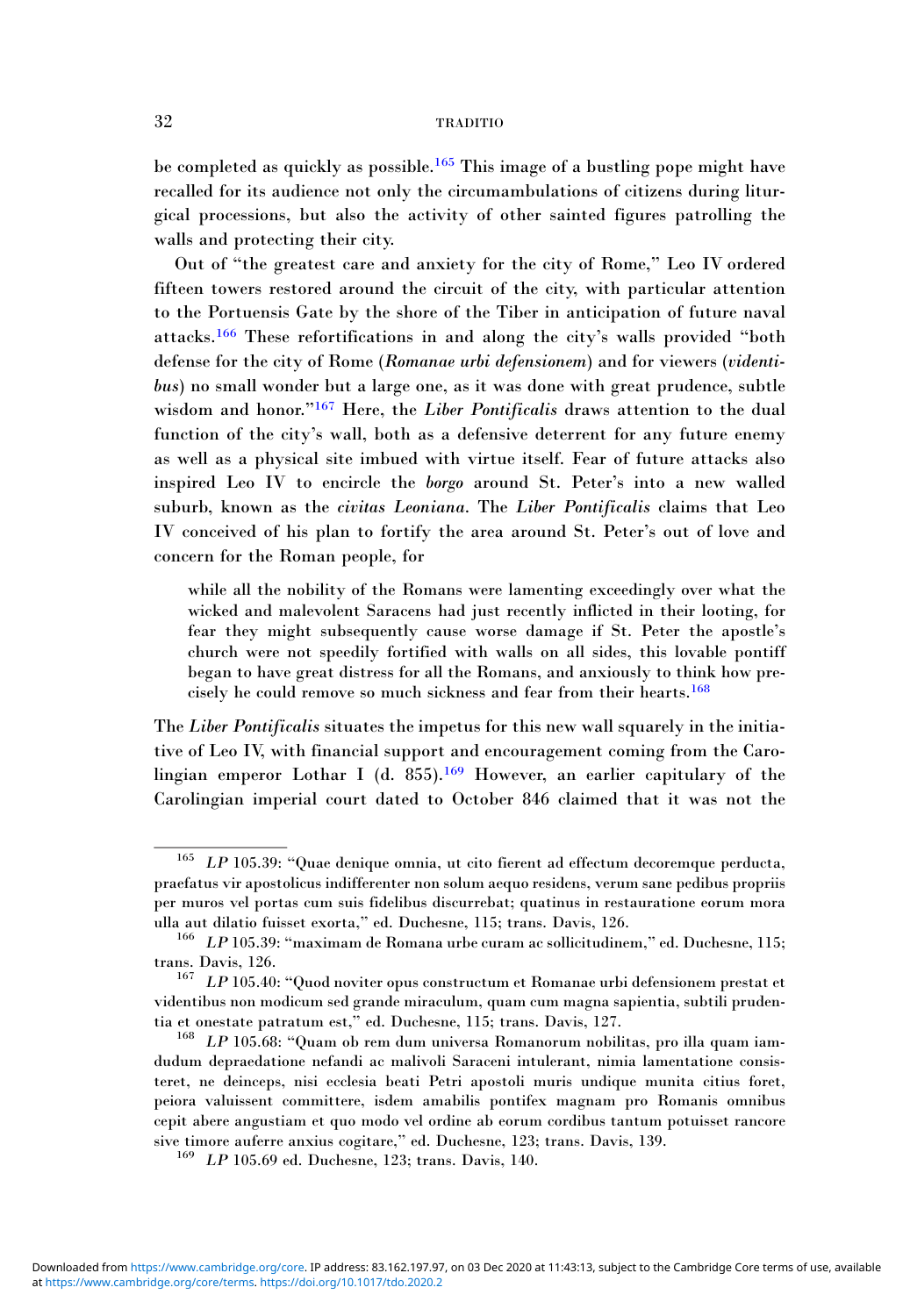pope, but instead the Frankish emperor and his people who spearheaded this effort to defend Rome. Whereas the Liber Pontificalis isolates the Romans' lamentations and fear as a driving force for the construction of these walls, the capitulary situates the so-called pagans' attack on Rome as punishment for the Franks' own sins and offences (quia pro peccatis nostris et offensionibus).<sup>170</sup> The capitulary declares that Lothar himself decreed and sent an order "to the Apostolicus by our letters and envoys, that a very strong wall be built round St. Peter's church."<sup>171</sup> Lothar demanded that the funds for this wall be collected throughout his kingdom, "so that so great a work, pertaining to the glory of all, may be completed with the help of all."<sup>172</sup> Such a collection would be accomplished by speaking to the kingdom's subjects via Frankish bishops, whom he ordered "to preach in their churches and cities, to persuade those who have no benefices yet have possessions and money, by exhorting and urging . . . for the making of a wall round St Peter the apostle's church at Rome, since it is particularly fitting for children to honor their mother and, as far as they can, guard and defend her."<sup>173</sup> This remarkable clause personifies Rome as the Franks' vulnerable mother reaching out for protection, defense, and support from her transalpine children. Furthermore, this evocative image appears in a legal document theoretically sent throughout Francia to command preachers not only in their churches but also in their cities to persuade, exhort, and urge the Frankish people to donate to a massive mural building project hundreds of miles away. By defending this personified Rome through the creation of a murus firmissimus, the entire Frankish regnum will reap the collective glory.

Whether spearheaded by the pope or the emperor, the walls surrounding the civitas Leoniana were completed under Leo IV's "watchful and anxious" eye in 852. "Then at last," so the Liber Pontificalis narrates, Leo IV ordered a series of public processions and liturgical celebrations "so that this city (which is called Leonine from its founder's own name) might stand strong and firm forever."<sup>174</sup>

 $170$  Hlotharii capitulare de expeditione contra Sarracenos facienda 7, ed. A. Boretius and V. Krause, MGH, Capitularia regum Francorum 2 (Hannover, 1897), 66 (no. 203); trans. Davis, 139.<br><sup>171</sup> *Hlotharii capitulare* 7: "hoc Apostolico per litteras nostras et missos mandamus, ut

murus firmissimus circa aecclesiam beati Petri construatur," ed. Boretius and Krause, 66; trans. Davis, 139. 172 Hlotharii capitulare 7: "ut tantum opus, quod ad omnium gloriam pertinet, omnium transmi

subsidio compleatur," ed. Boretius and Krause, 66; trans. Davis, 139.<br><sup>173</sup> Hlotharii capitulare 8: "ut praedicent in aecclesiis suis et civitatibus eis, qui sine ben-

eficiis sunt et alodos atque peccunias [sic] habent, atque cohortando et incitando suadeant . . . ad murum faciendum circa aecclesiam beati Petri apostoli Rome, eo quod hoc deceat plurimum, ut matrem filii honorent et, in quantum valent, tueantur atque defendant," ed. Boretius and Krause, 66–67; trans. Davis, 139.<br><sup>174</sup> LP 105.72: "ut praedicta civitas, que a proprio conditori sui nomine Leoniana

vocatur, ut perpetualiter firma ac roborata consisteret," ed. Duchesne, 124; trans. Davis, 141.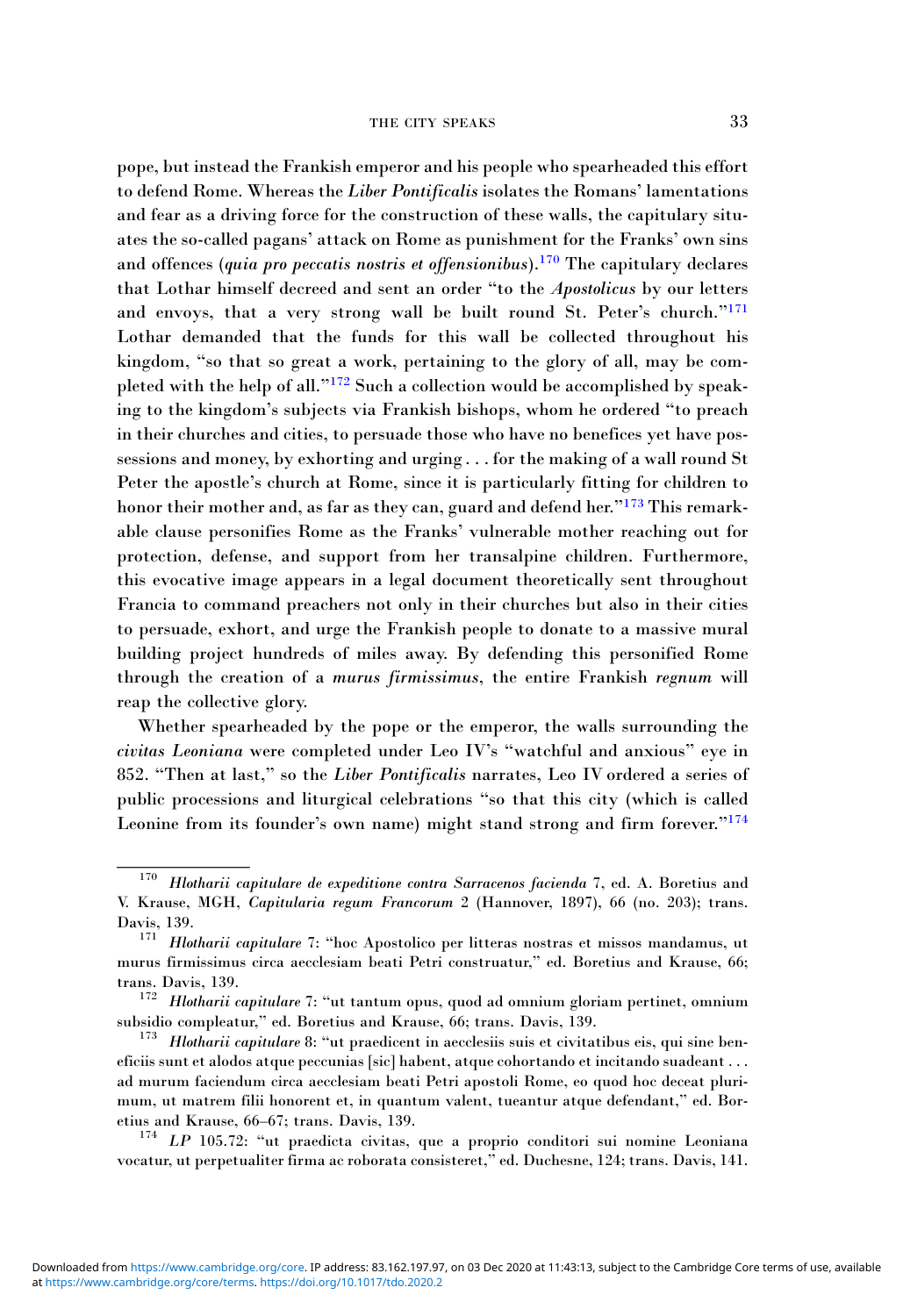On the day before the vigils of Rome's spiritual founders, St. Peter and St. Paul, Leo first led a procession around the new walls.<sup>175</sup> After chanting litanies and the psalter, he proceeded with all the clergy to "round the whole circuit of the walls, barefoot and with ash on their heads," while casting holy water "in every direction to hallow the wall as they crossed it."<sup>176</sup> Over the three new gates of the city at the Porta S. Peregrini (Porta Viridaria), the Posterula Castelli, and the postern facing the Saxon quarter, Leo IV stopped and recited a prayer imploring God to deliver the city from its sins and to ensure "this city which we have newly founded with thy assistance may ever remain safe from thy wrath and have new and manifold triumphs.<sup>"177</sup> The pope then celebrated a mass "for the *salus populi* in the perpetual security and stability of the city," after which he distributed money and other "manifold gifts" to the assembled crowds and the Roman nobles.<sup>178</sup> Finally, "throughout the whole city of Rome there were celebrations of unbounded gladness and unmeasured rejoicing."<sup>179</sup>

The echoes of prayers and celebrations recorded by the Liber Pontificalis have long faded. Fortunately, several inscriptions on the gates of the civitas Leoniana have survived, thus providing another means for the city to speak.<sup>180</sup> A number of extant late antique and early medieval epigraphic inscriptions memorialize a particular individual's contributions to the construction or maintenance of a city's walls.<sup>181</sup> Extant inscriptions attest to this complex nexus of defensive,

 $175~~LP$  105.41, ed. Duchesne, 115. 176 LP 105.72: "per totum murorum ambitum, nudis pedibus, cinerem portantes in capite, circuirent … aquam transeuntes per murum sanctificationes gratia iactare omnimodis" ed. Duchesne, 124; trans. Davis, 142.

 $177$  LP 105.73: "et hanc civitatem, quam noviter, te adiuvante, fundavimus, fac ab ira tua in perpetuum manere secura, et de ostibus, quorum causa constructa est, novos ac multiplices abere triumphos," ed. Duchesne, 124; trans. Davis, 142.<br><sup>178</sup> LP 105.74: "pro salute populi, civitatis incolumitate ac stabilitate perpetua honori-

fice decantavit," ed. Duchesne, 125; trans. Davis, 143.<br><sup>179</sup> LP 105.74: "sed et per totam Romanam urbem infinita gaudia et exultationes innu-<br>mere celebrate sunt," ed. Duchesne, 125; trans. Davis, 143.

<sup>&</sup>lt;sup>180</sup> Gibson and Ward-Perkins, "The Surviving Remains of the Leonine Wall" (n. 157 above); and Gibson and Ward-Perkins, "The Surviving Remains of the Leonine Wall, Part II" (n. 157 above).

<sup>&</sup>lt;sup>181</sup> In addition to the inscriptions discussed below, it must be noted that such inscriptions can also appear as transcriptions in medieval manuscripts. For instance, the Chronicle of 754 contains two now lost epigraphic inscriptions in Latin hexameters commissioned by the Visigothic King Wamba to commemorate his restoration of the city of Toledo. According to the chronicle's anonymous author, one inscription was placed over the gates of the city, praising Wamba himself, while another inscription was placed on the defensive turrets that framed the city's gates imploring, "Vos, sancti domini quorum hic presentia fulget / Hanc urbem et plebem solito seruate fabore." See Crónica mozarabe de 754, c. 35, ed. J. E. López Pereira (Zaragoza, 1980), 54. For recent assessments of these inscriptions, see C. Martin, La géographie du pouvoir dans l'Espagne visigothique (Villeneuve d'Ascq, 2003), 219–20; and Dey, Afterlife of the Roman City (n. 15 above), 155–56.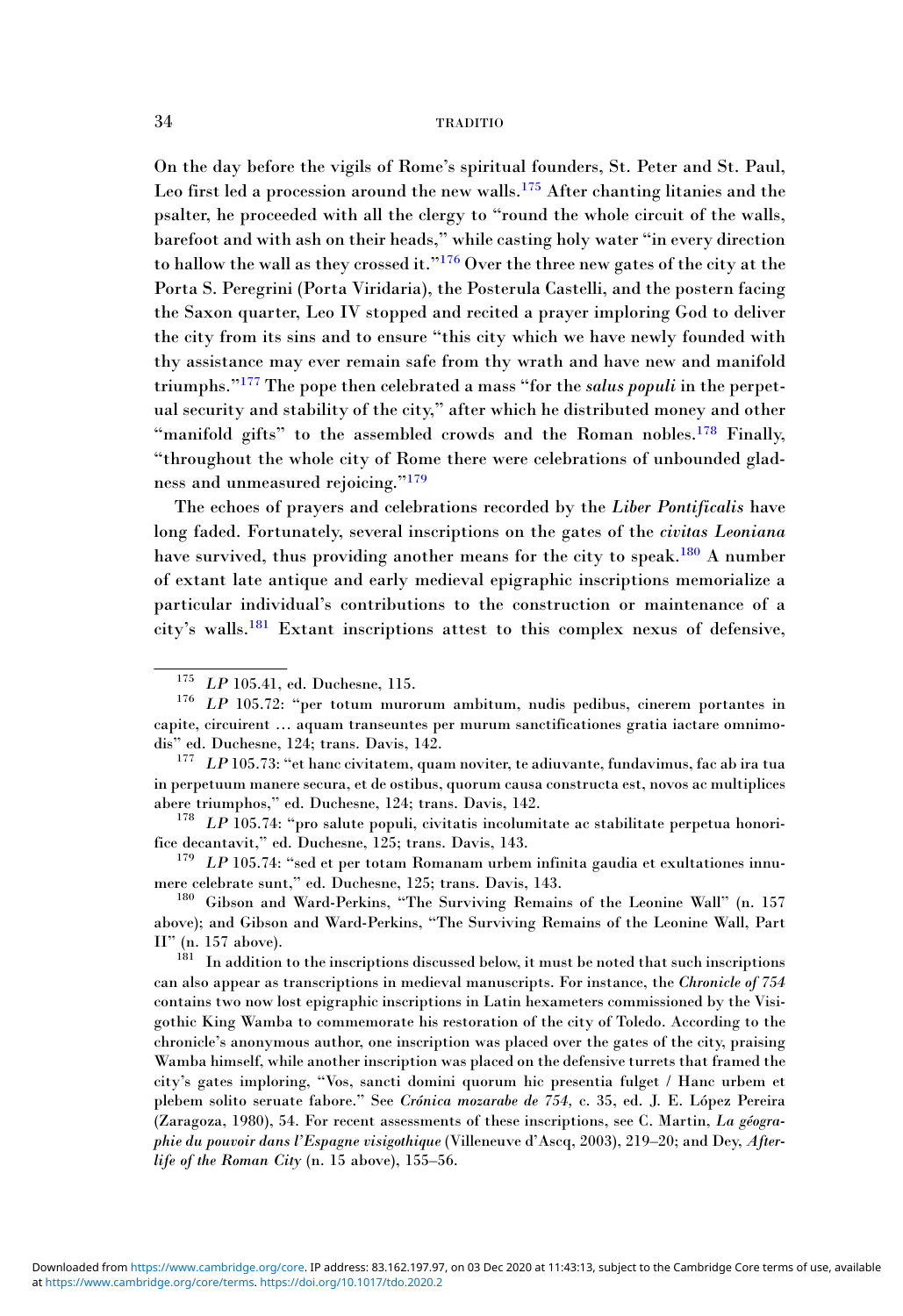political, and symbolic functions surrounding city walls. Of course, not all inscriptions fall under the notion of civic discourse; indeed, just because words appear on a wall does not mean that they reflect wider conceptions of what it meant to be a citizen or live in a city. However, some inscriptions directly employ the terminology of civic discourse and, more specifically, refer to the process of building or restoring walls and encourage a specific response from those people who gaze upon their inscriptions. One of the inscriptions surrounding the *civitas Leoniana* implores travelers passing through its gates to gaze upon the wall, to marvel at its beautiful construction, and to praise "the triumphant prelate" (ovans  $p$ raesul) who carried out this task.<sup>182</sup> The inscription, composed in elegiacs, then turns to the city of Rome, stating that "I believe that the wars of evilminded men will never harm you, nor will your enemies triumph further."<sup>183</sup> It finally begs a personified Rome, "head of the world, splendor, hope, golden Rome," to behold its new walls.<sup>184</sup>

When Rome came under attack again, Pope John VIII (d. 882) erected another walled enclosure around St. Paul's and labeled his new urbs Iohannipolis. Above the Porta Burgi of St. Paul, an inscription read "Here is the wall our savior and the undefeated portal that dissuades reprobates and welcomes the pious. Enter through here, oh illustrious ones, old and young who wear the toga, and blessed folk who seek the sacred threshold."<sup>185</sup> As Angela Esposito has suggested, this new fortified urbs acted as an essential point in a complex network of ancient

<sup>&</sup>lt;sup>182</sup> Tituli ecclesiarum urbis Romae 16.8 (Ad portam viridariam), ed. E. Dümmler, MGH, Poetae 2 (Berlin, 1884), 664; and G. B. de Rossi, Inscriptiones Christianae Urbis Romae septimo seculo antiquiores 2.1 (Rome, 1888), 325 (no. 7); trans. Davis, 141–42, n. 108. At least three inscriptions were inscribed above the gates of the new Leonine wall at Porta S. Peregrini, Posterula Castelli, and Posterula Saxonum. According to Gibson and Ward-Perkins, the first two inscriptions are now lost, but were recorded as late as the early fifteenth century, while three fragments of the third inscription were discovered by Adriano Prandi in the 1950s and 1960s. See Gibson and Ward-Perkins, "The Surviving Remains of the Leonine Walls" (n. 157 above), 31–32. See also F. Marazzi, "Le 'città nouve' pontificie e l'insediamento laziale nel IX secolo," in La storia dell'Alto Medioevo Italiano (VI–X secolo) alla luce dell'archeologia: Convegno internazionale, Siena, 2–6 dicembre 1992, ed. R. Francovich and G. Noyé (Florence, 1994), 251–77. <sup>183</sup> Tituli ecclesiarum urbis Romae 16.8: "Credo malignorum tibi numquam bella noce-

bunt, / Neve triumphus erit hostibus ultra tuis," ed. Dümmler, 664; trans. Davis, 141–42. <sup>184</sup> Tituli ecclesiarum urbis Romae 16.8: "Roma, caput orbis, splendor, spes, aurea

Roma," ed. Dümmler, 664; trans. Davis, 141–42.<br><sup>185</sup> Littere in porta burgi Sancti Pauli, lines 1–4: "Hic murus salvator [adest invic]taque

porta / Quae reprobos ar[cet suscipi]t atque pios / Hanc proceres intra[te senes iuven]esque togati / Plebsque sacrata de[i limina sancta] petens," ed. K. Strecker, MGH, Poetae 4.2-3 (Berlin, 1923), 1016; trans. N. Camerlenghi, St. Paul's Outside the Walls: A Roman Basilica, from Antiquity to the Modern Era (Cambridge, 2018), 134, with emendations. Many thanks to Els Rose for her insights into the Latin of this particular inscription.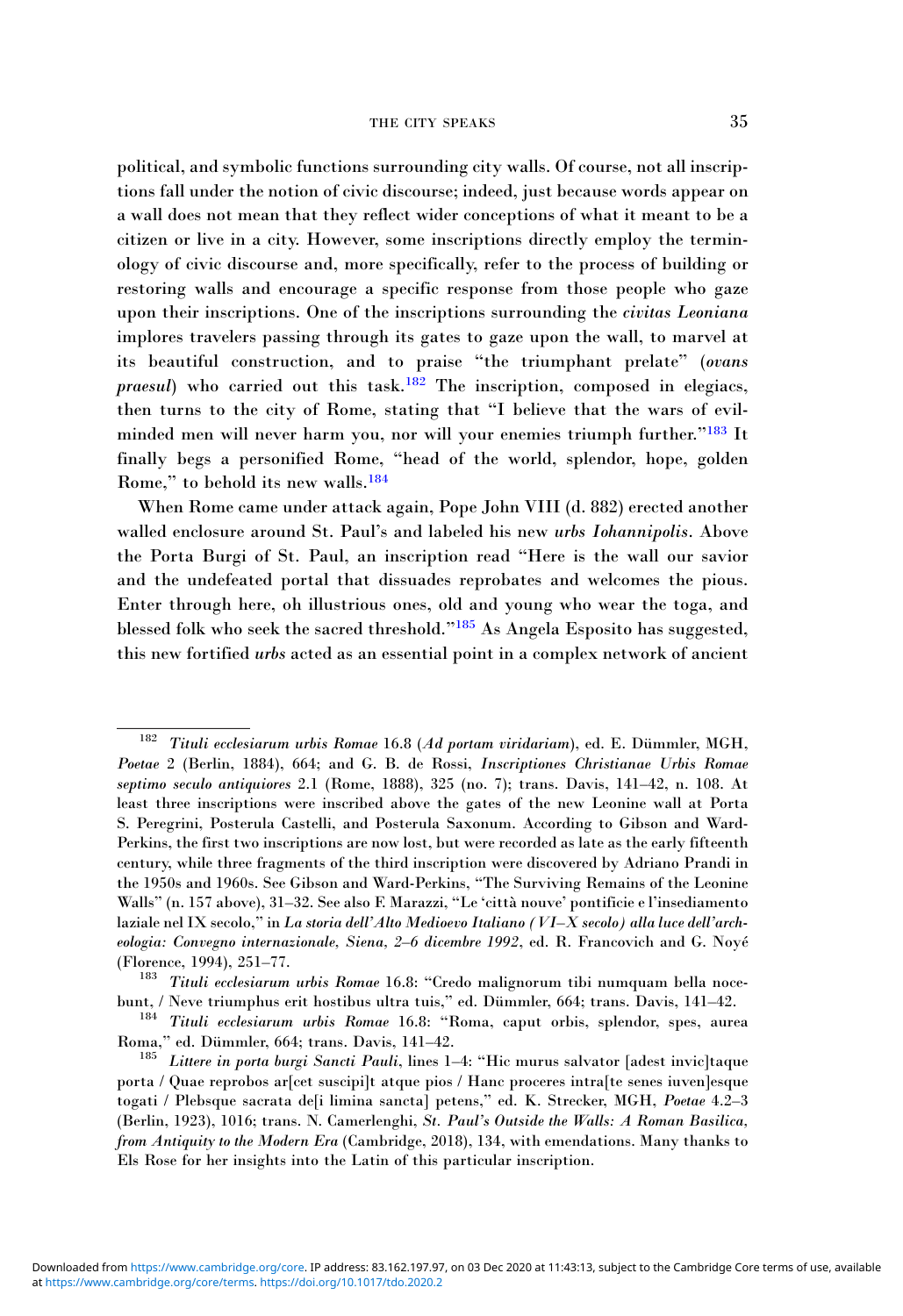and medieval fortifications that connected and protected Rome.<sup>186</sup> Furthermore, as Nicola Camerlenghi has eloquently pointed out, "to the medieval mind, the apostolic affiliation added apotropaic value. Now St. Paul, his basilica and its fortified enclosure safeguarded the city and region as a whole."<sup>187</sup>

These early medieval mural inscriptions on Rome's walls spoke, in a way, to those who passed by and passed through their gates. These inscriptions often directed their viewers to remember those ecclesiastical or secular leaders who had commissioned their creation and invoked God and his saints to protect those people who dwelled within their walls. More crucially, these inscriptions implored citizens and the personified city itself to gaze upon and reflect their walls, the same walls in which they would collectively gather together at times of crisis and times of celebration, and the same walls which would reverberate and reecho their prayers or quake in fear as they came under attack.

# **CONCLUSION**

Some 900 miles north of Rome at the abbey of Corvey, an inscribed bronze panel long greeted those entering the church of Sts. Stephanus and Vitus with an invocation in four evenly spaced lines of capitalis monumentalis for God to "surround this city (*civitatem istam*) and let your angels guard its walls (*muros* eius)."<sup>188</sup> According to one scholar, this large bronze inscription would have served "as a public proclamation at the entrance to the church," and "allow[ed] the prayer to be recited and to echo."<sup>189</sup> While such an interpretation is hard to substantiate, this invocation for God to surround the civitatem of Corvey and to protect muros eius reflects the broader civic discourse that has been the focus of this study. The gleam of the bronze and the elegant composition of the lettering point to the wealth of Corvey's benefactors and the skillful direction of its abbot. Yet the wording itself calls upon all of those who enter this city to gaze upon the inscribed letters, to recognize that they are entering a sacred space (as all walls, according to Isidore, are holy), and to consider how they might guard the walls of their own mental *civitates*.

<sup>186</sup> A. Esposito, L'organizzazione della difesa di Roma nel medioevo, Miscellanea della società romana di storia patria 45 (Rome, 2003), 76–78.<br><sup>187</sup> Camerlenghi, *St. Paul's Outside the Walls*, 134.<br><sup>188</sup> Dated to the ninth century, the original panel (173.5 x 85.5 cm) now lies inside the

church in the emperor's gallery and a stone replica stands in its place in the westwork. For the image, text, and translation, see I. Weinryb, The Bronze Object in the Middle Ages (Cambridge, 2016), 110: "CIVITATEM ISTAM / TV CIRCVMDA DNE ET / ANGELI TVI CVSTO / DIANT MVROS EIVS." For an epigraphic study of this inscription, see R. Neumüllers-Klauser, "Die Westwerktafel der Kirche in Corvey: Ein Beitrag zur karolingischen Epigraphik," Westfalen 67 (1989): 127–138.<br><sup>189</sup> Weinryb, *The Bronze Object in the Middle Ages*, 110.